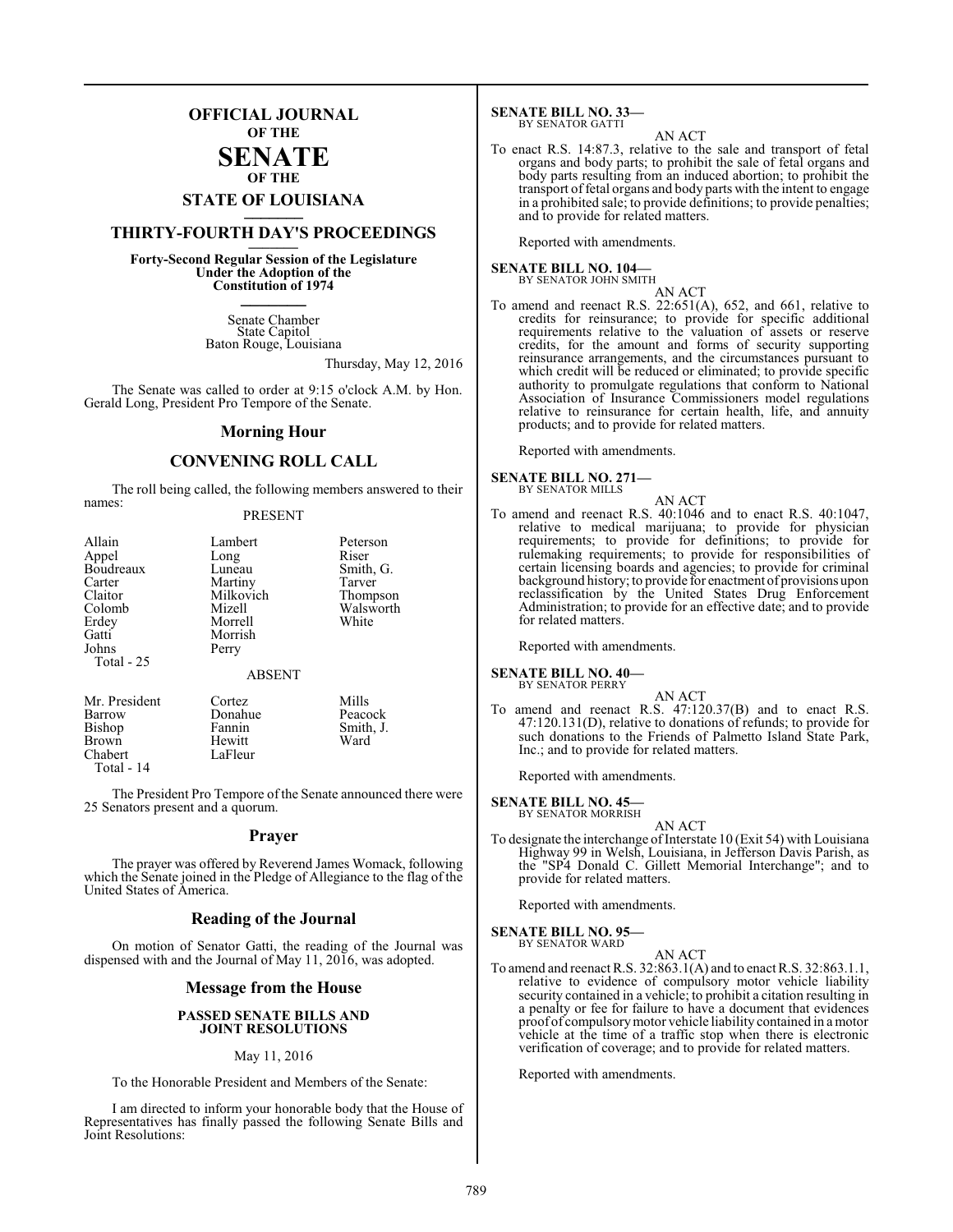## **SENATE BILL NO. 99—**

BY SENATOR GARY SMITH AN ACT

To enact R.S. 47:360(H), relative to sales by minors; to exempt minors from occupational license taxes; to provide for certain terms and conditions; and to provide for related matters.

Reported with amendments.

#### **SENATE BILL NO. 108—** BY SENATOR THOMPSON

AN ACT

To amend and reenact R.S. 9:3578.4.1(G)(2)(a), relative to deferred presentment and small loans; to provide for the extended payment plan process; and to provide for related matters.

Reported with amendments.

**SENATE BILL NO. 183—** BY SENATOR WHITE

AN ACT

To amend and reenact R.S. 37:563(6), (8), and (10), 589(A), 594(B)(10), and 600(A)(12), and to repeal R.S. 37:588, relative to the Louisiana Cosmetology Act; to provide for definitions; to provide for registration for managers; to provide for application for school certificate of registration; to provide for denial, suspension, summary suspension, revocation or inactivity of certificate of registration; and to provide for related matters.

Reported with amendments.

#### **SENATE BILL NO. 203—** BY SENATOR WARD

AN ACT

To enact R.S. 37:213.1, relative to the unauthorized practice of law; to provide certain terms, conditions, requirements, definitions and procedures; and to provide for related matters.

Reported with amendments.

#### **SENATE BILL NO. 233—** BY SENATOR JOHNS

AN ACT

To amend and reenact R.S.  $6:965(C)(2)$  and  $966.1(A)(3)$ , relative to the Additional Default Remedies Act; to provide for definitions; to provide for requirements of the appropriate official; to provide terms, conditions, and requirements; and to provide for related matters.

Reported with amendments.

## **SENATE BILL NO. 354—** BY SENATOR CORTEZ

AN ACT

To amend and reenact R.S. 48:252(B)(7)(b) and 256.4, and to repeal R.S. 48:251.5(B)(3), relative to contracts of the Department of Transportation and Development; to provide relative to plan changes, partial acceptance, and attorney fees; and to provide for related matters.

Reported with amendments.

Respectfully submitted, ALFRED W. SPEER Clerk of the House of Representatives

## **Page 2 SENATE 34th DAY'S PROCEEDINGS**

## **Privileged Report of the Legislative Bureau**

May 12, 2016

To the President and Members of the Senate:

I am directed by your Legislative Bureau to submit the following report:

The following instruments are approved as to construction and duplication. We advise and suggest the following amendments:

**HOUSE BILL NO. 55—** BY REPRESENTATIVES DWIGHT, CHAD BROWN, GARY CARTER, COUSSAN, HAZEL, MIKE JOHNSON, MAGEE, JAY MORRIS, AND **SHADOIN** 

AN ACT To enact R.S. 13:5368, relative to courts and judicial procedure; to provide with respect to Veterans Court programs in district court; to provide for dismissal of certain criminal charges upon completion of a Veterans Court program; to provide with respect to revocation of probation in certain circumstances; to provide for the effect of a dismissal of criminal charges; and to provide for related matters.

Reported without amendments.

## **HOUSE BILL NO. 76—** BY REPRESENTATIVE HAVARD

AN ACT

To enact Code of Criminal Procedure Article 404(F), relative to jury commissions; to provide for the functions of the jury commission in the parishes of East Feliciana and West Feliciana; to transfer the functions of the jury commission to the clerks of court of East Feliciana Parish and West Feliciana Parish; and to provide for related matters.

Reported without amendments.

#### **HOUSE BILL NO. 172—**

BY REPRESENTATIVE JEFFERSON AN ACT

To amend and reenact Code of Criminal Procedure Article 900(A)(6)(b), relative to technical parole violations; to provide for earning of credit for time served prior to revocation; and to provide for related matters.

Reported without amendments.

## **HOUSE BILL NO. 180—**

BY REPRESENTATIVE JEFFERSON AN ACT

To amend and reenact Code of Criminal Procedure Article 901(C), relative to probation; to provide relative to the revocation of probation for the commission of another offense; to provide for credit for time served prior to the revocation hearing; to provide that certain sentences may be served consecutively or concurrently; to provide exceptions; and to provide for related matters.

Reported without amendments.

#### **HOUSE BILL NO. 226—**

BY REPRESENTATIVE MORENO AN ACT

To amend and reenact R.S.  $27:443(B)(1)(a)(ii)$  and (b)(iii), relative to penalties for certain violations of the Video Draw Poker Devices Control Law; to provide with respect to the revocation or suspension of a license for certain violations; to provide for a hearing; and to provide for related matters.

Reported without amendments.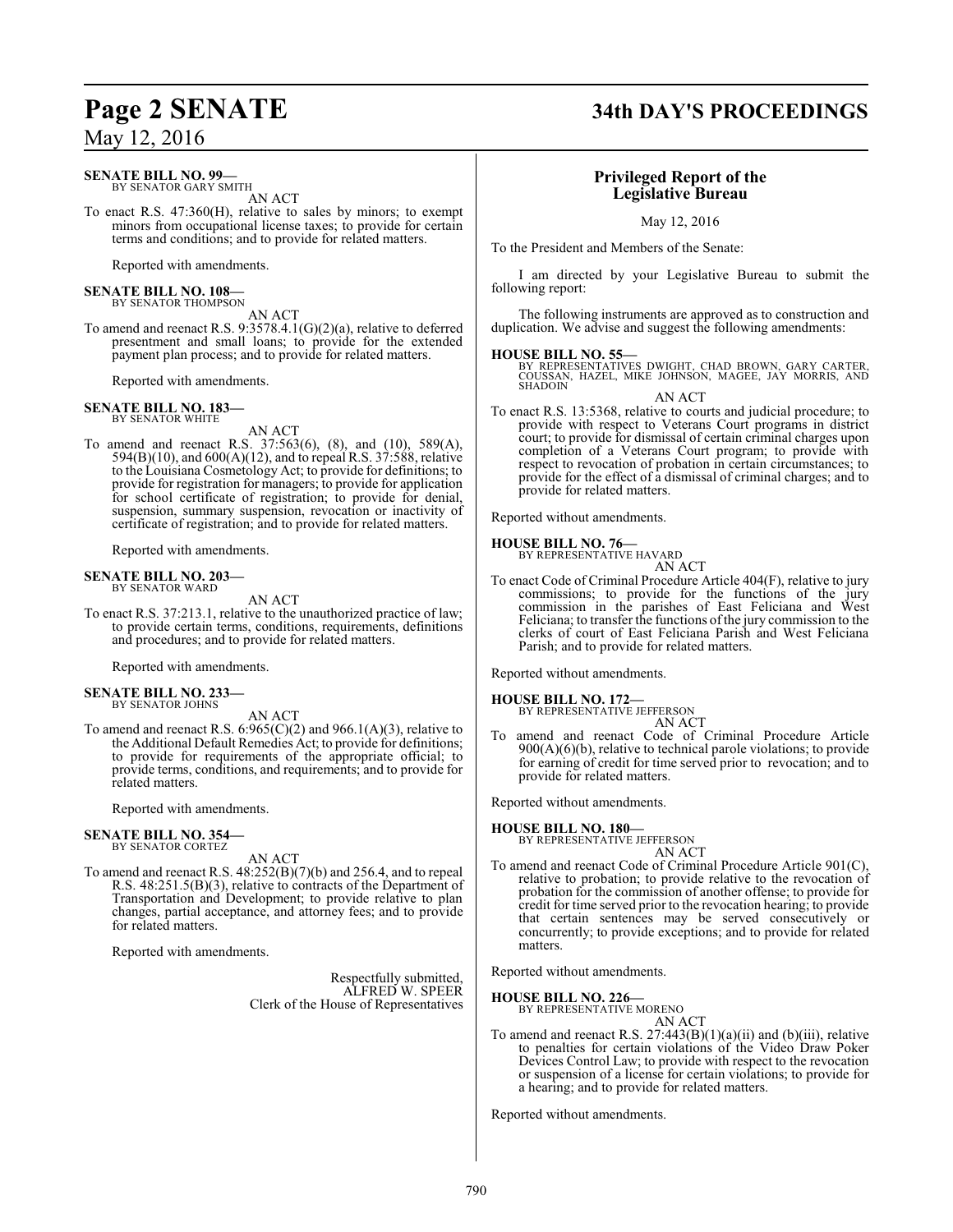# **34th DAY'S PROCEEDINGS Page 3 SENATE**

## **HOUSE BILL NO. 254—**<br>BY REPRESENTATIVE HAVARD

AN ACT

To amend and reenact R.S. 15:1302(2) and 1316(C) and (D) and to enact R.S. 14:222.3 and R.S. 15:1302(3.1) and (16.1), 1316(E), 1317, and 1318, relative to electronic surveillance; to create the crime of unlawful use of a cellular tracking device; to provide definitions; to provide criminal penalties; to provide exceptions; to provide for applicability; to provide procedures for use of a cellular tracking device by law enforcement officers and investigative officers; and to provide for related matters.

Reported without amendments.

# **HOUSE BILL NO. 259-**<br>BY REPRESENTATIVE NANCY LANDRY

AN ACT

To enact R.S. 13:3494 and 3495, relative to child support actions; to provide for required notice; to provide for contents of the notice; to provide relative to the failure to provide notice; and to provide for related matters.

Reported without amendments.

**HOUSE BILL NO. 325—**<br>BY REPRESENTATIVE ROBERT JOHNSON AN ACT

To repeal R.S. 40:34(E), relative to paternity; to repeal provisions in the Vital Records Law regarding allegations of paternity for child support purposes.

Reported without amendments.

**HOUSE BILL NO. 330—** BY REPRESENTATIVE GREGORY MILLER

AN ACT To amend and reenact R.S. 9:315.11(A), relative to child support; to provide for imputing income; to provide relative to actual income or income earning potential; and to provide for related matters.

Reported without amendments.

**HOUSE BILL NO. 347—**<br>BY REPRESENTATIVES DANAHAY, BAGNERIS, GARY CARTER,<br>ROBBY CARTER, GAINES, JIMMY HARRIS, HAZEL, HODGES, AND<br>JACKSON

AN ACT

To enact R.S.  $13:5401(C)(10)$ ,  $(11)$ , and  $(12)$ , relative to reentry courts; to authorize the creation of a reentry division of the Fourteenth, Twenty-First, and Thirty-Second Judicial District Courts; and to provide for related matters.

Reported without amendments.

**HOUSE BILL NO. 388—** BY REPRESENTATIVES JEFFERSON AND HUNTER AN ACT

To amend and reenact Civil Code Articles 189, 191, 195, and 196 and R.S. 9:406(B),  $(C)$ ,  $(D)(2)$ , and  $(E)(2)$  and to enact R.S. 9:408 and 409, relative to the filiation of children; to provide for the commencement of the prescriptive period; to provide for the revocation of an act of acknowledgment; to provide for the identification of fathers; to provide for necessary parties; and to provide for related matters.

Reported without amendments.

**HOUSE BILL NO. 395—** BY REPRESENTATIVE GREGORY MILLER AN ACT

To amend and reenact R.S. 9:315(C)(1), relative to child support; to provide for computing adjusted gross income; to provide for definitions; and to provide for related matters.

Reported without amendments.

# May 12, 2016

**HOUSE BILL NO. 396—** BY REPRESENTATIVE GREGORY MILLER AN ACT

To amend and reenact R.S. 9:315.16(B)(1), relative to the child support review committee; to provide with respect to its membership; and to provide for related matters.

Reported without amendments.

**HOUSE BILL NO. 410—**<br>BY REPRESENTATIVE GREGORY MILLER AN ACT

To amend and reenact R.S. 9:315.9(A)(1) and (2) and 315.10(A)(1) and (2), relative to child custody; to provide relative to shared custody and split custody relating to child support; to provide definitions; and to provide for related matters.

Reported without amendments.

**HOUSE BILL NO. 449—** BY REPRESENTATIVE GREGORY MILLER

AN ACT To amend and reenact Children's Code Articles 1122(F)(2) and  $(G)(2)$  and 1142(B) and R.S. 40:34, 46, 46.1, 46.2, and 75(A), to enact R.S. 9:410, R.S. 40:34.1 through 34.13, and 46.3 through 46.13, and to repeal Children's Code Article 1142(C), relative to vital statistics; to provide for the completion of a birth certificate; to provide for the amendment of a birth certificate; to reorganize and recodify laws relative to birth certificates, death certificates, and paternity establishment; and to provide for related matters.

Reported without amendments.

**HOUSE BILL NO. 484—** BY REPRESENTATIVE ROBERT JOHNSON AN ACT

To amend and reenact R.S. 9:315.4(B) and R.S. 46:236.1.1(2), and 236.1.2(L), relative to child support; to provide with respect to obligations to provide health insurance; to provide for cash medical support payments in certain cases; to provide for the collection of payments to the Department of Children and Family Services under certain circumstances; to provide definitions; and to provide for related matters.

Reported without amendments.

**HOUSE BILL NO. 537-**<br>BY REPRESENTATIVE GAROFALO AN ACT

To amend and reenact R.S.  $40:1165.1(A)(2)(b)(i)$  and (ii), relative to medical records; to provide relative to the maximumcharges for providing certain medical records; to provide for the form in which to store and provide medical records; and to provide for related matters.

Reported without amendments.

**HOUSE BILL NO. 546-**<br>BY REPRESENTATIVE HUNTER

AN ACT To enact R.S. 14:71.4, relative to misappropriation without violence; to create the crime of homestead exemption fraud; to provide for elements of the crime; to provide criminal penalties; to provide for restitution; to provide definitions; and to provide for related matters.

Reported without amendments.

**HOUSE BILL NO. 547-**<br>BY REPRESENTATIVE JACKSON

- AN ACT
- To enact R.S. 15:175(D), relative to public defender services; to provide with respect to determinations of indigency; to authorize the adoption of a uniform form to be used in determining indigency; and to provide for related matters.

Reported without amendments.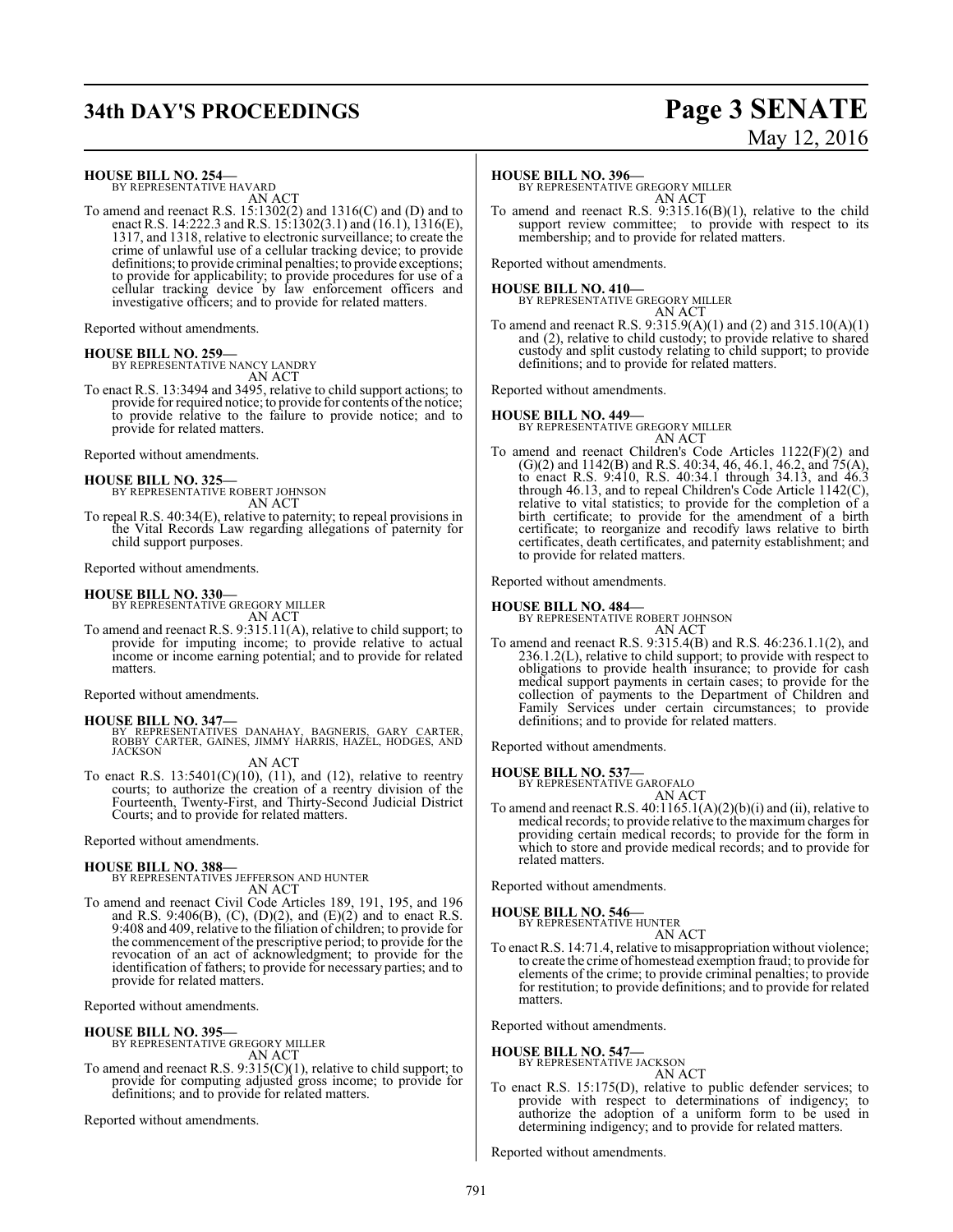# **Page 4 SENATE 34th DAY'S PROCEEDINGS**

May 12, 2016

**HOUSE BILL NO. 582—**

BY REPRESENTATIVES JACKSON AND HOFFMANN AN ACT

To amend and reenact R.S.  $14:2(B)(32)$  and  $37.2$  and R.S. 15:642(2)(b), relative to aggravated assault upon a peace officer; to amend the crime of aggravated assault upon a peace officer with a firearm; to remove the element that the offense be committed with a firearm; and to provide for related matters.

Reported without amendments.

**HOUSE BILL NO. 667—** BY REPRESENTATIVE REYNOLDS AN ACT

To amend and reenact R.S.  $26:359(B)(1)(h)$  and  $(i)$ ,  $(2)$  and  $(3)$ ,  $(C)$ ,  $(D)$ ,  $(E)$ , and  $(F)$  and to enact R.S.  $26:359(B)(4)$ , relative to wine shipped directly to consumers; to provide with respect to certain requirements for direct shipment sales; to provide for exceptions; to authorize the commissioner to promulgate rules; to provide for permit applications of certain wine producers,

manufacturers, and retailers; to provide permit fees; to specify the due date of a monthly statement; to provide for additional penalties for violations; to provide for an effective date; and to provide for related matters.

Reported with amendments.

#### **LEGISLATIVE BUREAU AMENDMENTS**

Amendments proposed by Legislative Bureau to Reengrossed House Bill No. 667 by Representative Reynolds

#### AMENDMENT NO. 1

In Senate Committee Amendment No. 2 proposed by the Senate Committee on Judiciary B and adopted by the Senate on May 11, 2016, on line 4, after "after" and before "insert" change ""consumers"" to ""consumers;""

#### AMENDMENT NO. 2

In Senate Committee Amendment No. 4 proposed by the Senate Committee on Judiciary B and adopted by the Senate on May 11, 2016, on line 9, after "lines" and before ","change "11 and 12" to "12 and 13"

## **HOUSE BILL NO. 670—** BY REPRESENTATIVE HENSGENS

AN ACT

To enact R.S. 40:1281.26, relative to individual sewerage systems; to provide for a temporary waiver of sanitary code requirements for individual sewerage systems in certain jurisdictions; to authorize enforcement by the jurisdiction; and to provide for related matters.

Reported without amendments.

#### **HOUSE BILL NO. 809—**

BY REPRESENTATIVE SCHRODER AN ACT

To amend and reenact Children's Code Articles 571, 572(1), 573, and 575 and R.S. 15:185.1, 185.2(2), (6), and (7), 185.3(A), (B)(1), (2), (6)(introductory paragraph), (11), (12), (13), (14), (15),  $(19)(a)$  and (c),  $185.4(B)(1)$ ,  $(2)(a)$ , (c), (d), and (e),  $(3)$ (introductory paragraph) and  $(a)$ ,  $(5)$ ,  $(7)$ ,  $(13)$ ,  $(14)$ , and  $(15)$ , 185.6(C), 185.7(B) and (C), 185.8(introductory paragraph), and 185.9(A)(1) and (B)(2) and to repeal Children's Code Article 1023(C), relative to children; to provide for the Indigent Parents' Representation Program; to provide with respect to legal representation of indigent or absent parents; and to provide for related matters.

Reported with amendments.

#### **LEGISLATIVE BUREAU AMENDMENTS**

Amendments proposed byLegislative Bureau to Reengrossed House Bill No. 809 by Representative Schroder

AMENDMENT NO. 1 On page 10, between lines 13 and 14 insert "\* \* \*"

#### **HOUSE BILL NO. 862—**

BY REPRESENTATIVE FALCONER AN ACT

To enact R.S. 9:2800.23, relative to liability for damages caused by persons with developmental disabilities; to provide a limitation of liability for parents, tutors, and curators; to provide conditions upon which the limitation of liability is contingent; to provide for exceptions; and to provide for related matters.

Reported without amendments.

#### **HOUSE BILL NO. 931—**

BY REPRESENTATIVE WHITE AN ACT

To amend and reenact R.S. 14:35.3(C), (D), and (H), relative to domestic abuse battery; to require completion of courtmonitored domestic abuse intervention program as a part of the sentence for conviction of domestic abuse battery; and to provide for related matters.

Reported without amendments.

#### **HOUSE BILL NO. 933—**

BY REPRESENTATIVE GREGORY MILLER

AN ACT To amend and reenact R.S. 9:315.19, relative to child support; to provide for the schedule of basic child support obligations; and to provide for related matters.

Reported without amendments.

- **HOUSE BILL NO. 953—** BY REPRESENTATIVE LANCE HARRIS
- AN ACT To amend and reenact R.S. 14:107.2(A) and to enact R.S. 14:107.2(E), relative to hate crimes; to provide for the elements of the crime; to provide for definitions; and to provide for related matters.

Reported without amendments.

#### **HOUSE BILL NO. 956—**

BY REPRESENTATIVE GREGORY MILLER AN ACT

To amend and reenact R.S. 9:2721 and to repeal Civil Code Article 3275, relative to mortgage and conveyance records; to provide for the recordation of certain documents; to provide relative to information contained in certain documents; and to provide for related matters.

Reported without amendments.

#### **HOUSE BILL NO. 970—**

BY REPRESENTATIVE ANDERS AN ACT

To enact R.S. 13:5554(G)(5), relative to payment for certain benefits for retirees from Concordia Parish Sheriff's Office; to provide for the qualifications for payment for certain insurance premiums; and to provide for related matters.

Reported without amendments.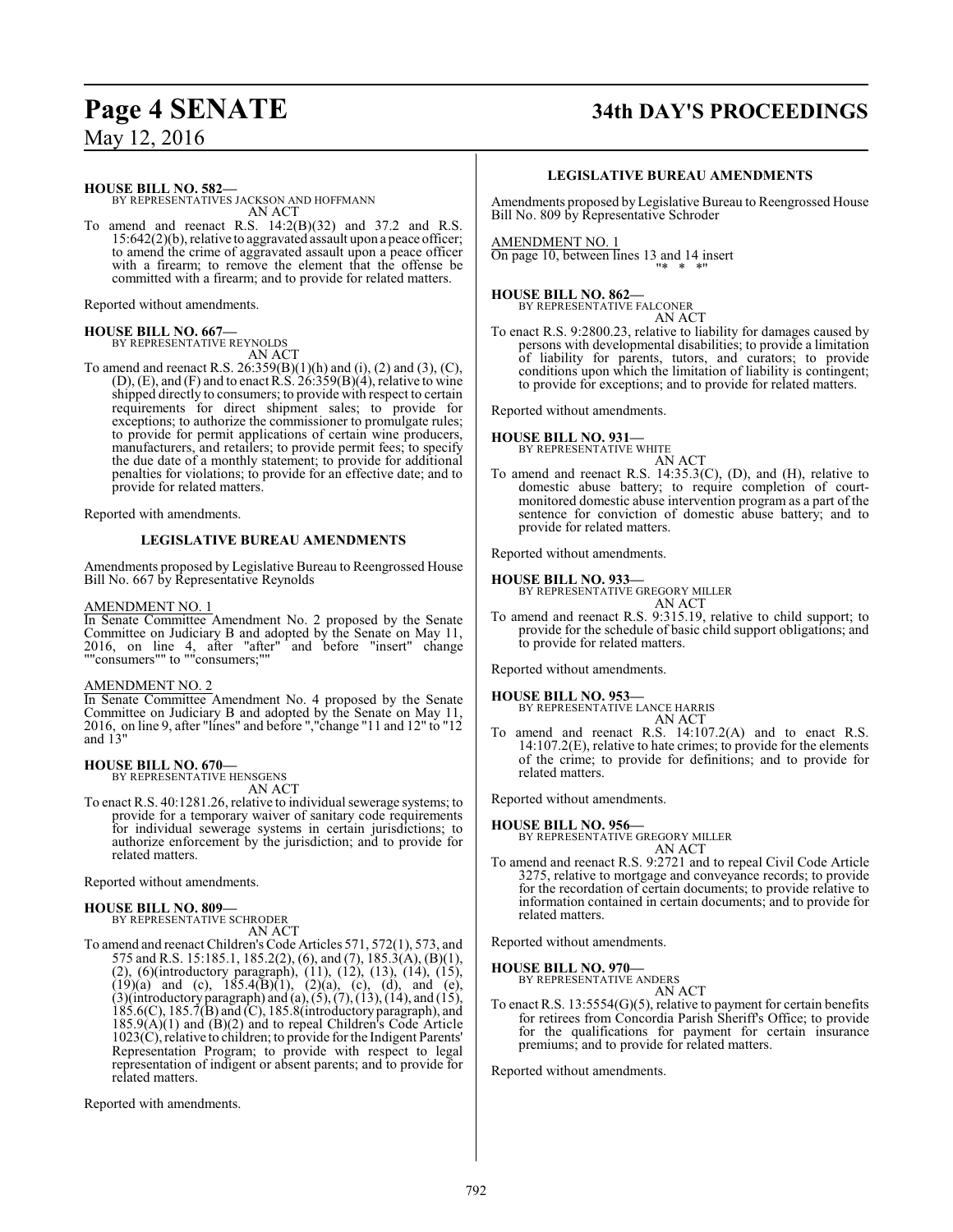# **34th DAY'S PROCEEDINGS Page 5 SENATE**

#### **HOUSE BILL NO. 988—**

BY REPRESENTATIVE ARMES AN ACT

To amend and reenact R.S. 46:121(1), relative to Louisiana Military Family Assistance; to provide for the meaning of "activated military personnel"; and to provide for related matters.

Reported without amendments.

#### **HOUSE BILL NO. 998—**

BY REPRESENTATIVE CHAD BROWN AN ACT

To enact R.S. 13:5554(H)(4), relative to payment for certain benefits for retirees from the Assumption Parish Sheriff's Office; to provide for the qualifications for payment of certain insurance premiums; and to provide for related matters.

Reported with amendments.

#### **LEGISLATIVE BUREAU AMENDMENTS**

Amendments proposed by Legislative Bureau to Engrossed House Bill No. 998 by Representative Chad Brown

#### AMENDMENT NO. 1

On page 1, between lines 6 and 7, insert "§5554. Group insurance; kinds; amounts; subrogation"

#### **HOUSE BILL NO. 1102—**

BY REPRESENTATIVES BISHOP, ADAMS, BAGNERIS, BARRAS,<br>BERTHELOT,BOUIE,BROADWATER,CHADBROWN,TERRYBROWN,<br>CARMODY, CARPENTER, CONNICK, DAVIS, GISCLAIR, JIMMY<br>HARRIS,LANCE HARRIS,HOLLIS,JAMES,NANCY LANDRY,LEGER,<br>LOPINTO, MARCELL THIBAUT

#### AN ACT

To amend and reenact R.S. 14:286(D), R.S. 40:34(B)(1)(a)(viii),  $(h)(v)$ , (i), and (j), and R.S. 44:4.1(B)(26), to enact Chapter 1-C of Code Title IV of Code Book III of Title 9 of the Louisiana Revised Statutes of 1950, comprised of R.S. 9:2718 through 2720.15, R.S. 14:286(E), and Part VII of Chapter 2 of Title 40 of the Louisiana Revised Statutes of 1950, comprised of R.S. 40:93 through 96, and to repeal R.S. 9:2713, relative to gestational carriers; to provide for amendments to birth certificates; to provide for definitions relative to gestational carrier contracts; to provide for genetic gestational carrier contracts; to provide for the enforceability of gestational carrier contracts; to provide for the parties to a gestational carrier contract; to provide for contractual requirements for a gestational carrier contract; to provide for a proceeding to approve a gestational carrier contract; to provide for the check of the criminal records of the parties to a gestational carrier contract; to provide for an order preceding embryo transfer relative to a gestational carrier contract; to provide for matters relative to multiple attempts at in utero embryo transfer; to provide for confidentiality of the proceedings relative to a gestational carrier contract; to provide for continuing and exclusive jurisdiction to the proceedings relative to a gestational carrier contract; to provide for the termination of a gestational carrier contract by notice; to provide for remedies for the failure to perform under a gestational carrier contract; to provide for the termination of a gestational carrier contract and for the effects of divorce, nullity, and death on a gestational carrier contract; to provide for the effect of a subsequent marriage ofthe gestational carrier on a gestational carrier contract; to provide for a postbirth order; to provide for DNA testing when the child is alleged not to be the child of the intended parents; to provide for time limitations and finality; to prohibit certain acts relative to a gestational carrier contract occurring on or after the effective date; to provide for data collection; and to provide for related matters.

Reported with amendments.

# May 12, 2016

#### **LEGISLATIVE BUREAU AMENDMENTS**

Amendments proposed by Legislative Bureau to Re-Reengrossed House Bill No. 1102 by Representative Bishop

#### AMENDMENT NO. 1

On page 5, line 20, following "one" and before "counseling" change "post birth" to "post-birth"

#### AMENDMENT NO. 2

On page 6, line 1, following "(3)" and before "recognized" change "Be<sup>"</sup> to "Agree to be"

AMENDMENT NO. 3

On page 6, line 2, following "(4)" and before "a" change "The intended parents have" to "Have"

#### AMENDMENT NO. 4

On page 6, line 20, following "independent" and before "physician" change "board certified" to "board-certified"

#### AMENDMENT NO. 5

On page 15, line 14, following "gestational" and before "to" change "carrier" to "carriers"

# **HOUSE BILL NO. 1141— (Substitute for House Bill No. 408**

**by Representative Hazel)**<br>BY REPRESENTATIVES HAZEL, BILLIOT, CHAD BROWN, GARY<br>CARTER, COUSSAN, DWIGHT, MIKE JOHNSON, MAGEE, JAY MORRIS,<br>AND SHADOIN AND SENATOR CARTER<br>AN ACT

To amend and reenact R.S. 13:5366(B)(9) and (10), relative to the Veterans Court program; to provide relative to eligibility for the program; to provide for additional requirements and restrictions for certain eligible participants; and to provide for related matters.

Reported without amendments.

Respectfully submitted, DANIEL R. MARTINY Chairman

#### **Adoption of Legislative Bureau Report**

On motion of Senator Martiny, the Legislative Bureau amendments were adopted and the Bills and Joint Resolutions were read by title and passed to a third reading.

#### **Introduction of Senate Resolutions**

**SENATE RESOLUTION NO. 122—** BY SENATOR CARTER

#### A RESOLUTION

To urge and request the state Department of Education to establish a task force to study and make recommendations regarding student transportation and school bus passenger safety.

The resolution was read by title and placed on the Calendar for a second reading.

#### **Senate Resolutions on Second Reading**

#### **SENATE RESOLUTION NO. 121—** BY SENATOR MARTINY

A RESOLUTION

To urge and request the governor to reconsider the request to the Civil Service Commission to suspend the annual "performance adjustments" for Fiscal Year 2016-2017 for eligible employees within the nearly 40,000 classified employee workforce.

On motion of Senator Martiny the resolution was read by title and adopted.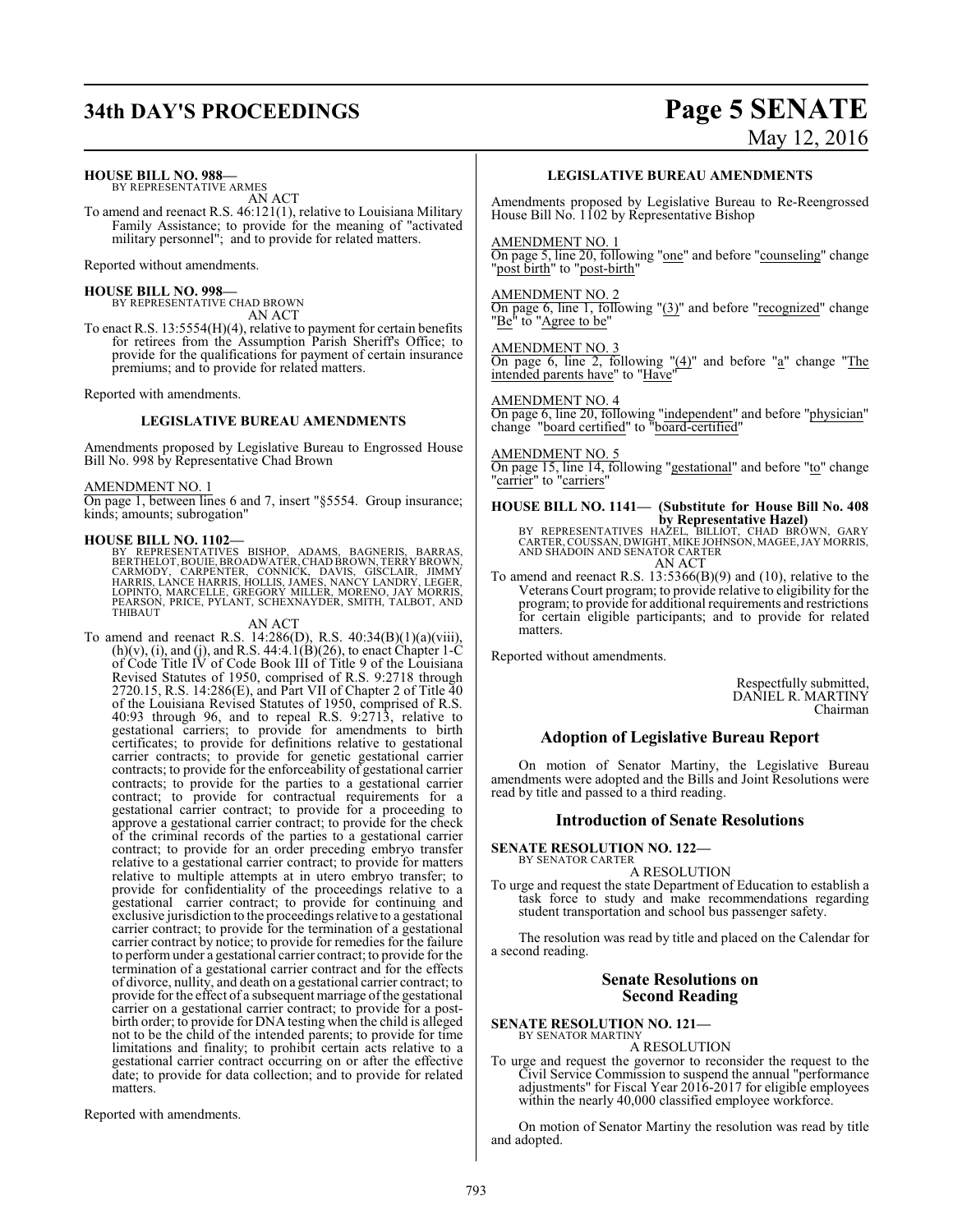#### **Senate Concurrent Resolutions on Second Reading**

#### **SENATE CONCURRENT RESOLUTION NO. 109—**

BY SENATORS COLOMB, BARROW, HEWITT, MIZELL AND PETERSON<br>AND REPRESENTATIVES AMEDEE, CARPENTER, DAVIS, EMERSON,<br>HILFERTY, HILL, HODGES, HORTON, JACKSON, NANCY LANDRY,<br>MARCELLE, MORENO, NORTON, SMITH, STOKES AND WHITE A CONCURRENT RESOLUTION

To commend Taylor Nicole Bush upon her receipt of a 2016 Women of Excellence Award from the Louisiana Legislative Women's Caucus Foundation in the category of College Women of Excellence and upon being a recipient of a Louisiana Legislative Women's Caucus Foundation Scholarship.

The concurrent resolution was read by title. Senator Colomb moved to adopt the Senate Concurrent Resolution.

#### **ROLL CALL**

The roll was called with the following result:

YEAS

| Allain      | Lambert     | Riser     |
|-------------|-------------|-----------|
| Appel       | Long        | Smith, G. |
| Boudreaux   | Luneau      | Smith, J. |
| Carter      | Martiny     | Tarver    |
| Claitor     | Milkovich   | Thompson  |
| Colomb      | Mills       | Walsworth |
| Erdey       | Mizell      | Ward      |
| Gatti       | Morrish     | White     |
| Johns       | Perry       |           |
| LaFleur     | Peterson    |           |
| Total - 28  |             |           |
|             | <b>NAYS</b> |           |
| $Total - 0$ |             |           |

#### ABSENT

| Mr. President | Chabert | Hewitt  |
|---------------|---------|---------|
| Barrow        | Cortez  | Morrell |
| Bishop        | Donahue | Peacock |
| Brown         | Fannin  |         |
| Total - $11$  |         |         |

The Chair declared the Senate adopted the Senate Concurrent Resolution and ordered it sent to the House.

#### **SENATE CONCURRENT RESOLUTION NO. 110—**

BY SENATORS COLOMB, BARROW, HEWITT, MIZELL AND PETERSON<br>AND REPRESENTATIVES AMEDEE, CARPENTER, DAVIS, EMERSON,<br>HILFERTY, HILL, HODGES, HORTON, JACKSON, NANCY LANDRY,<br>MARCELLE, MORENO, NORTON, SMITH, STOKES AND WHITE<br>A CONC

To commend Ambeka Dave Rajvanshi upon her receipt of a 2016 Women of Excellence Award from the Louisiana Legislative Women's Caucus Foundation in the category of High School Women of Excellence and upon being a recipient of a Louisiana Legislative Women's Caucus Foundation Scholarship.

The concurrent resolution was read by title. Senator Colomb moved to adopt the Senate Concurrent Resolution.

#### **ROLL CALL**

The roll was called with the following result:

#### YEAS

| Allain    | Lambert   | Riser     |
|-----------|-----------|-----------|
| Appel     | Long      | Smith, G. |
| Boudreaux | Luneau    | Smith, J. |
| Carter    | Martiny   | Tarver    |
| Claitor   | Milkovich | Thompson  |

## **Page 6 SENATE 34th DAY'S PROCEEDINGS**

| Colomb<br>Erdey<br>Gatti<br>Johns<br>LaFleur<br>Total - 28             | Mills<br>Mizell<br>Morrish<br>Perry<br>Peterson<br><b>NAYS</b> | Walsworth<br>Ward<br>White   |
|------------------------------------------------------------------------|----------------------------------------------------------------|------------------------------|
| Total $-0$                                                             | <b>ABSENT</b>                                                  |                              |
| Mr. President<br><b>Barrow</b><br><b>Bishop</b><br>Brown<br>Total - 11 | Chabert<br>Cortez<br>Donahue<br>Fannin                         | Hewitt<br>Morrell<br>Peacock |

The Chair declared the Senate adopted the Senate Concurrent Resolution and ordered it sent to the House.

**SENATE CONCURRENT RESOLUTION NO. 111—**<br>BY SENATORS COLOMB, BARROW, HEWITT, MIZELL AND REPRESON AND REPRESON<br>AND REPRESENTATIVES AMEDEE, CARPENTER, DAVIS, EMERSON,<br>HILFERTY, HILL, HODGES, HORTON, JACKSON, NANCY LANDRY,<br>MAR

To commend Godis Jackson upon her receipt of a 2016 Women of Excellence Award from the Louisiana Legislative Women's Caucus Foundation in the category of High School Women of Excellence and upon being a recipient of a Louisiana Legislative Women's Caucus Foundation Scholarship.

The concurrent resolution was read by title. Senator Colomb moved to adopt the Senate Concurrent Resolution.

#### **ROLL CALL**

The roll was called with the following result:

#### YEAS

| Allain<br>Appel<br>Boudreaux<br>Carter<br>Claitor<br>Colomb<br>Cortez<br>Erdey<br>Gatti<br>Johns<br>Total - 29 | LaFleur<br>Lambert<br>Long<br>Luneau<br>Martiny<br>Milkovich<br>Mills<br>Mizell<br>Morrish<br>Perry<br><b>NAYS</b> | Peterson<br>Riser<br>Smith, G.<br>Smith, J.<br>Tarver<br>Thompson<br>Walsworth<br>Ward<br>White |
|----------------------------------------------------------------------------------------------------------------|--------------------------------------------------------------------------------------------------------------------|-------------------------------------------------------------------------------------------------|
| Total $-0$                                                                                                     | <b>ABSENT</b>                                                                                                      |                                                                                                 |
| Mr. President<br>Barrow<br>Bishop                                                                              | Chabert<br>Donahue<br>Fannin                                                                                       | Morrell<br>Peacock                                                                              |

Brown Hewitt Total - 10

The Chair declared the Senate adopted the Senate Concurrent Resolution and ordered it sent to the House.

**SENATE CONCURRENT RESOLUTION NO. 112—**<br>BY SENATORS COLOMB, BARROW, HEWITT, MIZELL AND PETERSON<br>AND REPRESENTATIVES AMEDEE, CARPENTER, DAVIS, EMERSON,<br>HILFERTY, HILL, HODGES, HORTON, JACKSON, NANCY LANDRY,<br>MARCELLE, MORENO

To commend Rachel Christina Oatis upon her receipt of a 2016 Women of Excellence Award from the Louisiana Legislative Women's Caucus Foundation in the category of College Women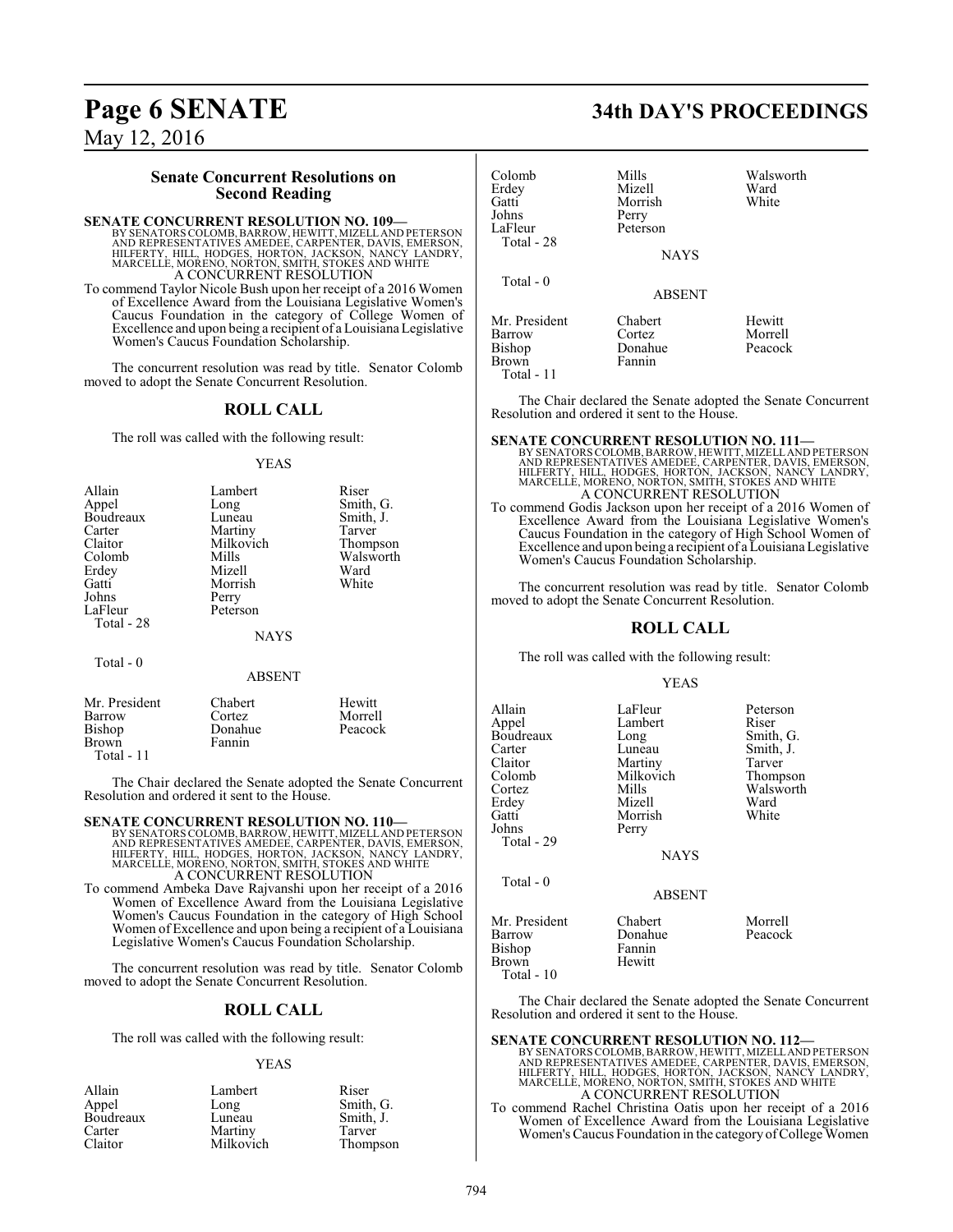# **34th DAY'S PROCEEDINGS Page 7 SENATE**

of Excellence and upon being a recipient of a Louisiana Legislative Women's Caucus Foundation Scholarship.

The concurrent resolution was read by title. Senator Colomb moved to adopt the Senate Concurrent Resolution.

## **ROLL CALL**

The roll was called with the following result:

#### YEAS

| Allain     | Johns         | Perry     |
|------------|---------------|-----------|
| Appel      | LaFleur       | Peterson  |
| Barrow     | Lambert       | Riser     |
| Boudreaux  | Long          | Smith, G. |
| Carter     | Luneau        | Smith, J. |
| Claitor    | Martiny       | Tarver    |
| Colomb     | Milkovich     | Thompson  |
| Cortez     | Mills         | Walsworth |
| Erdey      | Mizell        | Ward      |
| Gatti      | Morrish       | White     |
| Total - 30 |               |           |
|            | <b>NAYS</b>   |           |
| Total - 0  |               |           |
|            | <b>ABSENT</b> |           |

| Mr. President | Chabert | Hewitt  |
|---------------|---------|---------|
| Bishop        | Donahue | Morrell |
| Brown         | Fannin  | Peacock |
| Total - 9     |         |         |

The Chair declared the Senate adopted the Senate Concurrent Resolution and ordered it sent to the House.

#### **SENATE CONCURRENT RESOLUTION NO. 113—**

BY SENATORS COLOMB, BARROW, HEWITT, MIZELL AND PETERSON<br>AND REPRESENTATIVES AMEDEE, CARPENTER, DAVIS, EMERSON,<br>HILFERTY, HILL, HODGES, HORTON, JACKSON, NANCY LANDRY,<br>MARCELLE, MORENO, NORTON, SMITH, STOKES AND WHITE<br>A CONC

To commend Anna Monhartova, PhD, upon her receipt of a 2016 Women of Excellence Award from the Louisiana Legislative Women's Caucus Foundation in the category of Louisiana Hero of Excellence.

The concurrent resolution was read by title. Senator Colomb moved to adopt the.

#### **ROLL CALL**

The roll was called with the following result:

#### YEAS

| Allain<br>Appel<br>Barrow<br>Boudreaux<br>Carter<br>Claitor<br>Colomb<br>Cortez<br>Erdey<br>Gatti<br>Johns | LaFleur<br>Lambert<br>Long<br>Luneau<br>Martiny<br>Milkovich<br>Mills<br>Mizell<br>Morrell<br>Morrish<br>Perry | Peterson<br>Riser<br>Smith, G.<br>Smith, J.<br>Tarver<br>Thompson<br>Walsworth<br>Ward<br>White |
|------------------------------------------------------------------------------------------------------------|----------------------------------------------------------------------------------------------------------------|-------------------------------------------------------------------------------------------------|
| Total - 31                                                                                                 |                                                                                                                |                                                                                                 |

NAYS

Total - 0

# May 12, 2016

#### ABSENT

| Mr. President | Chabert | Hewitt  |
|---------------|---------|---------|
| Bishop        | Donahue | Peacock |
| <b>Brown</b>  | Fannin  |         |
| Total - 8     |         |         |

The Chair declared the Senate adopted the Senate Concurrent Resolution and ordered it sent to the House.

#### **SENATE CONCURRENT RESOLUTION NO. 114—** BY SENATOR MORRISH

A CONCURRENT RESOLUTION To express legislative support for the Land and Water Conservation Fund.

The concurrent resolution was read by title. Senator Morrish moved to adopt the Senate Concurrent Resolution.

#### **ROLL CALL**

The roll was called with the following result:

#### YEAS

| Allain<br>Appel<br>Barrow<br>Boudreaux<br>Carter<br>Claitor<br>Colomb<br>Cortez<br>Erdey<br>Gatti<br>Total - 30 | Johns<br>Lambert<br>Long<br>Luneau<br>Martiny<br>Milkovich<br>Mills<br>Mizell<br>Morrell<br>Morrish<br><b>NAYS</b> | Perry<br>Peterson<br>Riser<br>Smith, G.<br>Smith, J.<br>Tarver<br>Thompson<br>Walsworth<br>Ward<br>White |
|-----------------------------------------------------------------------------------------------------------------|--------------------------------------------------------------------------------------------------------------------|----------------------------------------------------------------------------------------------------------|
| Total $-0$                                                                                                      | <b>ABSENT</b>                                                                                                      |                                                                                                          |
| Mr. President<br>Bishop<br>Brown<br>Total - 9                                                                   | Chabert<br>Donahue<br>Fannin                                                                                       | Hewitt<br>LaFleur<br>Peacock                                                                             |

The Chair declared the Senate adopted the Senate Concurrent Resolution and ordered it sent to the House.

#### **SENATE CONCURRENT RESOLUTION NO. 115—**

BY SENATORS COLOMB, BARROW, HEWITT, MIZELL AND PETERSON<br>AND REPRESENTATIVES AMEDEE, CARPENTER, DAVIS, EMERSON,<br>HILFERTY, HILL, HODGES, HORTON, JACKSON, NANCY LANDRY,<br>MARCELLE, MORENO, NORTON, SMITH, STOKES AND WHITE A CONCURRENT RESOLUTION

To commend the Iris Domestic Violence Center upon its receipt of a 2016 Women of Excellence Award from the Louisiana Legislative Women's Caucus Foundation in the category of Non-Profit of Excellence.

The concurrent resolution was read by title. Senator Colomb moved to adopt the Senate Concurrent Resolution.

#### **ROLL CALL**

The roll was called with the following result:

#### YEAS

Appel Long<br>Barrow Luneau Carter Milkovich<br>Colomb Mills

Allain Lambert Peterson<br>
Appel Long Riser Luneau Smith, G.<br>Martiny Smith, J. Boudreaux Martiny Smith,<br>Carter Milkovich Tarver Thompson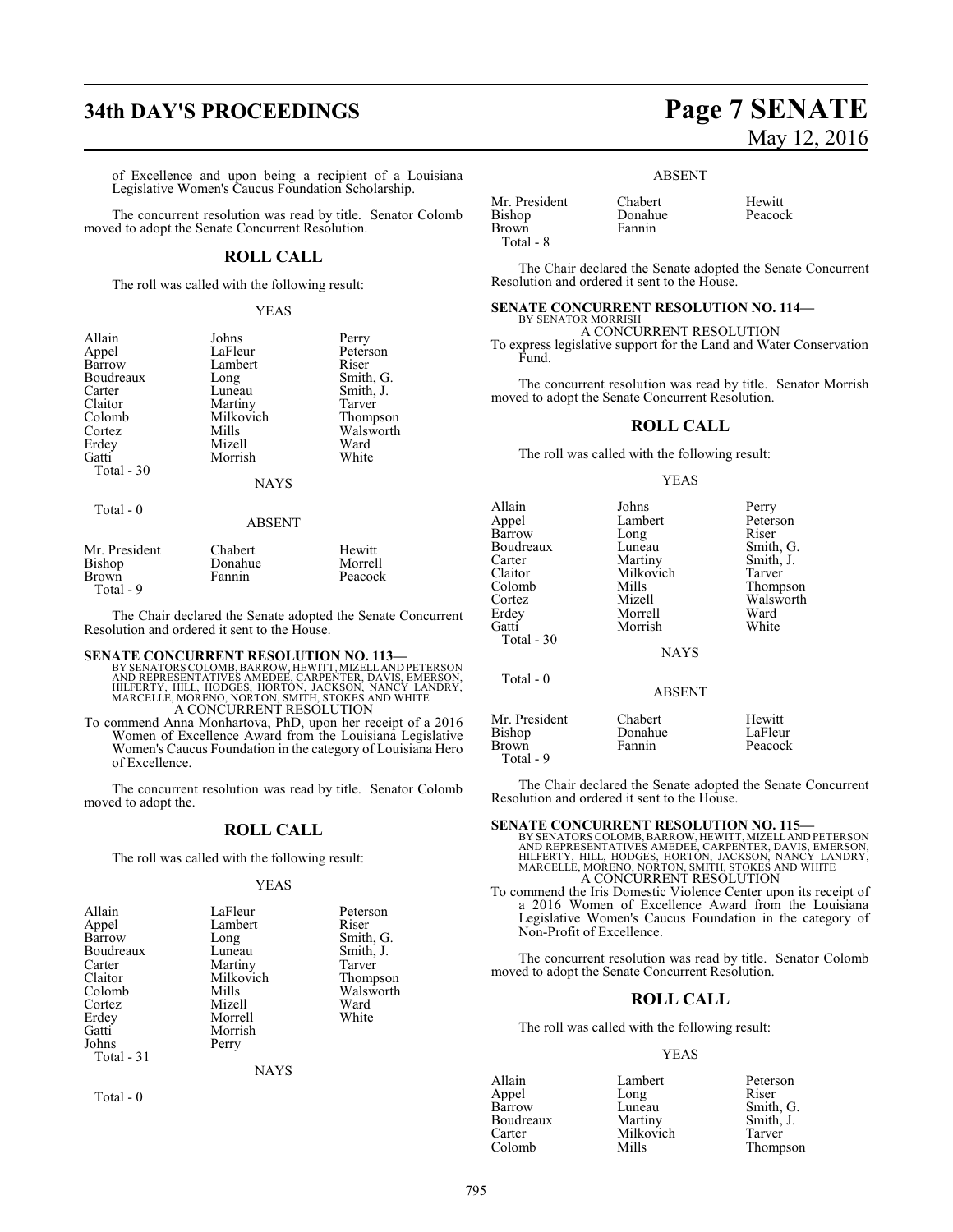| Cortez<br>Erdey<br>Gatti<br>Johns<br>Total - 29 | Mizell<br>Morrell<br>Morrish<br>Perry<br><b>NAYS</b> | Walsworth<br>Ward<br>White |
|-------------------------------------------------|------------------------------------------------------|----------------------------|
| Total - 0                                       | <b>ABSENT</b>                                        |                            |
| Mr. President<br><b>Bishop</b><br><b>Brown</b>  | Claitor<br>Donahue<br>Fannin                         | LaFleur<br>Peacock         |

Chabert Hewitt Total - 10

The Chair declared the Senate adopted the Senate Concurrent Resolution and ordered it sent to the House.

#### **SENATE CONCURRENT RESOLUTION NO. 116—**

- BY SENATORS COLOMB, BARROW, HEWITT, MIZELL AND PETERSON<br>AND REPRESENTATIVES AMEDEE, CARPENTER, DAVIS, EMERSON,<br>HILFERTY, HILL, HODGES, HORTON, JACKSON, NANCY LANDRY,<br>MARCELLE, MORENO, NORTON, SMITH, STOKES AND WHITE<br>A CONC
- To commend Elise Marie LaFleur upon her receipt of a 2016 Women of Excellence Award from the Louisiana Legislative Women's Caucus Foundation in the category of High School Women of Excellence and upon being a recipient of a Louisiana Legislative Women's Caucus Foundation Scholarship.

The concurrent resolution was read by title. Senator Colomb moved to adopt the Senate Concurrent Resolution.

### **ROLL CALL**

The roll was called with the following result:

YEAS

| Allain      | LaFleur     | Peterson  |
|-------------|-------------|-----------|
| Appel       | Lambert     | Riser     |
| Barrow      | Long        | Smith, G. |
| Boudreaux   | Luneau      | Smith, J. |
| Carter      | Martiny     | Tarver    |
| Claitor     | Milkovich   | Thompson  |
| Colomb      | Mills       | Walsworth |
| Cortez      | Mizell      | Ward      |
| Erdey       | Morrell     | White     |
| Gatti       | Morrish     |           |
| Johns       | Perry       |           |
| Total $-31$ |             |           |
|             | <b>NAYS</b> |           |

Total - 0

#### ABSENT

| Mr. President | Chabert | Hewitt  |
|---------------|---------|---------|
| Bishop        | Donahue | Peacock |
| Brown         | Fannin  |         |
| Total - 8     |         |         |

The Chair declared the Senate adopted the Senate Concurrent Resolution and ordered it sent to the House.

#### **Message from the House**

#### **ASKING CONCURRENCE IN HOUSE BILLS AND JOINT RESOLUTIONS**

#### May 11, 2016

To the Honorable President and Members of the Senate:

# **Page 8 SENATE 34th DAY'S PROCEEDINGS**

I am directed to inform your honorable body that the House of Representatives has finally passed and asks your concurrence in the following House Bills and Joint Resolutions:

| HB No. 264        | HB No. 902  | HB No. 1130 |
|-------------------|-------------|-------------|
| HB No. 1155       | HB No. 1156 | HB No. 1157 |
| HB No. 989        | HB No. 922  | HB No. 400  |
| <b>HB</b> No. 401 | HB No. 283  | HB No. 429  |
| HB No. 518        |             |             |

Respectfully submitted, ALFRED W. SPEER Clerk of the House of Representatives

### **House Bills and Joint Resolutions on First Reading**

**HOUSE BILL NO. 264—** BY REPRESENTATIVE MACK

AN ACT

To enact R.S. 15:574.4(F), relative to juvenile parole eligibility; to provide for parole eligibility for juveniles sentenced to life imprisonment without the possibility of parole for certain homicide offenses; to provide for conditions; and to provide for related matters.

The bill was read by title and placed on the Calendar for a second reading.

#### **HOUSE BILL NO. 283—**

BY REPRESENTATIVES EMERSON AND DUSTIN MILLER AN ACT

To amend and reenact R.S. 40:1081.2(A)(1) and to enact R.S. 40:1081.11, relative to newborn screening; to require all newborns to be screened for Krabbe disease; to make technical changes; to require information on Krabbe disease to be posted on the Department of Health and Hospitals' website; and to provide for related matters.

The bill was read by title and placed on the Calendar for a second reading.

#### **HOUSE BILL NO. 400—**

BY REPRESENTATIVE REYNOLDS AN ACT

To amend and reenact R.S. 17:351.1(B)(1), relative to textbooks and other instructional materials; to provide relative to the review of textbooks and other instructional materials by the state Department ofEducation; to require that the department conduct such reviews in accordance with the schedule of the State Board of Elementary and Secondary Education for reviews of certain content standards; to require the department to prioritize certain reviews and to publish a related timeline on its website; and to provide for related matters.

The bill was read by title and placed on the Calendar for a second reading.

#### **HOUSE BILL NO. 401—**

BY REPRESENTATIVE REYNOLDS AN ACT

To amend and reenact R.S. 17:282.3(B)(1), relative to personal financial education; to require public elementary or secondary schools to offer instruction in personal financial management; and to provide for related matters.

The bill was read by title and placed on the Calendar for a second reading.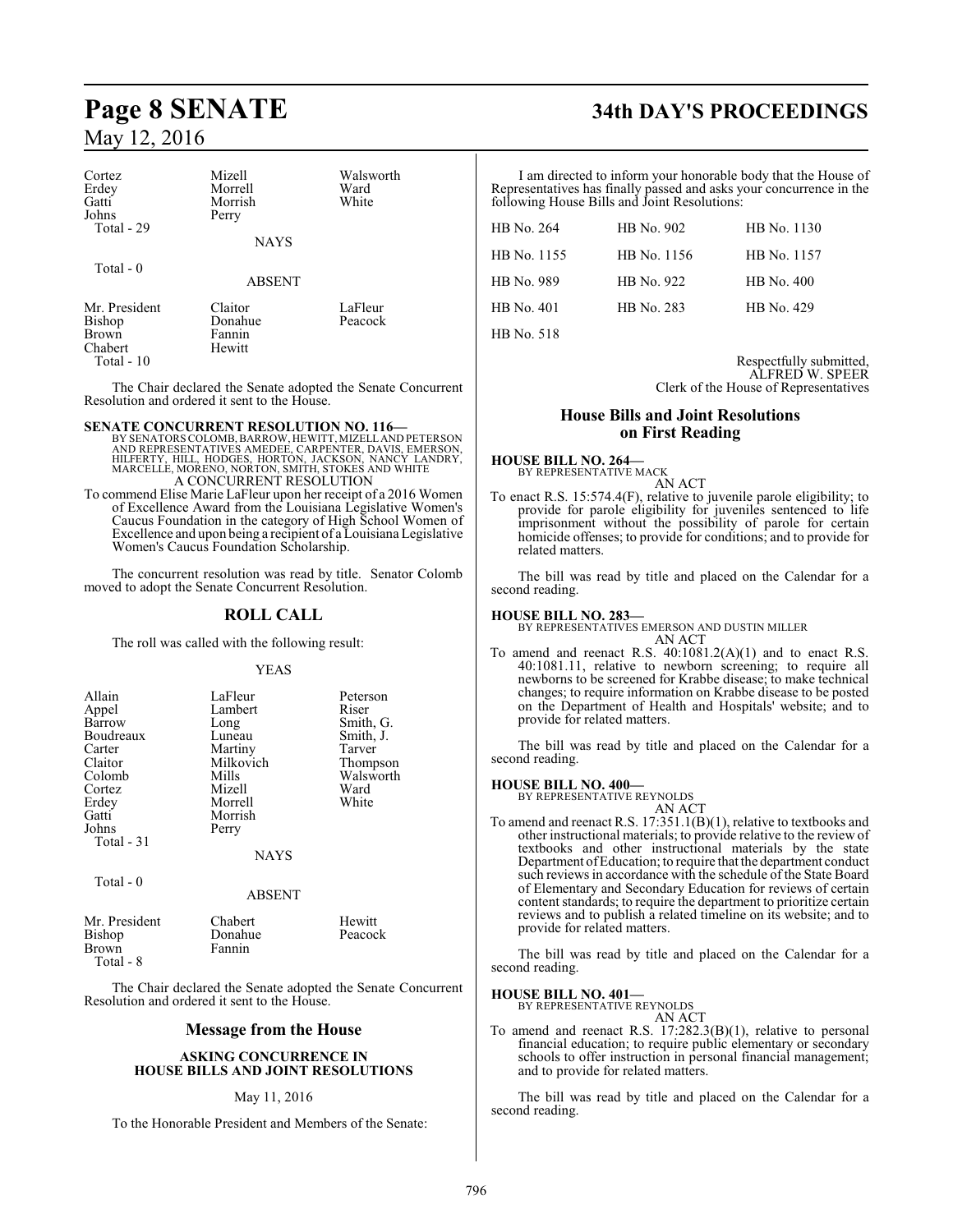# **34th DAY'S PROCEEDINGS Page 9 SENATE**

# May 12, 2016

**HOUSE BILL NO. 429—**

BY REPRESENTATIVE BROADWATER AN ACT

To amend and reenact R.S.  $38:2212.1(N)(1)$  through (4)(introductory paragraph) and to repeal R.S.  $38:2212.1(N)(4)(a)$  through (g), relative to group purchasing ofschool materials, equipment, and supplies; to authorize public school districts and public schools to enter into agreements with qualified group purchasing organizations for the purchase of materials, equipment, and supplies; to provide relative to definitions; and to provide for related matters.

The bill was read by title and placed on the Calendar for a second reading.

## **HOUSE BILL NO. 518—** BY REPRESENTATIVE BROADWATER

AN ACT

To enact R.S. 44:4(51), relative to information regarding the fitness of a person to receive or to continue to hold a certificate issued by the Board of Examiners of Certified Shorthand Reporters; to exempt from the Public Records Law certain records of the board concerning the fitness of a person to receive or to continue to hold a certificate; and to provide for related matters.

The bill was read by title and placed on the Calendar for a second reading.

#### **HOUSE BILL NO. 902—**

BY REPRESENTATIVE LEOPOLD

- AN ACT
- To amend and reenact R.S. 56:423(A) and (B) and 429 and Sections 2(B) and (C) and 3 of Act No. 808 of the 2008 Regular Session of the Legislature and to enact R.S.  $56:427(F)$  and  $(G)$ , relative to oyster leases; to provide for lifting the moratorium on new oyster leases; to provide relative to liability under certain circumstances; to provide relative to public notification and opportunity to protest or withdraw oyster lease applications under certain circumstances; to eliminate auction of rentdelinquent oyster leases; to provide certain terms, conditions, procedures, and requirements; and to provide for relatedmatters.

The bill was read by title and placed on the Calendar for a second reading.

#### **HOUSE BILL NO. 922—**

BY REPRESENTATIVE HENSGENS AN ACT

To amend and reenact R.S. 46:2625(A)(1)(introductory paragraph) and (a) and to repeal R.S.  $46:2625(B)$ , relative to fees on healthcare providers; to revise the fee amount for nursing homes; to repeal a prohibition on new fees or increased fees on nursing homes without a majority vote of approval by the legislature; and to provide for related matters.

The bill was read by title and placed on the Calendar for a second reading.

#### **HOUSE BILL NO. 989—**

BY REPRESENTATIVE SHADOIN AN ACT

To amend and reenact R.S.  $17:3351(A)(5)(b)(i)$ , relative to nonresident tuition and fees at public postsecondary education institutions; to remove limitations on the tuition and fee amounts; and to provide for related matters.

The bill was read by title and placed on the Calendar for a second reading.

#### **HOUSE BILL NO. 1130—** BY REPRESENTATIVE GAROFALO

AN ACT

To enact R.S. 56:425.1, relative to leasing of water bottoms for oyster cultivation and harvest; to authorize the state to jointly lease certain water bottoms; to provide for the terms and

conditions of such joint leases; and to provide for related matters.

The bill was read by title and placed on the Calendar for a second reading.

# **HOUSE BILL NO. 1155— (Substitute for House Bill No. 176 by**

**Representative Hodges)**<br>BY REPRESENTATIVES HODGES, ADAMS, AMEDEE, BACALA<br>BAGLEY, BAGNERIS, BARRAS, BERTHELOT, BROADWATER, TERRY<br>BROWN, CARMODY, COUSSAN, COX, DAVIS, DEVILLIER, FALCONER,<br>GAROFALO, GISCLAIR, GUINN, HAVARD, AN ACT

To enact R.S. 40:1379.3.2, relative to concealed handgun permits; to provide for the issuance of temporary concealed firearms permit; to authorize the temporary carrying of a concealed handgun without a permit for persons who have obtained a domestic abuse protective order; to provide for applicability; to provide for the application process; to provide relative to the effects of obtaining such a permit; to provide for time limitations; to provide relative to the payment of a fee; to provide for rulemaking; and to provide for related matters.

The bill was read by title and placed on the Calendar for a second reading.

#### **HOUSE BILL NO. 1156— (Substitute for House Bill No. 392 by Representative Nancy Landry)** BY REPRESENTATIVE NANCY LANDRY

AN ACT

To enact R.S. 17:418(C)(3)(d), relative to salaries for teachers and other school employees; to provide for the reduction of such salaries in certain circumstances; and to provide for related matters.

The bill was read by title and placed on the Calendar for a second reading.

#### **HOUSE BILL NO. 1157— (Substitute for House Bill No. 761 by Representative Stokes)** BY REPRESENTATIVE STOKES

AN ACT

To amend and reenact R.S. 46:442 and to enact R.S. 46:437.4(A)(4), relative to review of healthcare provider claims within the Medicaid program; to provide for reimbursements issued by the Department of Health and Hospitals pursuant to certain provider claims; to provide relative to recoupment of provider claim payments; to authorize re-filing of claims in certain circumstances; and to provide for related matters.

The bill was read by title and placed on the Calendar for a second reading.

#### **Message from the House**

#### **ASKING CONCURRENCE IN HOUSE CONCURRENT RESOLUTIONS**

May 11, 2016

To the Honorable President and Members of the Senate:

I am directed to inform your honorable body that the House of Representatives has finally passed and asks your concurrence in the following House Concurrent Resolutions:

HCR No. 121

Respectfully submitted, ALFRED W. SPEER Clerk of the House of Representatives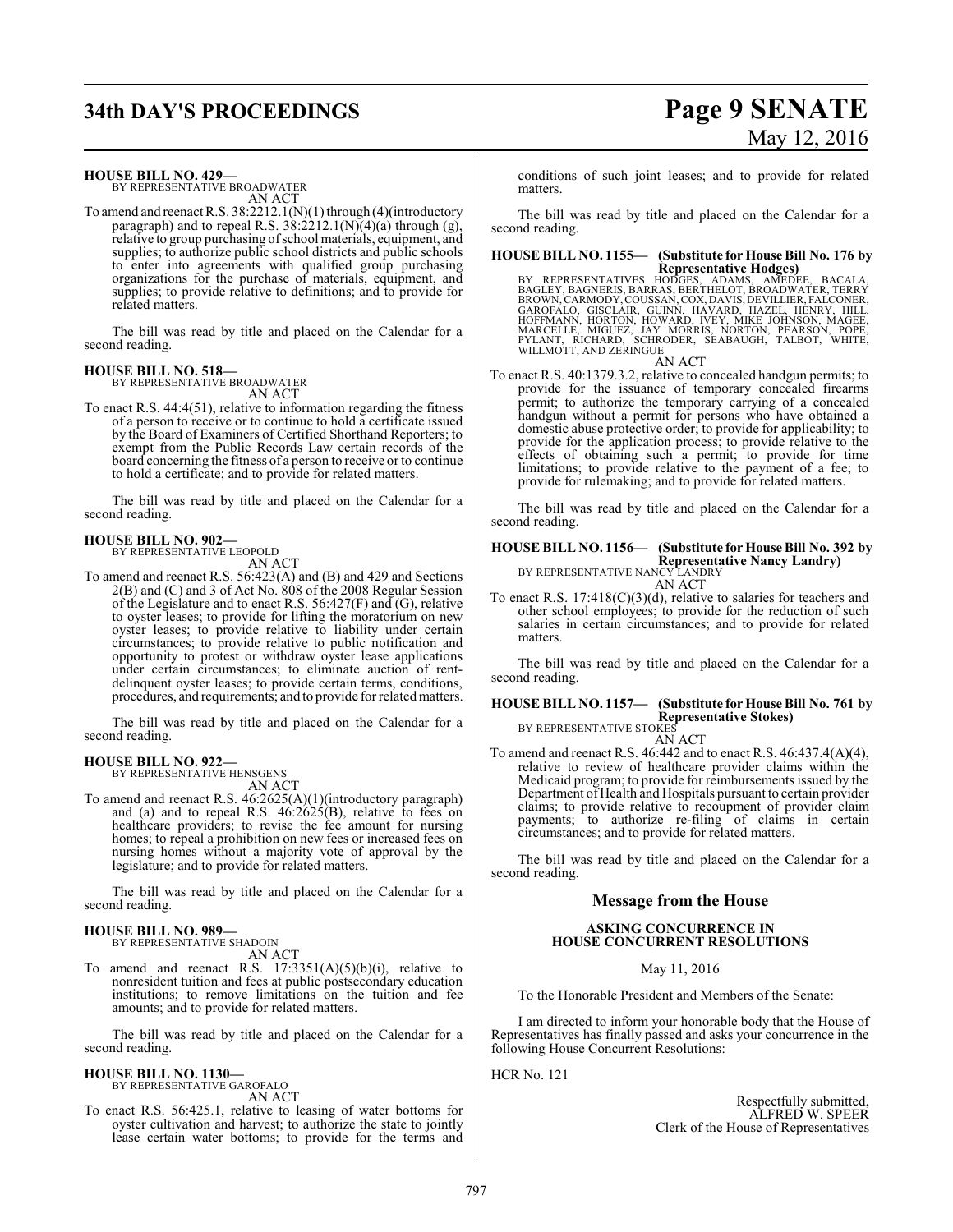# **Page 10 SENATE 34th DAY'S PROCEEDINGS**

May 12, 2016

### **House Concurrent Resolutions on First Reading**

#### **HOUSE CONCURRENT RESOLUTION NO. 121—**

BY REPRESENTATIVE GLOVER A CONCURRENT RESOLUTION

To express the condolences of the Legislature of Louisiana upon the death of Elmer "Bigg Nokey" Henderson of Shreveport.

The resolution was read by title and placed on the Calendar for a second reading.

#### **House Bills and Joint Resolutions on Second Reading**

#### **HOUSE BILL NO. 308—**

BY REPRESENTATIVES BACALA, ADAMS, AMEDEE, BERTHELOT,<br>EDMONDS, FALCONER, GAROFALO, GISCLAIR, GUINN, MIKE<br>JOHNSON, NANCY LANDRY, MIGUEZ, GREGORY MILLER, JAY<br>MORRIS, AND PYLANT

AN ACT

To enact Chapter 10 of Title 42 of the Louisiana Revised Statutes of 1950, to be comprised of R.S. 42:541 and 542, relative to public officers and employees; to prohibit the granting or authorizing of increases in pay for state officials and employees during a certain period of time; to provide for personal liability of persons responsible for granting or authorizing such raises; to provide for enforcement; and to provide for related matters.

The bill was read by title and referred by the President to the Committee on Senate and Governmental Affairs.

## **HOUSE BILL NO. 711—** BY REPRESENTATIVE SHADOIN

AN ACT

To amend and reenact R.S. 24:513(G), relative to audit reports issued by the legislative auditor; to authorize the issuance of a temporary restraining order or injunctive relief barring the release of an audit report; to provide for appeals; and to provide for related matters.

The bill was read by title and referred by the President to the Committee on Senate and Governmental Affairs.

#### **HOUSE BILL NO. 935—** BY REPRESENTATIVE HOLLIS

AN ACT

To enact R.S. 22:41.1, relative to insurer notification to policyholders to require notice to be given under certain circumstances; to provide for the imposition of penalties by the commissioner of insurance; and to provide for related matters.

The bill was read by title and referred by the President to the Committee on Insurance.

## **HOUSE BILL NO. 946—** BY REPRESENTATIVE CONNICK

AN ACT

To amend and reenact R.S. 37:1285.2(D) and Section 2 of Act No. 441 of the 2015 Regular Session of the Louisiana Legislature, relative to investigations and adjudications of complaints against physicians by the Louisiana State Board of Medical Examiners; to provide for retroactive and prospective application of procedural rules promulgated by the Louisiana State Board of Medical Examiners to all complaints pending before the board; to provide for an effective date; and to provide for related matters.

The bill was read by title and referred by the President to the Committee on Commerce, Consumer Protection, and International Affairs.

#### **HOUSE BILL NO. 964—**

BY REPRESENTATIVE SMITH AN ACT

To amend and reenact R.S. 17:436.3(C)(1), relative to care for elementary and secondary school students with diabetes; to provide relative to persons authorized to provide such care; and to provide for related matters.

The bill was read by title and referred by the President to the Committee on Education.

### **HOUSE BILL NO. 1150— (Substitute for House Bill No. 1122 by Representative L. Harris)**<br>BY REPRESENTATIVE LANCE HARRIS AN ACT

To amend and reenact R.S. 48:221(A)(2), relative to property acquired by the Department of Transportation and Development; to provide relative to the method by which the Department of Transportation and Development disposes of certain property; and to provide for related matters.

The bill was read by title and referred by the President to the Committee on Transportation, Highways and Public Works.

#### **House Concurrent Resolutions on Second Reading**

#### **HOUSE CONCURRENT RESOLUTION NO. 120—** BY REPRESENTATIVE SEABAUGH AND SENATOR PEACOCK A CONCURRENT RESOLUTION

To commend Maggie Grace Loper of Caddo Parish Magnet High School upon her selection as a representative of Louisiana at the Hugh O'Brian World Leadership Congress in Chicago, Illinois.

The resolution was read by title. Senator Peacock moved to concur in the House Concurrent Resolution.

#### **ROLL CALL**

The roll was called with the following result:

YEAS

| Allain<br>Appel<br>Barrow<br>Boudreaux<br>Carter<br>Claitor<br>Colomb<br>Cortez<br>Erdey<br>Gatti<br>Hewitt<br>Total - 32 | Johns<br>Lambert<br>Long<br>Luneau<br>Martiny<br>Milkovich<br>Mills<br>Mizell<br>Morrell<br>Morrish<br>Peacock<br><b>NAYS</b> | Perry<br>Peterson<br>Riser<br>Smith, G.<br>Smith, J.<br>Tarver<br>Thompson<br>Walsworth<br>Ward<br>White |
|---------------------------------------------------------------------------------------------------------------------------|-------------------------------------------------------------------------------------------------------------------------------|----------------------------------------------------------------------------------------------------------|
| Total - 0                                                                                                                 | <b>ABSENT</b>                                                                                                                 |                                                                                                          |
| Mr. President<br>Bishop<br>Brown<br>Total - 7                                                                             | Chabert<br>Donahue<br>Fannin                                                                                                  | LaFleur                                                                                                  |

The Chair declared the Senate concurred in the House Concurrent Resolution and ordered it returned to the House.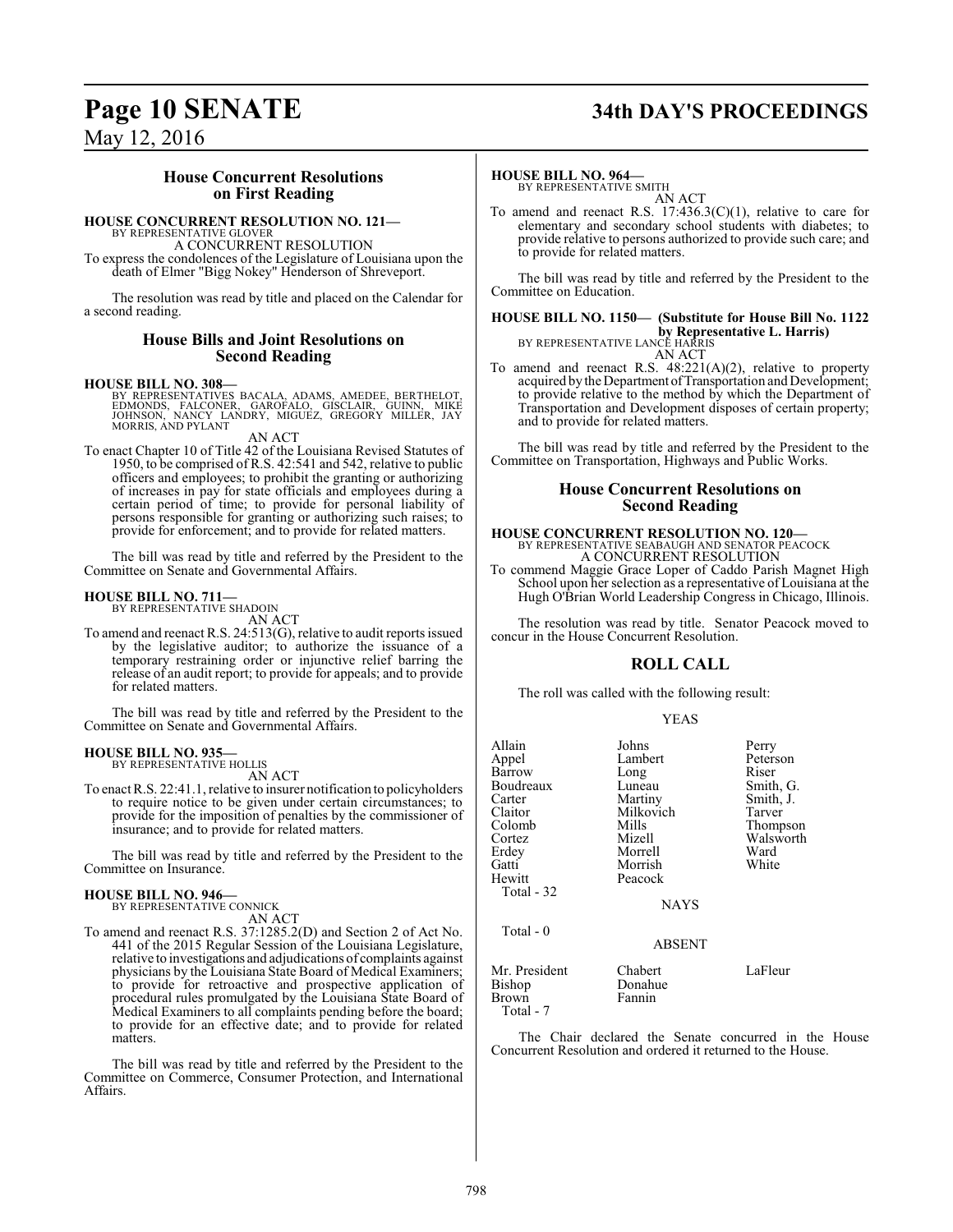## **34th DAY'S PROCEEDINGS Page 11 SENATE**

#### **Reports of Committees**

The following reports of committees were received and read:

#### **REPORT OF COMMITTEE ON**

#### **FINANCE**

Senator Eric LaFleur, Chairman on behalf of the Committee on Finance, submitted the following report:

#### May 11, 2016

To the President and Members of the Senate:

I am directed by your Committee on Finance to submit the following report:

**SENATE BILL NO. 460—** BY SENATOR LAFLEUR

AN ACT

To amend and reenact R.S. 39:372(A)(1) and (D) and R.S. 49:320.1 and to enact R.S. 39:82(K) and  $372(E)$ , relative to state funds; to provide for the remission of cash balances to the state general fund; to provide relative to certain state depositories and associated banking and checking accounts; to provide for reporting requirements relative to such banking and checking accounts; to provide for an effective date; and to provide for related matters.

Reported with amendments.

Respectfully submitted, ERIC LAFLEUR Chairman

### **Senate Bills and Joint Resolutions on Second Reading Reported by Committees**

**SENATE BILL NO. 36—** BY SENATOR GATTI

AN ACT

To amend and reenact R.S. 40:1231.1(A)(13), (16), (21), (22), (23), and (D), relative to medical malpractice claims; to provide with respect to exemptions from medical malpractice application; to provide definitions; to provide for an effective date; and to provide for related matters.

Reported with amendments by the Committee on Health and Welfare.

#### **SENATE COMMITTEE AMENDMENTS**

Amendments proposed by Senate Committee on Health and Welfare to Original Senate Bill No. 36 by Senator Gatti

#### AMENDMENT NO. 1

On page 1, line 2, after "40:1231.1(A)(13)," delete the remainder of the line and insert "1231.2(B)(2), and 1231.8(A)(1)(b), (G), and  $(N)(6)$ , relative to"

#### AMENDMENT NO. 2

On page 1, line 7, after "40:1231.1(A)(13)," delete the remainder of the line and insert "1231.2(B)(2), and  $1231.8(A)(1)(b)$ , (G), and (N)(6) are hereby amended"

#### AMENDMENT NO. 3

On page 2, line 3, after "patient." delete the remainder of the line and delete lines 4 through 29 and on page 3, delete lines 1 through 9 and insert the following: "**It shall also be considered "malpractice" if a health care provider misrepresents his education, training or experience in a particular specialty of medicine or with a particular surgery or procedure.**

\* \* \*

§1231.2. Limitation of recovery \* \* \*

B. \* \* \* (2) **(a)** A health care provider qualified under this Part is not liable for an amount in excess of one hundred thousand dollars plus interest thereon accruing after April 1, 1991, and costs specifically provided for by this Paragraph for all malpractice claims because of injuries to or death of any one patient. The sole cost for which a health care provider qualified under this Part may be assessed by a trial court shall be limited to the cost incurred prior to the rendering of a final judgment against the health care provider, not as a nominal defendant, after a trial on a malpractice claim, including but not limited to, costs assessed pursuant to Code ofCivil Procedure Article 970 in any instance where the board was not the offeror or offeree of the proposed settlement amount. The health care provider shall not be assessed costs in any action in which the fund intervenes or the health care provider is a nominal defendant after there has been a settlement between the health care provider and the claimant.

**(b) Any health care provider qualified under this Part who is found to have misrepresented his education, training or experience in a particular specialty of medicine or with a particular surgery or procedure shall be liable for all sums awarded above the limitation of recovery provided for in Paragraph (B)(1) of this Section without limitation.**

**(c) Any health care provider who negligently or knowingly grants privileges to, advertises for or profits from another health care provider's misrepresentation of his education, training or experience in a particular specialty of medicine or with a particular surgery or procedure shall be solidarily liable with the health care provider for all sums awarded above the limitation of recovery provided for in Paragraph (B)(1) of this Section without limitation.**

\* \* \*  $$1231.8.$  Medical review panel<br>A.(1)  $*$ 

A.(1) \* \* \*

(b) A request for review of a malpractice claim or a malpractice complaint shall contain, at a minimum, all of the following:

(i) A request for the formation of a medical review panel.

(ii) The name of only one patient for whom, or on whose behalf, the request for review is being filed; however, if the claim involves the care of a pregnant mother and her unborn child, then naming the mother as the patient shall be sufficient.

(iii) The names of the claimants.

(iv) The names of the defendant health care providers.

(v) The dates of the alleged malpractice.

(vi) A brief description of the alleged malpractice as to each named defendant health care provider.

(vii) A brief description of the alleged injuries.

**(viii) If applicable, an allegation that the defendant health care provider misrepresented his education, training or experience in a particular specialty of medicine or with a particular surgery or procedure.** \* \* \*

G. The panel shall have the sole duty to express its expert opinion as to whether or not the evidence supports the conclusion that the defendant or defendants acted or failed to act within the appropriate standards of care. After reviewing all evidence and after any examination ofthe panel by counsel representing either party, the panel shall, within thirty days, render one or more of the following expert opinions, which shall be in writing and signed by the panelists, together with written reasons for their conclusions:

(1) The evidence supports the conclusion that the defendant or defendants failed to comply with the appropriate standard of care as charged in the complaint.

(2) The evidence does not support the conclusion that the defendant or defendants failed to meet the applicable standard of care as charged in the complaint.

**(3) When the claimant makes an allegation of misrepresentation pursuant to Item (A)(1)(b)(viii) of this Section, the evidence does or does not support the conclusion that the defendant misrepresented his education, training or experience in a particular specialty of medicine or with a particular surgery or procedure.**

# May 12, 2016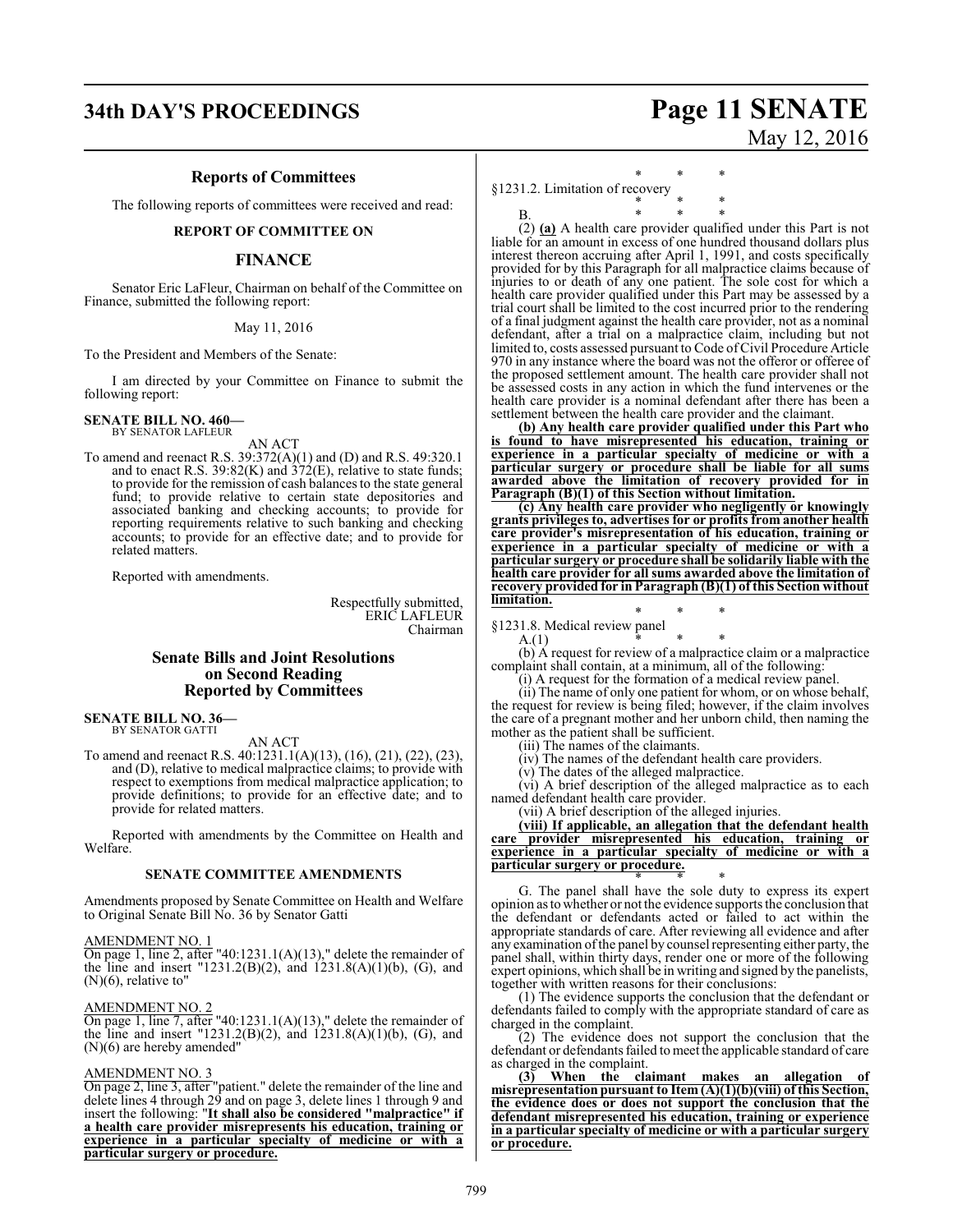## **Page 12 SENATE 34th DAY'S PROCEEDINGS**

May 12, 2016

(3) **(4)** That there is a material issue of fact, not requiring expert opinion, bearing on liability for consideration by the court.

(4) **(5)** When Paragraph (1) **or (3)** of this Subsection is **are** answered in the affirmative, that the conduct complained of was or was not a factor of the resultant damages. If such conduct was a factor, whether the plaintiff suffered: (a) any disability and the extent and duration of the disability, and (b) any permanent impairment and the percentage of the impairment. \* \* \*

N.

\* \* \* (6) The panel shall have the sole duty to express its expert opinion as to whether or not the evidence supports the conclusion that the defendant or defendants acted or failed to act within the appropriate standards of care. After reviewing all evidence and after any examination ofthe panel by counsel representing either party, the panel shall, within thirty days, but in no event later than twelve months of the date of notification of the selection of the attorney chairman pursuant to Paragraph (1) of Subsection C of this Section, render one or more of the following expert opinions, which shall be in writing and signed by the panelists, together with written reasons for their conclusions:

(a) The evidence supports the conclusion that the defendant or defendants failed to comply with the appropriate standard of care as charged in the complaint.

(b) The evidence does not support the conclusion that the defendant or defendants failed to meet the applicable standard of care as charged in the complaint.

**(c) When the claimant makes an allegation of misrepresentation pursuant to Item (A)(1)(b)(viii) of this Section, the evidence does or does not support the conclusion that the defendant misrepresented his education, training or experience in a particular specialty of medicine or with a particular surgery or procedure.**

(c) (d) That there is a material issue of fact, not requiring expert opinion, bearing on liability for consideration by the court. \* \* \*"

On motion of Senator Mills, the committee amendment was adopted. The amended bill was read by title, ordered engrossed and passed to a third reading.

## **SENATE BILL NO. 131—** BY SENATOR JOHNS

AN ACT

To enact R.S. 37:1165, relative to the practice of pharmacy; to provide for pharmacist communication with patients; to provide for immunity; to provide for an effective date; and to provide for related matters.

Reported with amendments by the Committee on Health and Welfare.

#### **SENATE COMMITTEE AMENDMENTS**

Amendments proposed by Senate Committee on Health and Welfare to Original Senate Bill No. 131 by Senator Johns

#### AMENDMENT NO. 1

On page 1, line 2, after "R.S." change "37:1165" to "22:1060.6" and after "to the" change "practice of pharmacy" to "prescription drug cost"

AMENDMENT NO. 2 On page 1, line 6, after "R.S." change "37:1165" to "22:1060.6"

AMENDMENT NO. 3

On page 1, line 7, change "**§1165.**" to "**§1060.6.**"

#### AMENDMENT NO. 4

On page 1, delete lines 8 through 16, and insert the following:

**A. If a pharmacist dispensing a prescription drug to a patient has information that indicates that the copayment applied by the patient's health maintenance organization exceeds a cost that may otherwise be available for the same prescription drug,**

**the patient shall only be required to pay the lower amount and no further charge to the patient or plan sponsor shall be incurred on such prescription.**

**B. Any contract provision between a health insurance issuer or its agent and a pharmacy that is contrary to the provisions in Subsection A of this Section shall become void and unenforceable.**

On motion of Senator Mills, the committee amendment was adopted. The amended bill was read by title, ordered engrossed and passed to a third reading.

#### **SENATE BILL NO. 230—** BY SENATOR PETERSON

AN ACT

To amend and reenact the introductory paragraph of R.S. 17:3051, 3051(1) and (3), 3052(6), (7) and (8), 3053(A), (B)(3), (6), (C) and (G), 3055(10), 3056(A)(1) and (H), and 3058, and R.S. 36:259(B) and to repeal R.S. 17:3052(4) and 3055(9), relative to the Health Education Authority of Louisiana; to provide for clarification to statement of purpose; to provide for definitions; to provide for updates to the authority membership; to provide for powers and duties; to provide with respect to bonds; to provide for an effective date; and to provide for related matters.

Reported with amendments by the Committee on Health and Welfare.

#### **SENATE COMMITTEE AMENDMENTS**

Amendments proposed by Senate Committee on Health and Welfare to Original Senate Bill No. 230 by Senator Peterson

#### AMENDMENT NO. 1

On page 1, line 3, after "3053" delete "(A),  $(B)(3)$ ,  $(6)$ ,  $(C)$  and  $(G)$ " and insert ", 3054(A), the introductory paragraph of 3055 and"

#### AMENDMENT NO. 2

On page 1, line 4, change "36:259(B)" to "36:4.1(D)" and after "3055(9)" insert "and R.S. 36:259(B)"

#### AMENDMENT NO. 3

On page 1, line 10, after "Section 1." insert "The introductory paragraph of" and after " R.S. 17:3051" delete "(introductory paragraph)," and insert ", 3051"

#### AMENDMENT NO. 4

On page 1, line 11, after "3053" delete "(A), (B)(3), (6), and (C)" and insert ", 3054(A), the introductory paragraph of 3055 and" and after "3058" delete the remainder of the line

## AMENDMENT NO. 5

On page 1, delete line 13

#### AMENDMENT NO. 6

On page 3, delete lines 13 through 29 and on page 4, delete lines 1 through 21 and insert the following:

- §3053. Health Education Authority of Louisiana; creation; domicile; membership; terms; vacancies; quorum; staff
	-

A. There is hereby created in the office of management and finance of the Department of Health and Hospitals the Health Education Authority of Louisiana, which is hereby declared to be a body corporate and public, constituting an instrumentality of the state of Louisiana and exercising public and essential governmental functions. The domicile of the authority shall be in the city of New Orleans.

B. The power to establish policy to carry out the intent of this Chapter shall be vested in a board of trustees**. Effective October 1, 2016, the board** which shall consist of the governor as ex-officio trustee and thirteen **nine** persons selected as follows: **comprised of one member appointed by the governor from each of the five public service commission districts as established in R.S. 45:1161.4, and four members appointed by the governor fromthe state at large.**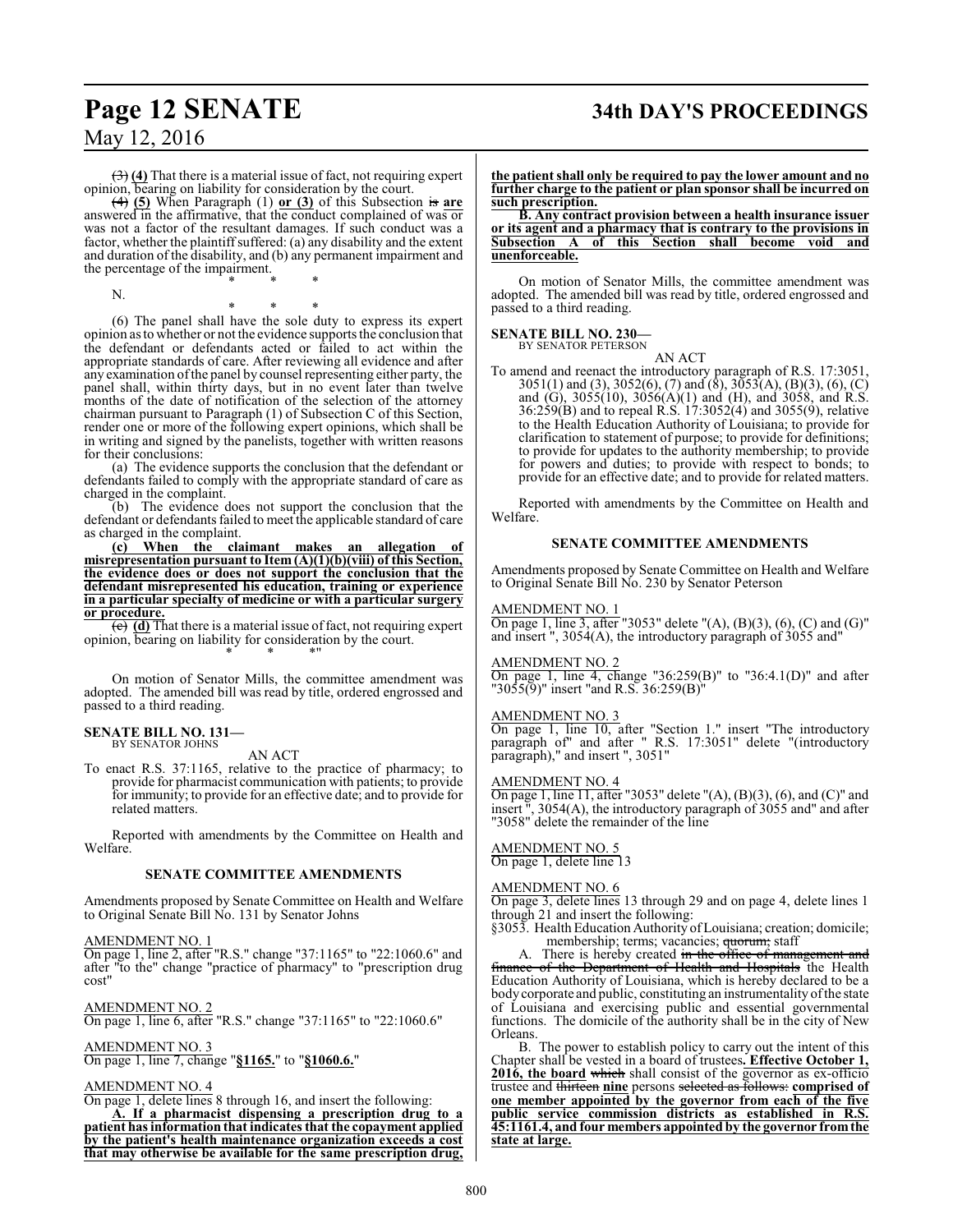## **34th DAY'S PROCEEDINGS Page 13 SENATE**

# May 12, 2016

(1) Two members shall be appointed by the governor from a list of six names submitted by the Board of Supervisors of Louisiana State University and Agricultural and Mechanical College.

(2) Two members shall be appointed by the governor from a list six names submitted by the Board of Administrators of the Tulane Educational Fund, Tulane University of Louisiana.

(3) Two members shall be appointed by the governor from a list of six names submitted by the Board of Administrators of Charity Hospital of Louisiana at New Orleans.

(4) Two members shall be appointed by the governor from a list of six names submitted by the Executive Board of the Louisiana State Medical Society.

(5) One member shall be appointed by the governor from a list ix names submitted by the statewide dental associations

(6) One member shall be appointed by the mayor of the city of New Orleans with the advice and consent of the Commission Council from a list of five names, one each submitted by the Board of Administrators ofthe Tulane Educational Fund, Tulane University of Louisiana; the Board of Administrators of Charity Hospital of Louisiana at New Orleans; the Board of Supervisors of Louisiana State University and Agricultural and Mechanical College; local dental association memberships including Orleans Parish dentists; and the Orleans Parish Medical Society.

(7) Three members shall be appointed by the governor from the state at large

C. No person appointed directly by the governor or mayor or nominated by any of the nominating groups or individuals shall be associated in any staff or advisory capacity for which he receives payment for services from Louisiana State University and Agricultural and Mechanical College, Tulane University of Louisiana, or Charity Hospital of Louisiana **University Medical Center** at New Orleans, any statewide dental association, or the Louisiana State Medical Society.

D. Each appointment by the governor shall be submitted to the Senate for confirmation.

E. Members of the board who are appointed by the governor shall serve at the pleasure of the governor. The member appointed by the mayor of New Orleans shall serve a term of six years.

F. A vacancy occurring on the board for any reason shall be filled in the same manner as the original appointment.

G. The board shall employ a professionally qualified executive director to carry out the policies established by the board. The secretary of the Department of Health and Hospitals shall employ such staff as is necessary to carry out the policies and directives of the board and to operate and administer the functions of the authority. The compensation of the executive director shall be determined by the board and he shall be in the unclassified service of the state. §3054. Meetings; rules; officers; compensation

The board shall adopt rules for the transaction of business and shall keep a record of its resolutions, transactions, findings and determinations. Eight **A majority of the appointed** members shall constitute a quorum for the transaction of business.

AMENDMENT NO. 7

On page 5, line 29, after "bonds" insert "**, notes and other evidence of indebtedness** for an amount not in excess of four **eight** hundred million dollars

\* \* \*"

#### AMENDMENT NO. 8

On page 7, line 3, after "by the" delete "State Bond" and on line 4, delete "Commission" and insert "**authority**"

AMENDMENT NO. 9

On page 7, line 5, delete "**consultation with the authority**" and insert "**approval of the State Bond Commission**"

#### AMENDMENT NO. 10

On page 7, between lines 5 and 6, insert "\* \* \*"

AMENDMENT NO. 11

On page 7, line 13, after "R.S." change "36:259(B)" to "36:4.1(D)"

#### AMENDMENT NO. 12

On page 7, delete lines 14 through 21 and insert the following: "§4.1. Agencies transferred from the Department of Economic

Development **and the Department of Health and**

**Hospitals** to the office of the governor; agencies placed within the office of the governor

\* \* \*

D. The following agencies, as defined in R.S. 36:3, are hereby transferred to and shall be placed within the office of the governor and shall perform and exercise their powers, duties, functions, and responsibilities as provided in R.S. 36:803:

(1) The Louisiana Cemetery Board (R.S. 8:61 through 78).

(2) State Board of Certified Public Accountants of Louisiana (R.S. 37:71 et seq.).

(3) State Board of Architectural Examiners (R.S. 37:141 et seq.).

(4) Louisiana Real Estate Commission (R.S. 37:1430 et seq.).

(5) Louisiana State Board of Home Inspectors (R.S. 37:1471 et seq.)

(6) State Licensing Board for Contractors (R.S. 37:2150 et seq.). (7) **The Health Education Authority of Louisiana (R.S. 17:3051 et seq).**

(8) Board of Examiners of Certified Shorthand Reporters (R.S.  $37:2551$  et seq.).

(9) Louisiana Auctioneers Licensing Board (R.S. 37:3101 et seq.).

(10) State Board of Examiners of Interior Designers (R.S. 37:3171 et seq.).

(11) Louisiana Real Estate Appraisers Board (R.S. 37:3391 et seq.).

(12) The State Boxing and Wrestling Commission (R.S. 4:61 et seq.).

(13) Louisiana Motor Vehicle Commission (R.S. 32:1251 et seq.).

(14) Louisiana Used Motor Vehicle Commission (R.S. 32:781 et seq.).

(15) Louisiana State Polygraph Board (R.S. 37:2831 et seq.), notwithstanding the provisions of Chapter 36-A of Title 37 to the contrary.

(16) The Louisiana Board ofCosmetology (R.S. 37:561 et seq.). \* \* \*"

#### AMENDMENT NO. 13

On page 7, line 22, after "(4)" delete "and" and insert a "," and after "(9)" insert "R.S. 36:259(B)"

On motion of Senator Mills, the committee amendment was adopted. The amended bill was read by title, ordered engrossed and passed to a third reading.

**SENATE BILL NO. 465** 

BY SENATOR BARROW

AN ACT To enact Part V of Chapter 11 of Title 40 of the Louisiana Revised Statutes of 1950, to be comprised of R.S. 40:2162.1 through 2162.15, relative to the regulation of freestanding emergency medical care facilities; to provide for a short title; to establish the purpose of the freestanding emergency medical facilities law; to provide for definitions; to provide for the licensure of freestanding emergency medical facilities; to establish minimum standards; to provide for an administrative fee; and to provide for related matters.

Reported with amendments by the Committee on Health and Welfare.

#### **SENATE COMMITTEE AMENDMENTS**

Amendments proposed by Senate Committee on Health and Welfare to Original Senate Bill No. 465 by Senator Barrow

AMENDMENT NO. 1 On page 1, line 3, change "2162.15" to "2162.16"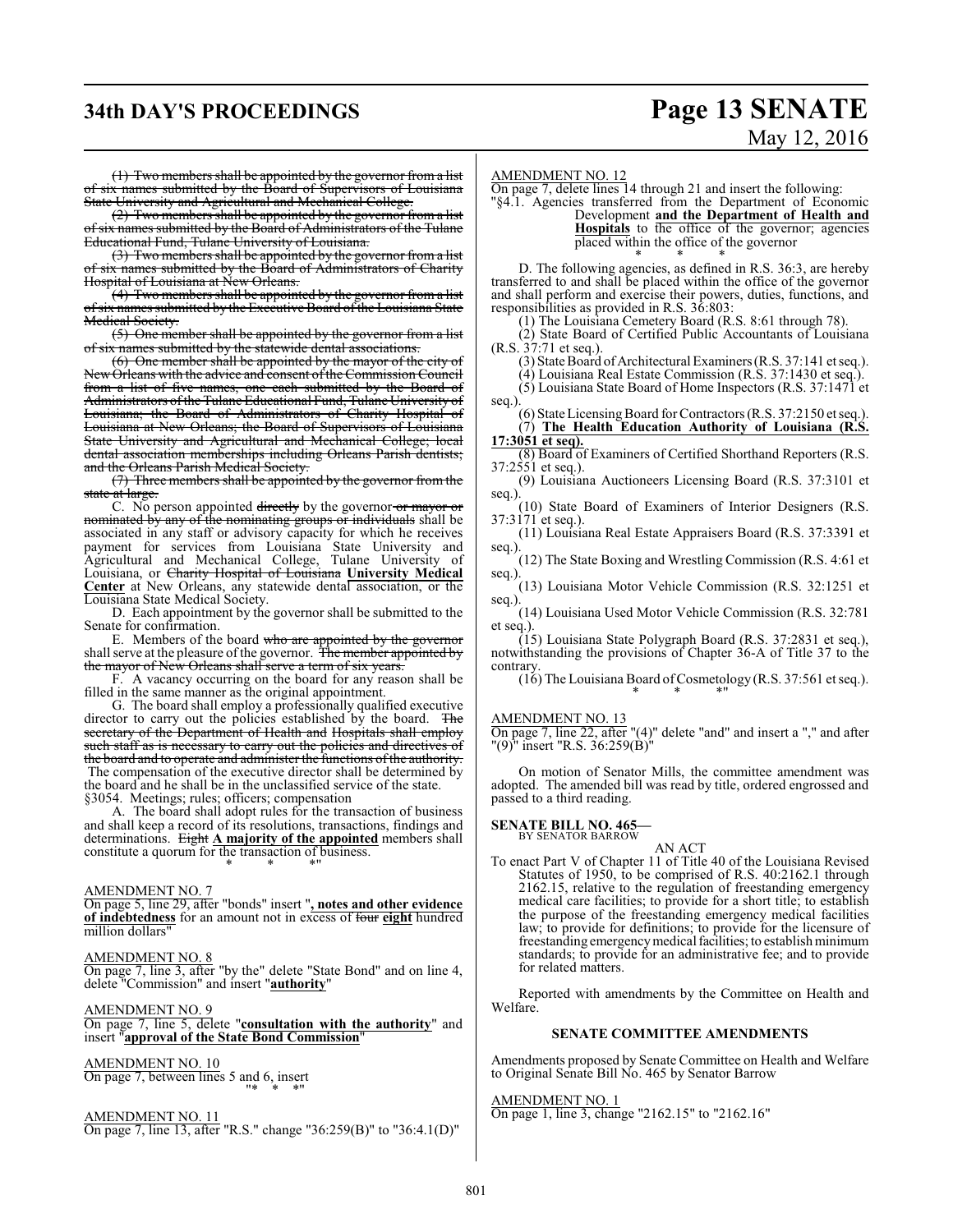#### AMENDMENT NO. 2

On page 1, line 7, after "fee;" insert "to provide for a funding formula;"

AMENDMENT NO. 3 On page 1, line 11, change "2162.15" to "2162.16"

#### AMENDMENT NO. 4

On page 2, delete lines 15 through 30 and delete pages 3 through 6 in their entirety and insert the following:

"**§2162.4. Licensing required**

**A. No agency, business, institution, society, corporation, person or persons, or any other group shall establish or operate a freestanding emergency medical care facility in this state without a license issued by the department pursuant to this Part.** 

**B. A license issued to a freestanding emergency medical care facility shall be valid for only one geographic location, and shall be issued only for the person and premises named in the license application. Each separate facility shall have a separate license.** 

**C. A license issued under this Part shall be valid for one year from the date of issuance, unless revoked or suspended prior to that date.**

**D. A license issued under this Part shall expire on the last day of the twelfth month after the date of issuance, unless otherwise renewed, or as set forth in rules promulgated by the department.**

**E. A license issued under this Part shall be on a form prescribed by the department.**

**F. A license issued under this Part shall not be transferrable or assignable.**

**G. A license issued to a freestanding emergency medical care facility shall be posted in a conspicuous place on the licensed premises.**

**H. Notwithstanding the provisions of R.S. 40:2162.5, no facility, person, or entity shall hold itself out to the public as a freestanding emergency medical care facility or use any similar term that would give the impression that the facility or person is providing emergency care unless the facility, person or entity holds a license issued pursuant to this Part.**

**§2162.5. Exemptions**

**The following facilities are not required to be licensed pursuant to this Part:**

**(1) An office or clinic owned and operated by a manufacturing facility solely for the purposes of treating its employees and contractors.**

**(2) Temporary emergency clinics in disaster areas.**

**(3) An office or clinic of a licensed physician, dentist, optometrist, or podiatrist.**

**(4) A licensed nursing home.**

**(5) A licensed hospital.**

**(6) A licensed ambulatory surgical center.**

**(7) An urgent care clinic.**

**§2162.6. Rules and regulations; licensing standards**

**A. The licensing agency of the department is hereby authorized and directed to promulgate rules, regulations, and licensing standards, in accordance with the Administrative Procedure Act, to provide for the licensure of freestanding emergency medical care facilities, and to provide for the health, safety, and welfare of persons receiving services from such facilities or providers, and to provide for the safe operation of such facilities. The rules, regulations, and licensing standards shall become effective upon approval of the secretary of the department in accordance with the Administrative Procedure Act. These rules, regulations, and licensing standards shall have the effect of law.**

**B. The licensing agency of the department shall promulgate and publish rules, regulations, and licensing standards to include but not be limited to the following:**

**(1) Licensing application and renewal application procedures and requirements.**

**(2) Administration of the facility.**

**(3) Operational, staffing, and personnel requirements.**

**(4) Qualifications of required professional staff and other personnel.**

**(5) Practice standards to assure quality of care.**

**(6) Practice standards to assure the health, safety, welfare, rights, and comfort of patients, clients, and persons receiving services.**

**(7) Survey and complaint investigations.**

**(8) Initial license, renewal of license, full license, and provisional license.**

**(9) Denial, revocation, suspension, and nonrenewal of licenses, and the appeals therefrom.**

**(10) Planning, construction, and design of the facility.**

**(11) Such other regulations and standards as will ensure proper care and treatment of patients, clients, and persons receiving services.**

**§2162.7. License issuance; application; on-site inspection**

**A. Each application for licensure of a freestanding emergency medical care facility shall be submitted to the department on forms provided by the licensing agency and shall contain such information as the agency may require. Additional information required by the licensing agency shall be provided by the applicant as requested.**

**B. Following receipt of the completed application, the licensing agency shall perform an on-site survey and inspection. If, after the on-site survey and inspection, the licensing agency finds that the facility or provider meets the requirements established under this Part and the licensing rules, regulations and standards adopted pursuant to this Part, a license shall be issued.**

**C. As a condition for renewal of a license, the licensee shall submit to the department's licensing agency, a completed annual renewal application on forms prescribed by the licensing agency which shall contain such information as required by the agency. Upon receipt of the completed annual renewal application, the licensing agency shall determine if the facility continues to meet the requirements established under this Part and the licensing rules, regulations and standards adopted pursuant to this Part. The licensing agency may perform an on-site survey and inspection upon annual renewal. If the facility continues to meet the requirements established under this Part and the licensing rules, regulations, and standards adopted pursuant to this Part, the license shall be renewed.**

**D. The licensing agency may perform on-site inspections as necessary to ensure compliance with the provisions of this Part.** 

**E. Each licensing application and each licensing renewal application submitted to the department shall be accompanied by a nonrefundable licensing fee in an amount set by the secretary. The secretary shall establish licensing and survey fees in amounts reasonable and necessary to cover the costs of administering this Part.**

**§2162.8. Operation without license; penalty**

**A. A freestanding emergency medical care facility shall not operate without a license issued by the department. Any such facility operating without a license shall be guilty of a misdemeanor and upon conviction shall be fined no less than five hundred dollars nor more than one thousand dollars. Each day of violation shall constitute a separate offense. It shall be the responsibility of the department to inform the appropriate district attorney of the alleged violation to assure enforcement.**

**B. If a freestanding emergency medical care facility is operating without a license issued by the department, the department shall have the authority to issue an immediate cease and desist order to that facility. Any such facility receiving such a cease and desist order from the department shall immediately cease operations until such time as that facility is issued a license by the department.**

**C. The department shall seekan injunction in the Nineteenth Judicial District Court against any facility or entity that receives a cease and desist order from the department under Subsection B of this Section and that does not cease operations immediately. Any such facility or entity against whom an injunction is granted shall be liable to the department for attorney fees, costs, and damages.**

**§2162.9. Facility operation**

# **Page 14 SENATE 34th DAY'S PROCEEDINGS**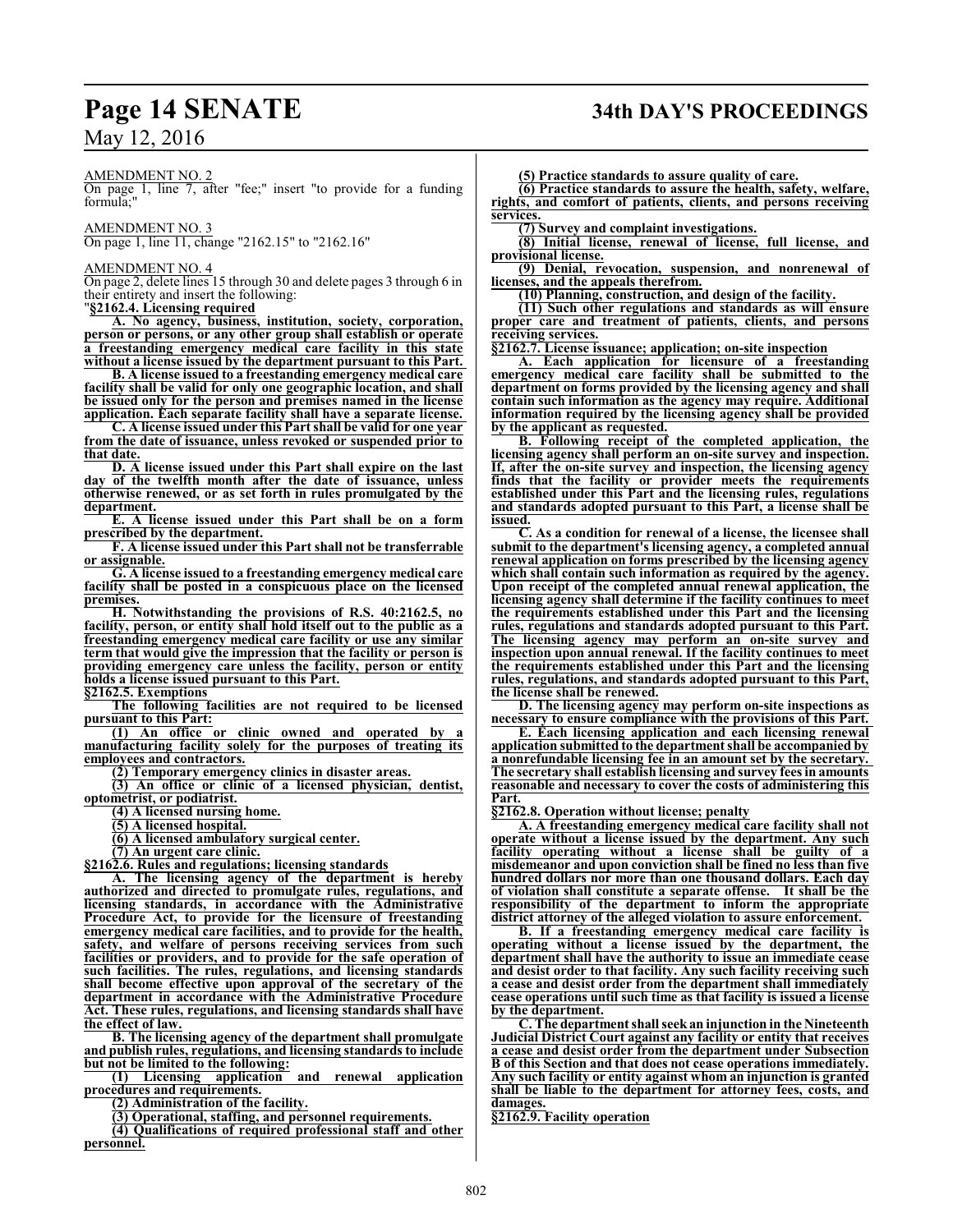## **34th DAY'S PROCEEDINGS Page 15 SENATE**

# May 12, 2016

**A licensed freestanding emergency medical care facility shall be in continuous operation twenty-four hours per day, seven days per week.**

**§2162.10. Facility care requirements; complaints**

**A. All licensedfreestanding emergency medical care facilities shall comply with current provisions of the Emergency Medical Treatment and Active Labor Act (EMTALA).**

**B. Before a facility accepts any patient for treatment or diagnosis, the facility shall enter into a referral, transmission, or admission agreement with a hospital licensed in this state; such licensed hospital shall be within a thirty-five mile radius of the facility.**

**C. A person may file a complaint with the department against a facility licensed pursuant to this Part.**"

AMENDMENT NO. 5

On page 11, after line 30, insert the following:

"**§2162.16. Funding formula**

**A. The Department of Health and Hospitals shall develop a funding formula to provide for payment of enhanced reimbursement rates to freestanding emergency care facilities. The source of funds for any enhanced rates shall be from efficiencies achieved through patient care management of the Medicaid Bayou Health plans and savings achieved through reduced utilization of hospital based emergency departments.**

**B. The department is hereby authorized to promulgate any rules or regulations, in accordance with the Administrative Procedures Act, as may be necessary to carry out the purpose of this Section.**"

On motion of Senator Mills, the committee amendment was adopted. The amended bill was read by title, ordered engrossed and passed to a third reading.

### **House Bills and Joint Resolutions on Second Reading Reported by Committees**

**HOUSE BILL NO. 81—**

BY REPRESENTATIVE BROADWATER AN ACT

To enact R.S. 44:33.1, relative to public records; to require public bodies to make certain information concerning the custodian of records publicly available; to provide for the manner in which such information is required to be made publicly available; and to provide for related matters.

Reported with amendments by the Committee on Senate and Governmental Affairs.

#### **SENATE COMMITTEE AMENDMENTS**

Amendments proposed by Senate Committee on Senate and Governmental Affairs to Engrossed House Bill No. 81 by Representative Broadwater

#### AMENDMENT NO. 1

On page 1, at the beginning of line 10, delete "identity and"

On motion of Senator Peterson, the committee amendment was adopted. The amended bill was read by title and referred to the Legislative Bureau.

#### **HOUSE BILL NO. 171—**

BY REPRESENTATIVES HODGES, BAGLEY, COX, HENSGENS, HILFERTY, HORTON, MIKE JOHNSON, LEBAS, POPE, AND WILLMOTT AN ACT

To enact Subpart D of Part VI of Chapter 5-A of Title 40 of the Louisiana Revised Statutes of 1950, to be comprised of R.S. 40:1086.1 through 1086.4, relative to prevention of certain conditions affecting the health and safety of newborns and young children; to provide for definitions and findings; to establish requirements of birthing centers regarding delivery of information on shaken baby syndrome and sudden unexpected

infant death; to authorize certain public awareness activities by the Department of Health and Hospitals; to provide for administrative rulemaking; and to provide for related matters.

Reported favorably by the Committee on Health and Welfare. The bill was read by title and referred to the Legislative Bureau.

#### **HOUSE BILL NO. 208—**

BY REPRESENTATIVE BISHOP AN ACT

To amend and reenact R.S. 51:3143(B), (C), and (E), relative to home service contract providers; to remove certain registration statuses; to provide a term for issued surety bonds; to provide for technical changes; to provide for an effective date; and to provide for related matters.

Reported favorably by the Committee on Commerce, Consumer Protection, and International Affairs. The bill was read by title and referred to the Legislative Bureau.

## **HOUSE BILL NO. 271—** BY REPRESENTATIVE PRICE

AN ACT

To amend and reenact R.S. 32:783(F)(8), 791(B)(3)(b)(i) and (4)(b) and (G),  $792(B)(8)$  through (12), (15), and (17)(a), 796(D)(3) and to enact R.S.  $32:792(17)(k)$  and (18); relative to the regulation of used motor vehicles; to amend the powers and duties of the Louisiana Used Motor Vehicle Commission; to amend used motor vehicle dealer license application procedures; to increase bond requirements for used motor vehicle dealers; to provide for unauthorized acts; to regulate purchase agreements; and to provide for related matters.

Reported with amendments by the Committee on Commerce, Consumer Protection, and International Affairs.

#### **SENATE COMMITTEE AMENDMENTS**

Amendments proposed by Senate Committee on Commerce, Consumer Protection and International Affairs to Reengrossed House Bill No. 271 by Representative Price

AMENDMENT NO. 1 On page 1, line 3, after "32:" insert "705(D) and"

AMENDMENT NO. 2

On page 1, line 7, after "acts;" insert "to provide relative to certificates of title;"

AMENDMENT NO. 3 On page 1, line 11, after "32:" insert "705(D) and"

AMENDMENT NO. 4

On page 1, between lines 12 and 13, insert "§705. Delivery of certificate to purchaser of vehicle \* \* \*

D. (1) For purposes of this Section, an "endorsement" shall also mean a written statement signed by an authorized person acting on behalf of the Louisiana Used Motor Vehicle Commission that the certificate of title was obtained by the commission froma used motor vehicle dealer, or a floor plan financier or other similar holder of a security interest relative to a used motor vehicle, pursuant to the commission's authority in R.S. 32:783(F)(8). Such written statement required by this Paragraph shall state the reason the commission was unable to obtain the endorsement otherwise required by Paragraph B of this section. In lieu of the written statement, the office of motor vehicle and the commission may establish a system for the electronic submission of the statement directly to the office of motor vehicles.

(2) Nothing in this Paragraph shall exempt the rightful owner or bona fide retail purchaser frompaying any sales or use taxes that may be due pursuant to  $R.S. 47:303(B)$ .

(3) In the event the previously issued title indicates a lien was recorded with the office motor vehicles, rightful owner or bona fide retail purchaser shall submit proof that demand to release the lien was made on the lienholder of record by certified mail at the address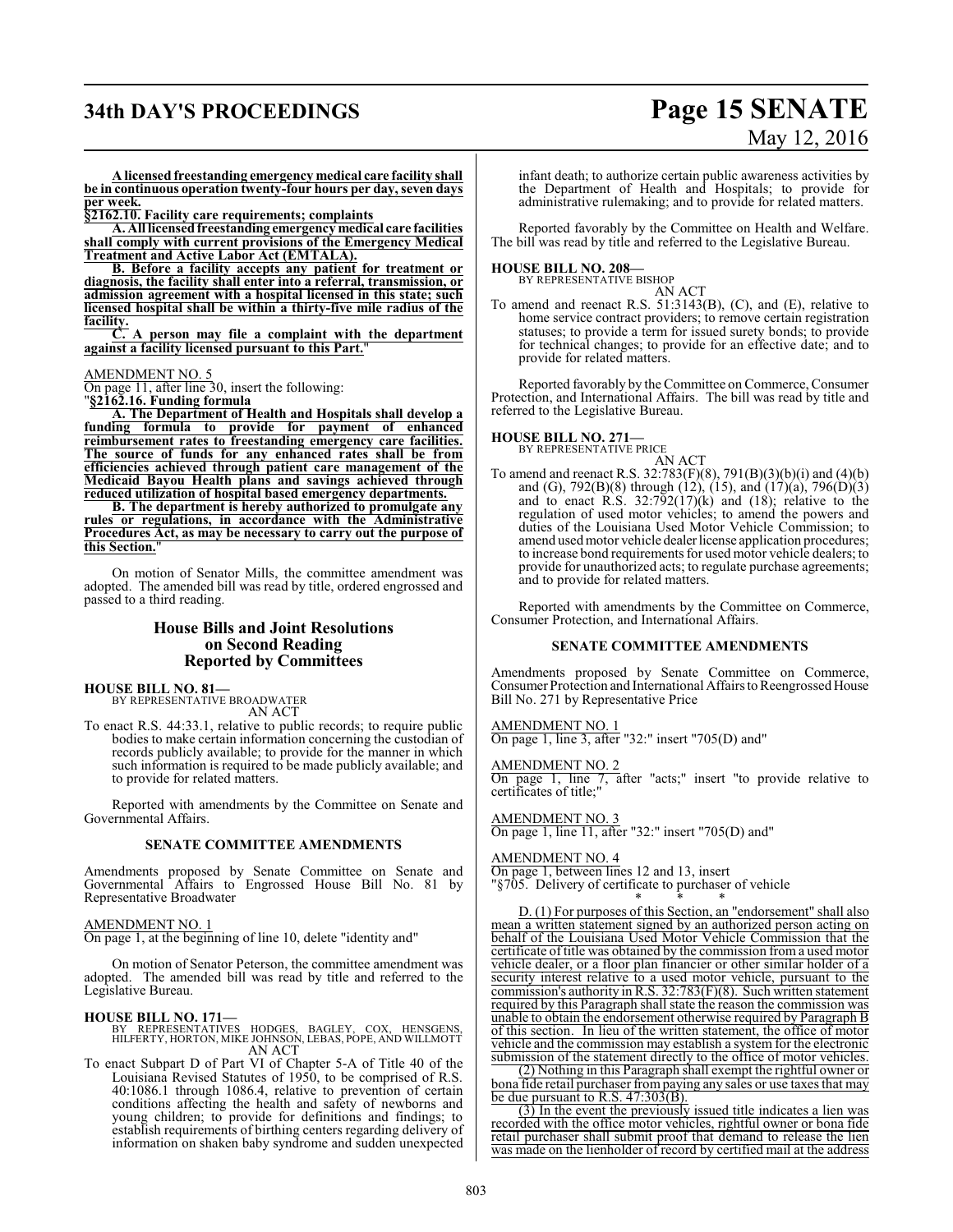# **Page 16 SENATE 34th DAY'S PROCEEDINGS**

## May 12, 2016

indicate on that vehicle record, and that thirty days after receipt, the office of motor vehicles is authorized to cancel the lien unless the lienholder sends an objection in writing to both the office of motor vehicles and the owner or purchaser making the demand. \* \* \*"

On motion of Senator Martiny, the committee amendment was adopted. The amended bill was read by title and referred to the Legislative Bureau.

#### **HOUSE BILL NO. 340—**

BY REPRESENTATIVES STOKES, ARMES, BACALA, BAGLEY, CHAD<br>BROWN, TERRY BROWN, CARMODY, CONNICK, COX, DAVIS,<br>EDMONDS, HILFERTY, HOFFMANN, HORTON, JONES, LYONS,<br>MIGUEZ, JAY MORRIS, PYLANT, REYNOLDS, WILLMOTT, AND **ZERINGÚE** 

AN ACT

To enact R.S. 51:1422, relative to the regulation of the sale or the solicitation for sale of an extended service agreement for motor vehicles; to prohibit certain sales or offers for sale of an extended service agreement; to classify each violation as a deceptive and unfair trade practice; to provide for exceptions; and to provide for related matters.

Reported with amendments by the Committee on Commerce, Consumer Protection, and International Affairs.

#### **SENATE COMMITTEE AMENDMENTS**

Amendments proposed by Senate Committee on Commerce, Consumer Protection and International Affairs to Reengrossed House Bill No. 340 by Representative Stokes

#### AMENDMENT NO. 1

On page 1, line 3, after "vehicles;" delete the remainder of the line and delete lines 4 and 5 and insert "to provide certain requirements for unsolicited offers; to provide certain definitions, terms, conditions, procedures, exceptions, and effects; to classify a violation as a deceptive and unfair trade practice; and to provide for related matters."

#### AMENDMENT NO. 2

On page 1, line 8, after "practice;" delete the remainder of the line and delete line 9 and insert "unsolicited offer to sell extended service agreement for a motor vehicle; requirements; exceptions; penalties"

#### AMENDMENT NO. 3

On page 1, delete lines 10 through 19 and insert

"A. The provisions of this Section shall apply to an unsolicited offer, made by mail or common carrier, to sell to another an extended service agreement relative to a motor vehicle.

B. If the unsolicited offer is in writing, it shall state at the top of each page "THIS IS AN ADVERTISEMENT TO PURCHASE AN EXTENDED SERVICE AGREEMENT ON A MOTOR VEHICLE. IT IS NOT AN OFFICIAL DOCUMENT." The statement shall be in conspicuous and legible type that is not smaller than fourteen-point font and is in contrast by typography, layout, or color with any other printing on the writing.

C. If the unsolicited offer is oral, it shall begin and end with the statement: "THIS IS AN ADVERTISEMENT TO PURCHASE AN EXTENDED SERVICE AGREEMENT ON A MOTOR VEHICLE. IT IS NOT AN OFFICIAL NOTIFICATION OR DEMAND FOR ACTION."

D. A violation of the provisions of this Section shall constitute a deceptive and unfair trade practice and subject the violator to any and all actions and penalties authorized in this Chapter. Each offer in violation of this Section shall be considered a separate offense.

E. For the purposes of this Section, "extended service agreement" shall include any vehicle mechanical breakdown insurance policy, vehicle service contract sold by an independent payment provider or their agent, or vehicle component coverage contract. "Unsolicited offer" shall not include an offer made subsequent to a prior personal contact that included a meaningful exchange between the offeror and offeree."

#### AMENDMENT NO. 4

On page 2, line 1, change "C" to "F"

On motion of Senator Martiny, the committee amendment was adopted. The amended bill was read by title and referred to the Legislative Bureau.

#### **HOUSE BILL NO. 472—** BY REPRESENTATIVE FALCONER

AN ACT

To enact R.S. 37:144(G), relative to powers and authority of the Louisiana State Board of Architectural Examiners; to establish the Louisiana Architecture Education and Research Fund; to restrict use of the fund; to regulate awards; to require annual reports; to provide for severability; to provide for effectiveness; and to provide for related matters.

Reported favorably by the Committee on Commerce, Consumer Protection, and International Affairs. The bill was read by title and referred to the Legislative Bureau.

## **HOUSE BILL NO. 532—** BY REPRESENTATIVE FALCONER

AN ACT

To amend and reenact R.S. 37:149 and 150(C) through (E) and to enact R.S. 37:150(F) and (G), relative to the Louisiana State Board of Architectural Examiners; to regulate the assessment and collection of fees; to provide for certificates of authority; to regulate renewals of licenses and certificates of authority; to provide for severability; to provide for effectiveness; and to provide for related matters.

Reported favorably by the Committee on Commerce, Consumer Protection, and International Affairs. The bill was read by title and referred to the Legislative Bureau.

HOUSE BILL NO. 606—<br>BY REPRESENTATIVES HOFFMANN, ABRAHAM, AMEDEE, ARMES, BAGLEY, BARRAS, BERTHELOT, BISHOP, CARMODY, STEVE<br>CARTER, CHANEY, COUSSAN, COX, DEVILLIER, DWIGHT, EDMONDS,<br>EMERSON, FALCONER, GAROFALO, GISCLAIR, LA

#### AN ACT

To amend and reenact R.S. 40:1061.6(A) and to enact Chapter 1-A of Title 36 of the Louisiana Revised Statutes of 1950, to be comprised of R.S. 36:21, relative to authorized uses of public funds; to prohibit certain uses of public funds by institutions, boards, commissions, departments, agencies, officials, and employees of the state or its political subdivisions; to prohibit entities that performabortions fromreceiving public funding for any purpose; to provide for construction of the prohibition; and to provide for related matters.

Reported favorably by the Committee on Health and Welfare. The bill was read by title and referred to the Legislative Bureau.

**HOUSE BILL NO. 719—** BY REPRESENTATIVE HODGES AN ACT

To amend and reenact Children's Code Article 1431(D) and to enact Children's Code Article 1427(C), relative to minors who are mentally ill or suffering from substance abuse and in need of immediate medical treatment; to provide relative to procedures pursuant to issuance of a physician's emergency certificate for treatment of a minor; to provide relative to transportation of a child in whose name an emergency certificate has been issued; to authorize certain persons to accompany the child during such transportation; and to provide for related matters.

Reported favorably by the Committee on Health and Welfare. The bill was read by title and referred to the Legislative Bureau.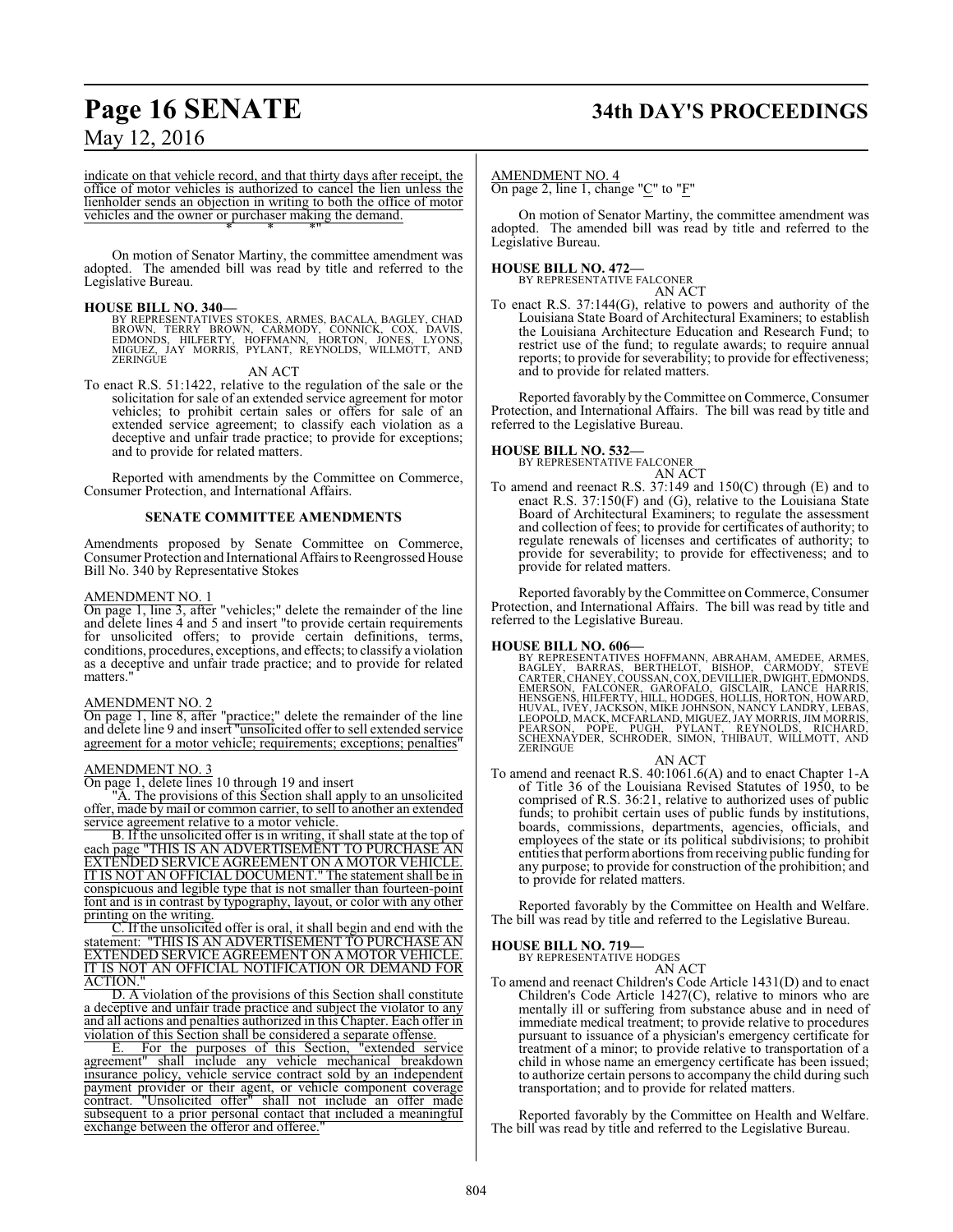## **34th DAY'S PROCEEDINGS Page 17 SENATE**

# May 12, 2016

#### **HOUSE BILL NO. 728—**

BY REPRESENTATIVE STOKES AN ACT

To amend and reenact R.S. 39:77, 461.1(B)(9)(b) and (C)(3), 461.4(B)(5) and (8)(b), (C), (D)(2), and (E), and 461.5, relative to the interim emergency board; to provide relative to procedures and requirements for obtaining consent of the legislature for the appropriation or borrowing of funds for an emergency or for capital outlay priority changes and adjustments; to provide relative to the authority, functions, and duties of the board; to provide relative to the authority, functions, and duties of the clerk of the House of Representatives and the secretary of the Senate; and to provide for related matters.

Reported favorably by the Committee on Senate and Governmental Affairs. The bill was read by title and referred to the Legislative Bureau.

## **HOUSE BILL NO. 804—** BY REPRESENTATIVE PUGH

AN ACT

To amend and reenact R.S. 37:3397(B)(1) and (3), 3411, 3415.10, 3415.15(A) and to enact R.S. 37:3415.22, relative to the regulation of real estate appraisers and appraisal management companies; provides for licensing classifications and requirements; to regulate record keeping requirements; to change a sunset provision; to regulate real estate appraiser compensation; and to provide for related matters.

Reported favorably by the Committee on Commerce, Consumer Protection, and International Affairs. The bill was read by title and referred to the Legislative Bureau.

#### **HOUSE BILL NO. 890—**

BY REPRESENTATIVE DANAHAY AN ACT

To amend and reenact R.S.  $18:18(A)(7)$ ,  $116(A)(1)(introductory)$ paragraph) and (a),  $(B)(1)(a)$  and  $(d)$  and  $(2)(a)$  and  $(b)$ , and  $(C)$ , 193(D), 424(B)(1), 425(B), 444(D), 463(A)(2)(b), 470(B), 532.1(D)(2)(a) and (E), 563(D)(2), 583(A)(2), 1285(B)(1)(a),  $1300(\text{C})(1)$ ,  $1306(\text{A})(3)$ ,  $1307(\text{B})(1)(\text{a})$ , and  $1313(\text{J})(2)(\text{b})$ , to enact R.S. 18:18(A)(10), 116(A)(3), 1309(E)(5)(b)(iii), 1310(D), and  $1313(F)(11)$ , and to repeal R.S.  $18:116(A)(1)(c)$ , relative to the Louisiana Election Code; to revise the system of laws comprising the Louisiana Election Code; to provide relative to the powers, duties, and authority of the secretary of state; to authorize the secretary of state to develop and implement a pilot program for new voting technology and equipment; to provide relative to voter registration agencies; to provide relative to the duty to provide voter registration services at such agencies; to prohibit certain conduct at such agencies; to provide relative to qualifications to serve as a commissioner or commissioner-incharge; to allow certain students at institutions of higher learning in the state to serve as commissioners under certain circumstances; to require certain notice of the officers of parish executive committees; to provide relative to the notice of candidacy; to provide relative to the execution of the certificate on a notice of candidacy; to provide relative to qualifying fees; to provide relative to changes in precinct boundaries; to require the parish governing authority to provide certain information prior to adopting any such change; to require the secretary of state to report certain information relative to such changes; to provide deadlines for making such changes; to provide for the effectiveness of such changes; to provide relative to anticipated vacancies; to provide relative to procedures for applying to vote absentee by mail; to provide for the deadline for filing a request for recount of absentee by mail ballots; to provide relative to voter registration; to require the registrar to transfer registration information under certain circumstances; to provide for the cancellation of a registration under certain circumstances; to provide deadlines for notice of certain elections; to provide relative to absentee by mail voting; to require certain information concerning correction procedures to appear on the ballot; to provide relative to paper ballots; to provide for

replacement ballots; to provide for effectiveness; and to provide for related matters.

Reported with amendments by the Committee on Senate and Governmental Affairs.

#### **SENATE COMMITTEE AMENDMENTS**

Amendments proposed by Senate Committee on Senate and Governmental Affairs to Reengrossed House Bill No. 890 by Representative Danahay

#### AMENDMENT NO. 1

On page 1, line 2, after "R.S.  $18:18(A)(7)$ ," insert " $23(A)$ (introductory paragraph) and (B),"

#### AMENDMENT NO. 2

On page 1, line 6, after "18:18(A)(10)," insert "23(A)(8), 65,"

#### AMENDMENT NO. 3

On page 1, line 7, change "18:116(A)(1)(c)," to "18:105(B) and (C) and  $116(A)(1)(c)$ ,"

#### AMENDMENT NO. 4

On page 2, at the end of line 7, insert the following: "relative to procedures and requirements for establishing eligibility; to provide relative to retirement or resignation of a registrar; to provide for the membership of the State Board of Election Supervisors; to provide"

#### AMENDMENT NO. 5

On page 2, line 13, after "R.S.  $18:18(A)(7)$ ," insert " $23(A)$ (introductory paragraph) and (B),"

#### AMENDMENT NO. 6

On page 2, line 16 after "R.S.  $18:18(A)(10)$ " insert a comma "," and "23(A)(8), 65"

#### AMENDMENT NO. 7

On page 3, between lines 8 and 9, insert the following:

"§23. State Board of Election Supervisors A. The State Board of Election Supervisors is created and established in the Department of State as provided in R.S. 36:802. The board shall be composed of the following seven persons:

\* \* \* (8) One member of the Police Jury Association of Louisiana or its successor, who shall be elected by the membership thereof to serve a four-year term concurrent with that of the governor. vacancy shall be filled in the same manner for the remainder of the unexpired term.

B. Four Five members of the board shall constitute a quorum for the transaction of business, and all actions of the board shall require the affirmative vote of at least four five members.

#### \* \* \* §65. Retirement or resignation of a registrar

A. A registrar who retires or resigns shall file a notice of retirement or resignation with the secretary of state.

B. A notice of retirement or resignation of a registrar shall be in writing, shall be dated, may specify a prospective date on which the retirement or resignation is to be effective, and shall be signed by the registrar and duly acknowledged by him before an officer authorized to administer oaths.

C. Upon receiving a notice of retirement or resignation from a registrar, the secretary of state shall immediately transmit a copy of the notice to the governing authority for the parish of the registrar who filed the notice.

D. A notice of retirement or resignation of a registrar shall not be effective until the original notice of retirement or resignation is received by the secretary of state and shall become irrevocable upon such receipt by the secretary of state.

\* \* \*"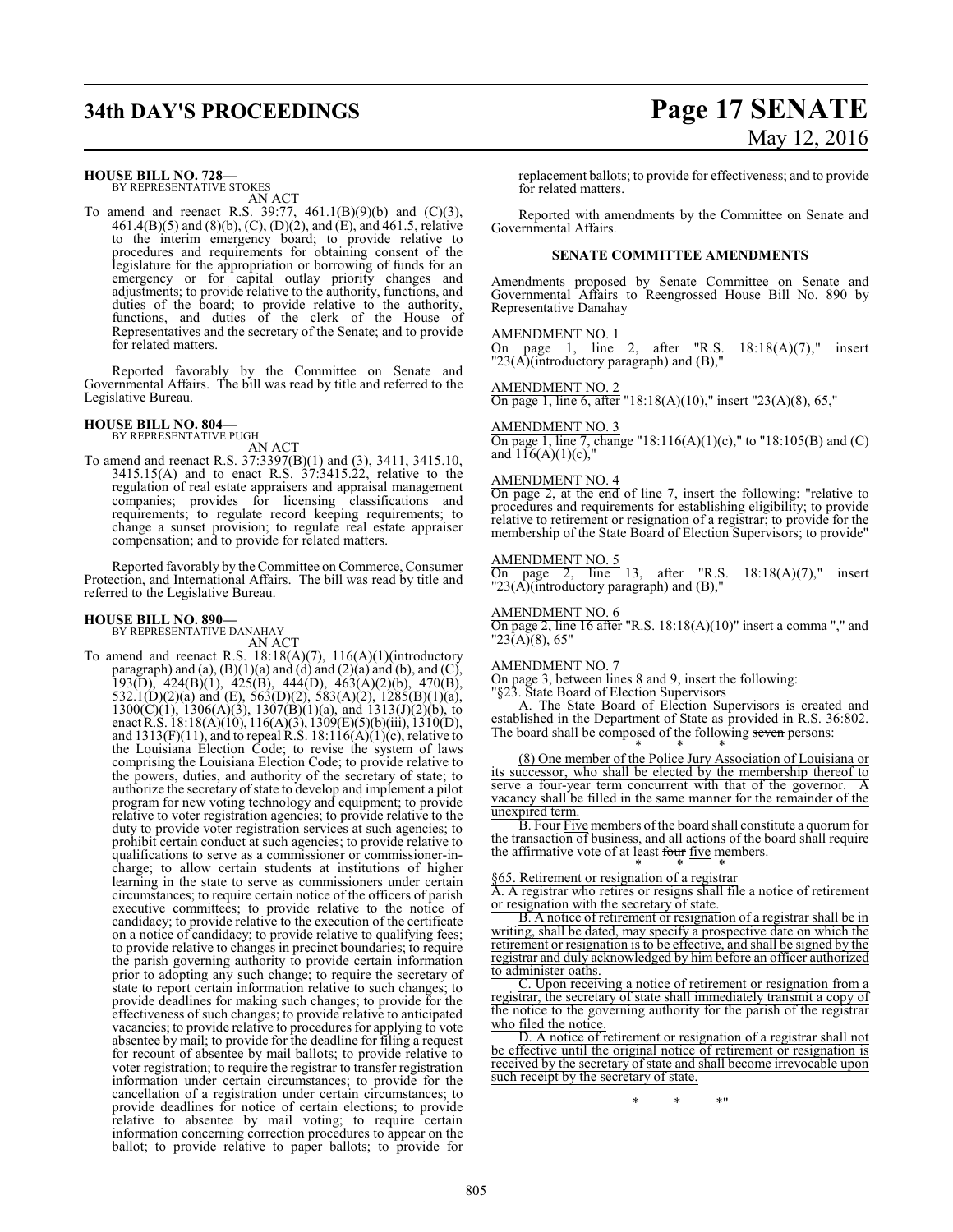#### AMENDMENT NO. 8

On page 15, line 11, change "18:116(A)(1)(c) is" to "18:105(B) and (C) and  $116(A)(1)(c)$  are"

On motion of Senator Peterson, the committee amendment was adopted. The amended bill was read by title and referred to the Legislative Bureau.

# **HOUSE BILL NO. 934—** BY REPRESENTATIVE HOFFMANN

AN ACT

To amend and reenact R.S. 37:786(D)(1) and (2) and 788(B)(1), relative to administrative decisions of the Louisiana State Board of Dentistry; to provide for procedures and amounts furnished as security in judicial review of board decisions; to provide relative to the subpoena authority of the board; and to provide for related matters.

Reported favorably by the Committee on Commerce, Consumer Protection, and International Affairs. The bill was read by title and referred to the Legislative Bureau.

#### **HOUSE BILL NO. 951—**

BY REPRESENTATIVE GARY CARTER AN ACT

To amend and reenact R.S. 18:101(D)(introductory paragraph) and  $152(C)(2)(b)$  and to enact R.S.  $18:135(A)(3)$ , relative to requirements for voting; to provide relative to voter registration; to provide relative to voter registration requirements for presidential elections; to provide relative to the close of voter registration; to provide relative to election procedures; to provide relative to the precinct register; to provide relative to procedures for supplementing the precinct register after printing; to provide relative to the duties of certain election officials relative to voter registration and election procedures; and to provide for related matters.

Reported favorably by the Committee on Senate and Governmental Affairs. The bill was read by title and referred to the Legislative Bureau.

## **HOUSE BILL NO. 960—** BY REPRESENTATIVE ADAMS

AN ACT

To enact R.S. 40:1730.56(D), relative to restrictions imposed on temporary housing; to require certain standards for temporary housing; to provide for exceptions; and to provide for related matters.

Reported favorably by the Committee on Commerce, Consumer Protection, and International Affairs. The bill was read by title and referred to the Legislative Bureau.

## **HOUSE BILL NO. 1014—** BY REPRESENTATIVE BERTHELOT

AN ACT

To amend and reenact R.S. 40:1664.8(E), relative to licensing law of persons as provided in the Life Safety and Property Protection Licensing Act; to amend a certain provision with respect to the statutory reference of the "sex offense" definition; and to provide for related matters.

Reported favorably by the Committee on Commerce, Consumer Protection, and International Affairs. The bill was read by title and referred to the Legislative Bureau.

HOUSE BILL NO. 1081—<br>
BY REPRESENTATIVES MIKE JOHNSON, ABRAHAM, AMEDEE,<br>
ARMES, BAGLEY, BARRAS, BERTHELOT, BILLIOT, BISHOP,<br>
BROADWATER, CHAD BROWN, TERRY BROWN, CARMODY,<br>
CARPENTER, ROBBY CARTER, STEVE CARTER, CHANEY, CON LEOPOLD, LOPINTO, LYONS, MACK, MAGEE, MCFARLAND, MIGUEZ,

# **Page 18 SENATE 34th DAY'S PROCEEDINGS**

DUSTIN MILLER, GREGORY MILLER, MONTOUCET,JAY MORRIS,JIM MORRIS, NORTON, PEARSON, PIERRE, POPE, PUGH, PYLANT, REYNOLDS, RICHARD, SCHEXNAYDER, SCHRODER, SHADOIN, STOKES, TALBOT, THIBAUT, WHITE, WILLMOTT, AND ZERINGUE AN ACT

To enact R.S. 40:1061.1.1, relative to regulation of abortion; to provide for defined termsincluding "dismemberment abortion"; to prohibit performance ofdismemberment abortions; to provide penalties for violations of the prohibition; to provide relative to legal proceedings pursuant to violations of the prohibition; to provide for construction of certain provisions; and to provide for related matters.

Reported favorably by the Committee on Health and Welfare. The bill was read by title and referred to the Legislative Bureau.

#### **HOUSE BILL NO. 1133—**

BY REPRESENTATIVE BERTHELOT

AN ACT To amend and reenact Subpart A of Part VII of Title 40 of the Louisiana Revised Statutes of 1950, to be comprised of R.S. 40:1484.1 through 1484.28, and 1485.2(introductoryparagraph),  $(2)$ ,  $(3)$ ,  $(4)$ , and  $(5)$  and to enact R.S.  $40:1485.2(6)$  and  $1485.9$ , relative to the regulation of inflatable amusement devices, amusement attractions, and amusement rides; to provide for administration, enforcement, and rulemaking authority of the state fire marshal; to provide for definitions; to require registration of inflatable amusement devices, amusement attractions, and amusement rides with the office of state fire marshal; to regulate the operation of such devices, attractions, and rides; to provide for third-party inspections and certificates of inspection; to provide for set-up inspections; to provide relative to license requirements of third-party inspectors, set-up inspectors, firms, and certain persons; to require certain insurance; to provide for applicable fees, costs, penalties, and injunctive relief; to provide for applicability; to provide for prohibitions and exemptions; and to provide for related matters.

Reported favorably by the Committee on Commerce, Consumer Protection, and International Affairs. The bill was read by title and referred to the Legislative Bureau.

#### **Reconsideration**

The vote by which Senate Bill No. 408 failed to pass on Wednesday, May 11, 2016, was reconsidered.

#### **SENATE BILL NO. 408—**

BY SENATOR MILKOVICH AN ACT

To enact R.S. 17:3975, relative to public schools; to authorize a charter group to submit an application to the local school board or the State Board of Elementary and Secondary Education to operate a charter school to replace a closed public school; to provide for special circumstances; and to provide for related matters.

The bill was read by title. Senator Milkovich moved the final passage of the previously amended bill.

### **ROLL CALL**

The roll was called with the following result:

#### YEAS

Allain Hewitt Perry Appel Lambert<br>Claitor Luneau Claitor Luneau Smith, G.<br>Cortez Martiny Smith, J. Cortez **Martiny** Smith, J.<br>
Donahue Milkovich Thompson Donahue Milkovich<br>Erdey Mills Mills Walsworth<br>
Mizell Ward Fannin Mizell Ward<br>Gatti Peacock White Gatti Peacock

Total - 24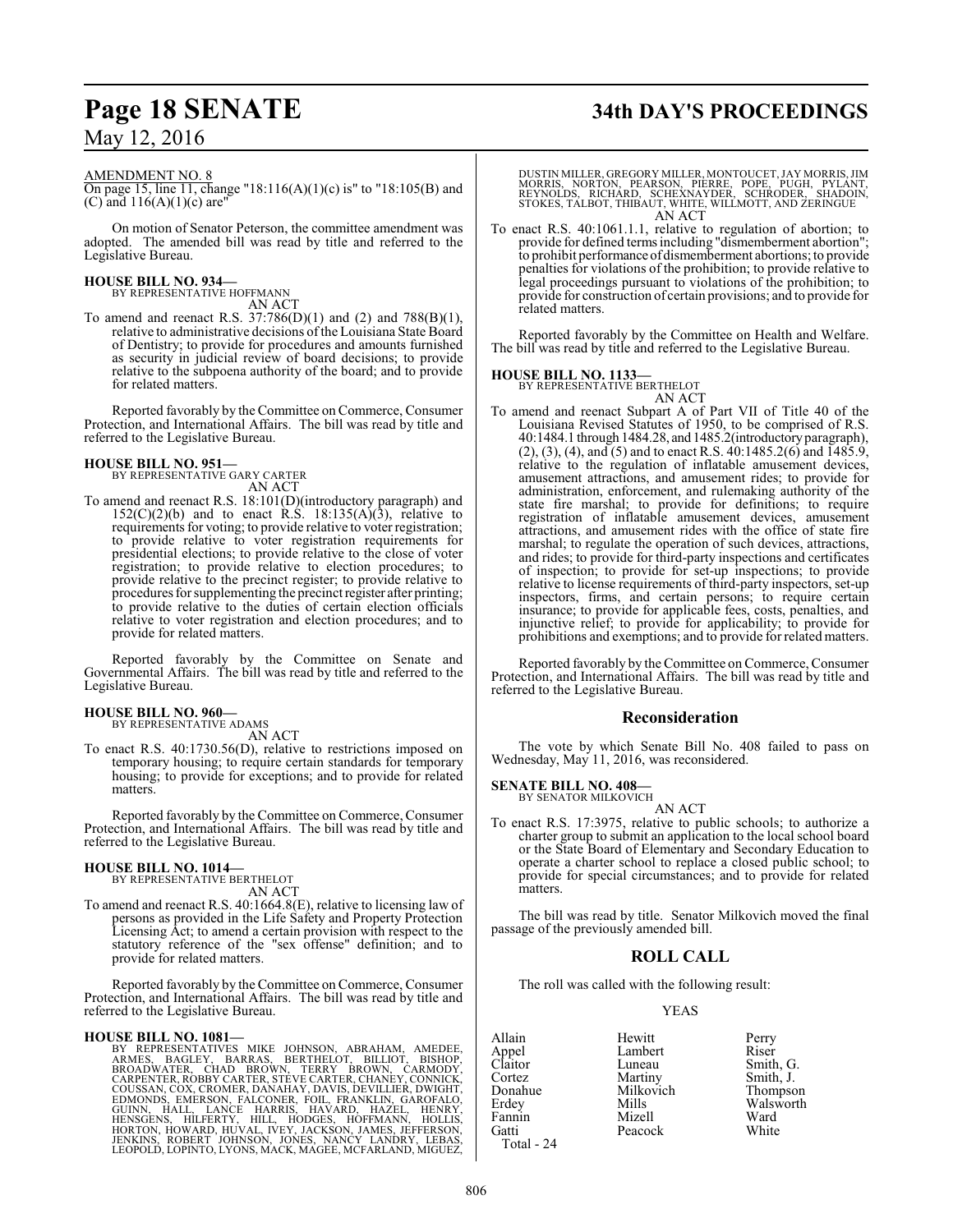#### NAYS

Barrow Carter Morrell<br>Bishop Colomb Morrish Bishop Colomb Morrisl<br>Boudreaux Johns Tarver Boudreaux Johns<br>Brown Long Brown Total - 11

ABSENT

Mr. President LaFleur<br>Chabert Petersor Total - 4

Peterson The Chair declared the amended bill was passed, ordered

reengrossed and sent to the House. Senator Milkovich moved to reconsider the vote by which the bill was passed and laid the motion on the table.

#### **Senate Concurrent Resolutions on Second Reading Reported by Committees**

## **SENATE CONCURRENT RESOLUTION NO. 84––**<br>BY SENATOR HEWITT

A CONCURRENT RESOLUTION

To urge and request the division of administration to provide a report to the legislature of all reports required of the executive branch by statute or resolution and a survey evidencing the utility of the required reports.

Reported favorably by the Committee on Senate and Governmental Affairs.

The resolution was read by title. Senator Hewitt moved to adopt the Senate Concurrent Resolution.

#### **ROLL CALL**

The roll was called with the following result:

#### YEAS

| Allain        | Fannin        | Morrish   |
|---------------|---------------|-----------|
| Appel         | Gatti         | Peacock   |
| Barrow        | Hewitt        | Perry     |
| Bishop        | Johns         | Peterson  |
| Boudreaux     | Lambert       | Riser     |
| Brown         | Long          | Smith, G. |
| Carter        | Luneau        | Tarver    |
| Claitor       | Martiny       | Thompson  |
| Colomb        | Milkovich     | Walsworth |
| Cortez        | Mills         | White     |
| Donahue       | Mizell        |           |
| Erdey         | Morrell       |           |
| Total - 34    |               |           |
|               | <b>NAYS</b>   |           |
| Total - 0     |               |           |
|               | <b>ABSENT</b> |           |
| Mr. President | LaFleur       | Ward      |
| Chabert       | Smith, J.     |           |
| Total - 5     |               |           |

The Chair declared the Senate had adopted the Senate Concurrent Resolution and ordered it sent to the House.

# **34th DAY'S PROCEEDINGS Page 19 SENATE** May 12, 2016

### **Bagneris Rule**

Senator Claitor moved to invoke the Bagneris Rule for the remainder of the legislative day.

Without objection, so ordered.

#### **Senate Bills and Joint Resolutions on Third Reading and Final Passage**

#### **SENATE BILL NO. 257—**

BY SENATOR WALSWORTH

AN ACT To amend and reenact R.S.  $30:2194(B)(1)$ , (3) and (6), 2194.1,  $2195(C)$ ,  $(E)$ ,  $(F)(1)$ , and the introductory paragraph of  $(3)$  and  $(3)(e)$ ,  $2195.2(A)(1)(c)(ii)$ ,  $(2)$ ,  $(3)$ , and  $(5)$ ,  $2195.3(A)(1)(b)$ , (6), and (10),  $2195.4(A)(2)$  and (3) and (B)(1),  $2195.8(A)$  and (C), 2195.9(B), 2195.10(C), 2195.12(A), and to enact R.S.  $30:2194(B)(8)(c)$  and  $2195.12(E)$ , relative to underground storage tanks; to provide certain prohibitions; to provide for monies deposited in the Tank Trust Fund; to provide certain reporting requirements; to provide for monies received from certain payments; to provide for certain third party claims; to require the maintaining of certain documents and records; to provide for the membership of the Motor Fuels Underground Storage Tank Trust Fund AdvisoryBoard; to provide for certain reimbursement eligibility requirements; to provide for the issuance of grants or loans relative to the delivery of motor fuels; to provide terms, conditions, and requirements; and to provide for related matters.

#### **Floor Amendments**

Senator Martiny sent up floor amendments.

#### **SENATE FLOOR AMENDMENTS**

Amendments proposed by Senator Martiny on behalf of the Legislative Bureau to Engrossed Senate Bill No. 257 by Senator Walsworth

AMENDMENT NO. 1 On page 10, line 14, following "**participation in the**" and before "**Trust Fund**" insert "**Tank**"

On motion of Senator Martiny, the amendments were adopted.

#### **Floor Amendments**

Senator Walsworth proposed the following amendments.

#### **SENATE FLOOR AMENDMENTS**

Amendments proposed by Senator Walsworth to Engrossed Senate Bill No. 257 by Senator Walsworth

AMENDMENT NO. 1 On page 2, lines 24 and 25, change "Effective September 6, 1991, this" to "**This**"

AMENDMENT NO. 2 On page 3, line 8, change "On or after January 1, 1996, no" to "**No**"

AMENDMENT NO. 3 On page 4, line 13, change "Beginning July 1, 2001, all" to "**All**"

On motion of Senator Walsworth, the amendments were adopted.

The bill was read by title. Senator Walsworth moved the final passage of the amended bill.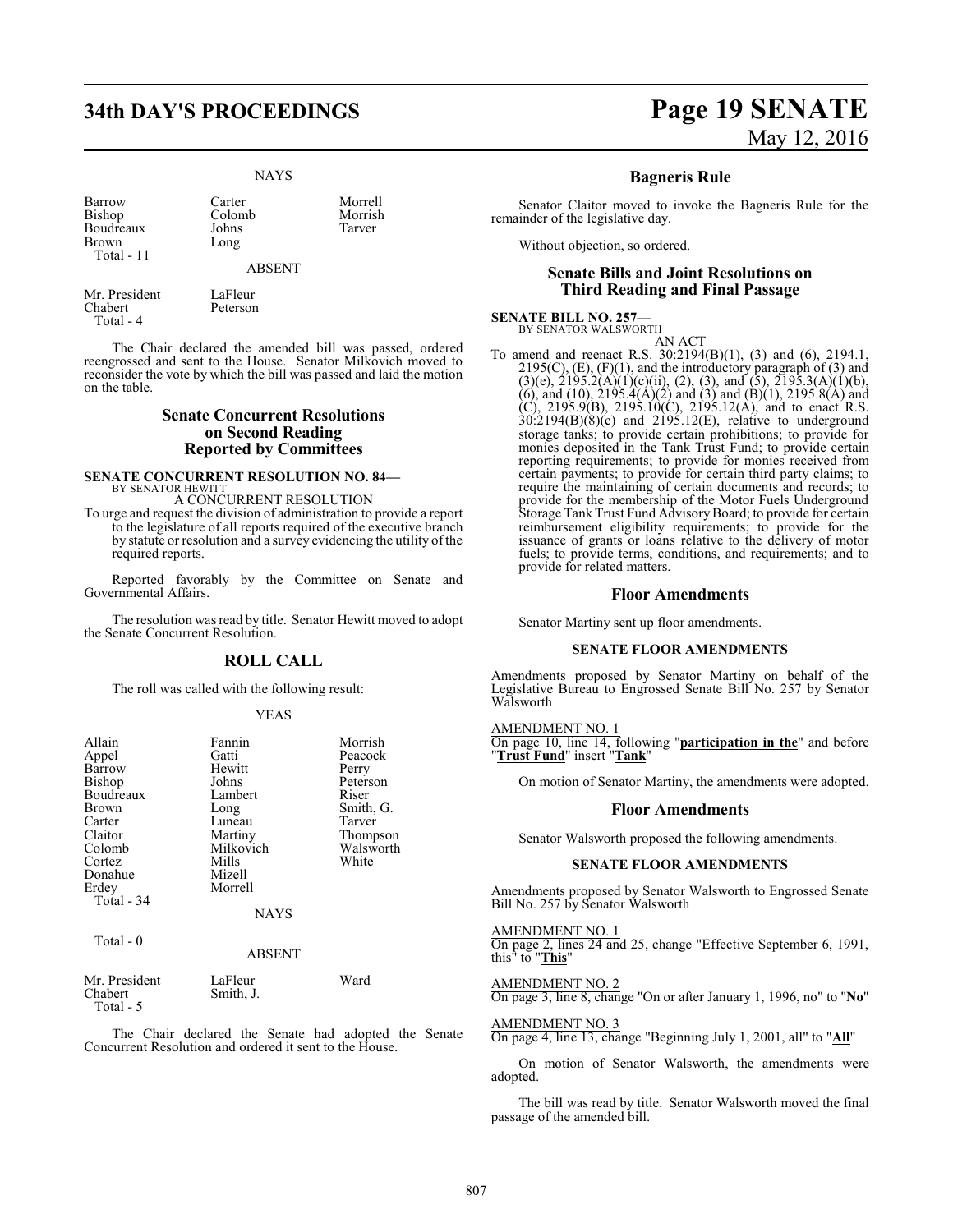## **ROLL CALL**

The roll was called with the following result:

#### YEAS

| Allain<br>Appel<br>Barrow<br>Bishop<br>Boudreaux<br><b>Brown</b><br>Carter<br>Claitor<br>Colomb<br>Cortez<br>Donahue<br>Erdey | Fannin<br>Gatti<br>Hewitt<br>Johns<br>Lambert<br>Long<br>Luneau<br>Martiny<br>Milkovich<br>Mills<br>Morrell<br>Morrish | Peacock<br>Perry<br>Peterson<br>Riser<br>Smith, G.<br>Smith, J.<br>Tarver<br>Thompson<br>Walsworth<br>White |
|-------------------------------------------------------------------------------------------------------------------------------|------------------------------------------------------------------------------------------------------------------------|-------------------------------------------------------------------------------------------------------------|
| Total - 34                                                                                                                    | <b>NAYS</b>                                                                                                            |                                                                                                             |
| Total - 0                                                                                                                     | ABSENT                                                                                                                 |                                                                                                             |

| Mr. President | LaFleur | Ward |
|---------------|---------|------|
| Chabert       | Mizell  |      |
| Total - 5     |         |      |

The Chair declared the amended bill was passed, ordered reengrossed and sent to the House. Senator Walsworth moved to reconsider the vote by which the bill was passed and laid the motion on the table.

## **SENATE BILL NO. 477— (Substitute of Senate Bill No. 342 by**

**Senator Boudreaux)<br>BY SENATORS BOUDREAUX, APPEL, BISHOP, MILKOVICH, MORRISH,<br>WALSWORTH AND WHITE AND REPRESENTATIVES HALL AND** PRICE

AN ACT

To amend and reenact R.S. 17:3902(B)(5) and 3997(D)(2), relative to the evaluation of public school teachers and administrators; to provide relative to the use of value-added data in such evaluations; and to provide for related matters.

The bill was read by title. Senator Boudreaux moved the final passage of the bill.

### **ROLL CALL**

The roll was called with the following result:

#### YEAS

| Allain<br>Appel<br>Barrow<br><b>Bishop</b><br>Boudreaux<br>Brown<br>Carter<br>Claitor | Fannin<br>Gatti<br>Hewitt<br>Johns<br>Lambert<br>Long<br>Luneau<br>Martiny | Morrish<br>Peacock<br>Perry<br>Peterson<br>Riser<br>Smith, G.<br>Smith, J.<br>Tarver |
|---------------------------------------------------------------------------------------|----------------------------------------------------------------------------|--------------------------------------------------------------------------------------|
| Colomb                                                                                | Milkovich                                                                  | Thompson                                                                             |
| Cortez                                                                                | Mills                                                                      | Walsworth                                                                            |
| Donahue                                                                               | Mizell                                                                     | Ward                                                                                 |
| Erdey                                                                                 | Morrell                                                                    | White                                                                                |
| Total $-36$                                                                           |                                                                            |                                                                                      |
|                                                                                       | <b>NAYS</b>                                                                |                                                                                      |
| Total - 0                                                                             | <b>ABSENT</b>                                                              |                                                                                      |
| Mr. President<br>Total - 3                                                            | Chabert                                                                    | LaFleur                                                                              |

# **Page 20 SENATE 34th DAY'S PROCEEDINGS**

The Chair declared the bill was passed and ordered it sent to the House. Senator Boudreaux moved to reconsider the vote by which the bill was passed and laid the motion on the table.

#### **House Concurrent Resolutions on Second Reading Reported by Committees**

#### **HOUSE CONCURRENT RESOLUTION NO. 22—** BY REPRESENTATIVE SMITH

A CONCURRENT RESOLUTION To continue and provide with respect to the study committee to evaluate Louisiana's statewide system of healthcare delivery created by House Concurrent Resolution No. 170 of the 2015 Regular Session of the Legislature.

Reported favorably by the Committee on Health and Welfare.

The resolution was read by title. Senator Barrow moved to concur in the House Concurrent Resolution.

### **ROLL CALL**

The roll was called with the following result:

#### YEAS

| Allain<br>Appel<br>Bishop<br>Boudreaux<br>Brown<br>Carter<br>Claitor<br>Colomb<br>Cortez<br>Donahue<br>Erdey<br>Fannin<br>Total - 34 | Gatti<br>Hewitt<br>Johns<br>Lambert<br>Long<br>Luneau<br>Martiny<br>Milkovich<br>Mills<br>Mizell<br>Morrell<br>Morrish | Peacock<br>Perry<br>Peterson<br>Riser<br>Smith, G.<br>Smith, J.<br>Tarver<br>Thompson<br>Walsworth<br>White |
|--------------------------------------------------------------------------------------------------------------------------------------|------------------------------------------------------------------------------------------------------------------------|-------------------------------------------------------------------------------------------------------------|
|                                                                                                                                      | <b>NAYS</b>                                                                                                            |                                                                                                             |
| Total - 0                                                                                                                            | <b>ABSENT</b>                                                                                                          |                                                                                                             |
| Mr. President<br>Barrow                                                                                                              | Chabert<br>LaFleur                                                                                                     | Ward                                                                                                        |

Total - 5

The Chair declared the Senate concurred in the House Concurrent Resolution and ordered it returned to the House.

#### **HOUSE CONCURRENT RESOLUTION NO. 88—** BY REPRESENTATIVE GAINES

A CONCURRENT RESOLUTION

To urge and request parish governing authorities to work with public postsecondary education institutions in the state to establish polling places on the campuses of those institutions.

Reported with amendments by the Committee on Senate and Governmental Affairs.

#### **SENATE COMMITTEE AMENDMENTS**

Amendments proposed by Senate Committee on Senate and Governmental Affairs to Original House Concurrent Resolution No. 88 by Representative Gaines

## AMENDMENT NO. 1

On page 1, line 3, after "state" insert "and the secretary of state"

AMENDMENT NO. 2 On page 1, line 17, after "state" insert "and the secretary of state"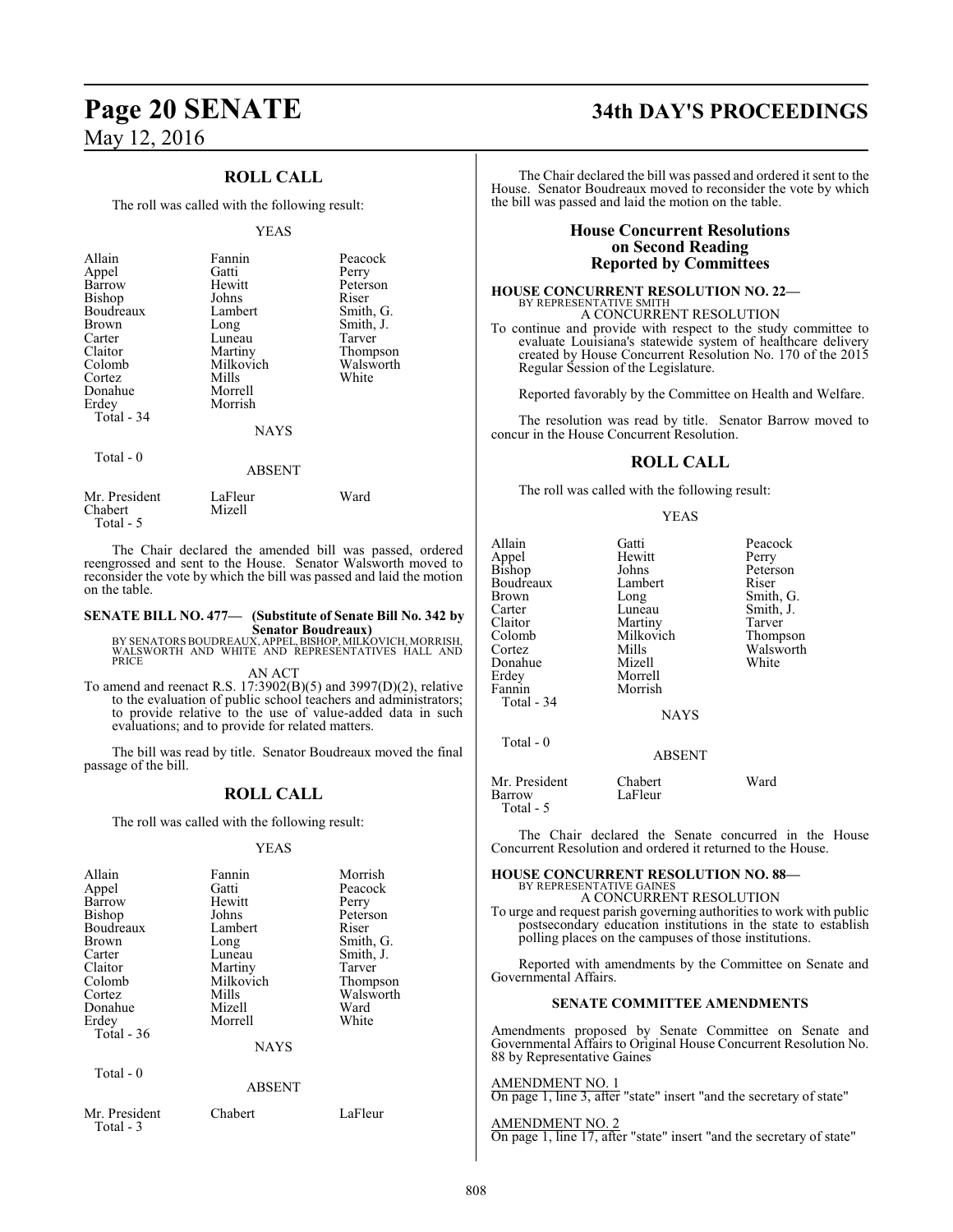## **34th DAY'S PROCEEDINGS Page 21 SENATE**

On motion of Senator Peterson, the committee amendment was adopted.

The resolution was read by title. Senator Bishop moved to concur in the amended House Concurrent Resolution.

## **ROLL CALL**

The roll was called with the following result:

#### YEAS

| Allain<br>Appel<br>Barrow<br><b>Bishop</b><br>Boudreaux<br>Brown<br>Carter<br>Claitor<br>Colomb<br>Cortez<br>Donahue<br>Total - 31 | Erdey<br>Fannin<br>Gatti<br>Johns<br>Lambert<br>Long<br>Luneau<br>Martiny<br>Milkovich<br>Mills<br>Morrell<br><b>NAYS</b> | Morrish<br>Perry<br>Peterson<br>Smith, G.<br>Smith, J.<br>Thompson<br>Walsworth<br>Ward<br>White |
|------------------------------------------------------------------------------------------------------------------------------------|---------------------------------------------------------------------------------------------------------------------------|--------------------------------------------------------------------------------------------------|
| Hewitt<br>Total - 3                                                                                                                | Mizell<br>ABSENT                                                                                                          | Riser                                                                                            |
| Mr. President<br>Chabert<br>Total - 5                                                                                              | LaFleur<br>Peacock                                                                                                        | Tarver                                                                                           |

The Chair declared the Senate had concurred in the amended House Concurrent Resolution and ordered it returned to the House.

#### **HOUSE CONCURRENT RESOLUTION NO. 100—** BY REPRESENTATIVE MARCELLE

A CONCURRENT RESOLUTION

To urge and request the metropolitan council of the parish of East Baton Rouge to work with Louisiana State University to consolidate polling places for residents of the Baton Rouge campus of the university to provide for one, centralized polling place on campus.

Reported with amendments by the Committee on Senate and Governmental Affairs.

#### **SENATE COMMITTEE AMENDMENTS**

Amendments proposed by Senate Committee on Senate and Governmental Affairs to Original House Concurrent Resolution No. 100 by Representative Marcelle

AMENDMENT NO. 1

On page 1, line 3, after "University" insert "and the secretary of state"

AMENDMENT NO. 2

On page 2, line 8, after "University" insert "and the secretary of state"

AMENDMENT NO. 3

On page 2, line 11, after "Rouge" change "and the" to ", the" and on line 12, after "University" insert "and the secretary of state"

On motion of Senator Peterson, the committee amendment was adopted.

On motion of Senator Martiny the amended resolution was read by title and returned to its regular order on House Concurrent Resolutions Reported by Committee to be Adopted.

# May 12, 2016

#### **Senator Martiny in the Chair**

#### **House Bills and Joint Resolutions on Third Reading and Final Passage**

**HOUSE BILL NO. 85—** BY REPRESENTATIVE DAVIS

AN ACT To amend and reenact R.S. 33:9097.8(B), relative to the Broadmoor

Crime Prevention and Improvement District in East Baton Rouge Parish; to modify the boundaries of the district; and to provide for related matters.

The bill was read by title. Senator Claitor moved the final passage of the bill.

## **ROLL CALL**

The roll was called with the following result:

#### YEAS

| Allain<br>Appel<br>Bishop<br>Boudreaux<br>Brown<br>Carter<br>Claitor<br>Colomb<br>Cortez<br>Donahue<br>Erdev<br>Total - 33 | Fannin<br>Gatti<br>Hewitt<br>Johns<br>Lambert<br>Luneau<br>Martiny<br>Milkovich<br>Mills<br>Mizell<br>Morrell<br><b>NAYS</b> | Morrish<br>Peacock<br>Perry<br>Peterson<br>Riser<br>Smith, G.<br>Smith, J.<br>Thompson<br>Walsworth<br>Ward<br>White |
|----------------------------------------------------------------------------------------------------------------------------|------------------------------------------------------------------------------------------------------------------------------|----------------------------------------------------------------------------------------------------------------------|
| Total $-0$                                                                                                                 | <b>ABSENT</b>                                                                                                                |                                                                                                                      |
| Mr. President<br>Barrow                                                                                                    | Chabert<br>LaFleur                                                                                                           | Long<br>Tarver                                                                                                       |

The Chair declared the bill was passed and ordered it returned to the House. Senator Claitor moved to reconsider the vote by which the bill was passed and laid the motion on the table.

#### **HOUSE BILL NO. 136—**

Total - 6

BY REPRESENTATIVE MACK

AN ACT To amend and reenact R.S. 15:168(B)(1), relative to the judicial district indigent defender fund; to extend the period of time in which the special cost assessed in criminal cases in each judicial district court shall be collected for the district indigent defender fund; and to provide for related matters.

The bill was read by title. Senator Claitor moved the final passage of the bill.

## **ROLL CALL**

The roll was called with the following result:

#### YEAS

| Allain        | Erdey     | Morrish   |
|---------------|-----------|-----------|
| Appel         | Fannin    | Peacock   |
| Barrow        | Gatti     | Perry     |
| <b>Bishop</b> | Hewitt    | Peterson  |
| Boudreaux     | LaFleur   | Riser     |
| <b>Brown</b>  | Lambert   | Smith, G. |
| Carter        | Luneau    | Smith, J. |
| Chabert       | Martiny   | Tarver    |
| Claitor       | Milkovich | Thompson  |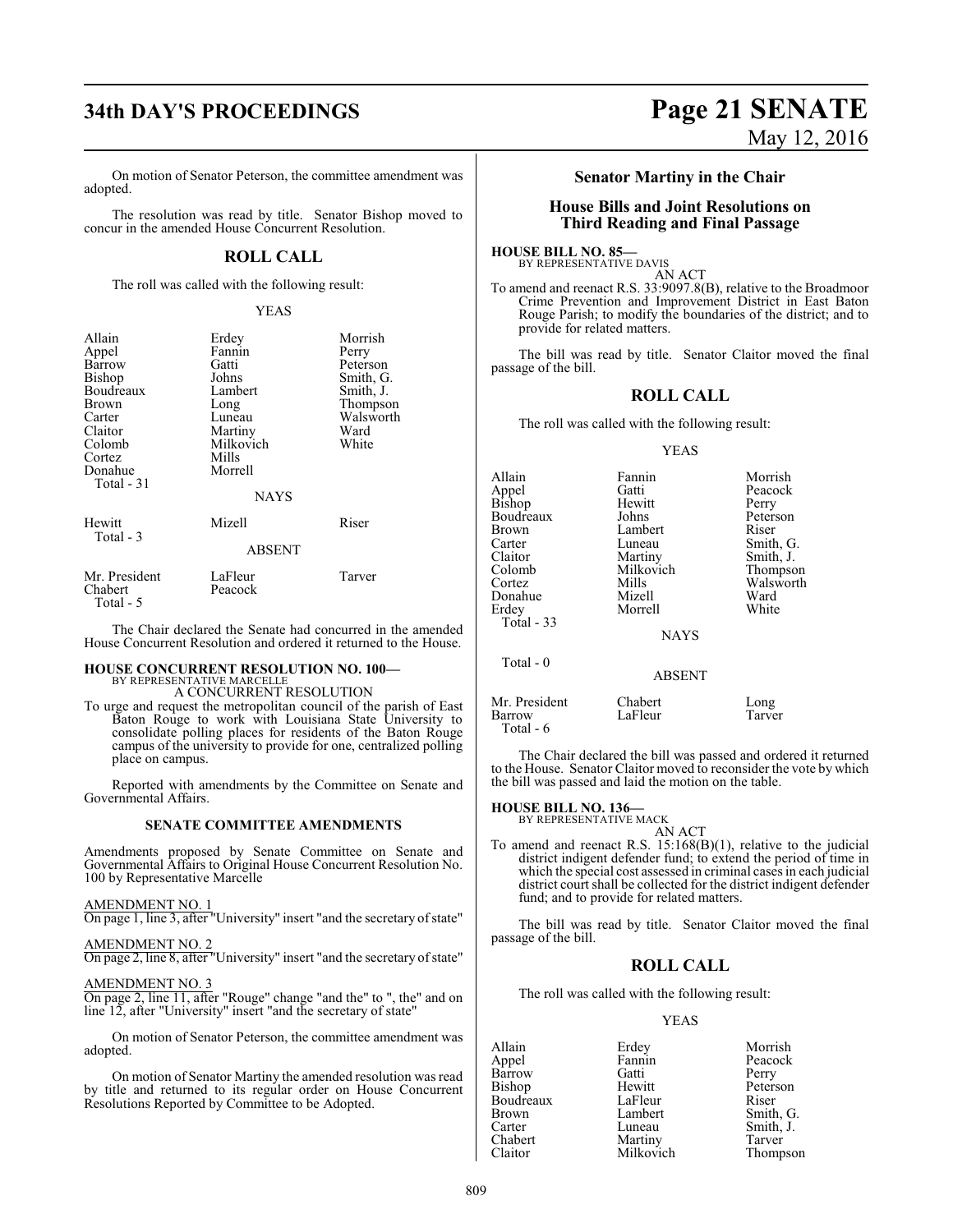| Colomb<br>Cortez           | Mills<br>Mizell | Walsworth<br>Ward |
|----------------------------|-----------------|-------------------|
| Donahue<br>Total $-36$     | Morrell         | White             |
|                            | <b>NAYS</b>     |                   |
| Total $-0$                 | <b>ABSENT</b>   |                   |
|                            |                 |                   |
| Mr. President<br>Total - 3 | Johns           | Long              |

The Chair declared the bill was passed and ordered it returned to the House. Senator Claitor moved to reconsider the vote by which the bill was passed and laid the motion on the table.

## **HOUSE BILL NO. 138—** BY REPRESENTATIVE ARMES

AN ACT

To enact R.S. 33:2541.5, relative to the municipal fire and police civil service; to authorize the governing authority of the city of DeRidder to create the position of deputy fire chief; to provide that the position is appointed on a competitive basis; to provide relative to the appointment, supervision, and discharge of any person in any such position; to provide relative to the qualifications, duties, and responsibilities for such position; and to provide for related matters.

The bill was read by title. Senator John Smith moved the final passage of the bill.

### **ROLL CALL**

The roll was called with the following result:

#### YEAS

| Allain<br>Appel<br>Barrow<br>Bishop<br>Boudreaux<br><b>Brown</b><br>Carter<br>Chabert<br>Claitor<br>Colomb<br>Cortez<br>Donahue | Erdey<br>Fannin<br>Gatti<br>Hewitt<br>Johns<br>LaFleur<br>Lambert<br>Luneau<br>Martiny<br>Milkovich<br>Mills<br>Mizell | Morrell<br>Morrish<br>Peacock<br>Perry<br>Peterson<br>Riser<br>Smith, G.<br>Smith, J.<br>Tarver<br>Walsworth<br>Ward<br>White |
|---------------------------------------------------------------------------------------------------------------------------------|------------------------------------------------------------------------------------------------------------------------|-------------------------------------------------------------------------------------------------------------------------------|
| Total - 36                                                                                                                      |                                                                                                                        |                                                                                                                               |
|                                                                                                                                 | <b>NAYS</b>                                                                                                            |                                                                                                                               |
| Total - 0                                                                                                                       | <b>ABSENT</b>                                                                                                          |                                                                                                                               |

 Total - 3 The Chair declared the bill was passed and ordered it returned to the House. Senator John Smith moved to reconsider the vote by which the bill was passed and laid the motion on the table.

Mr. President Long Thompson

#### **HOUSE BILL NO. 157—**

BY REPRESENTATIVE ARMES AN ACT

To amend and reenact R.S. 33:2533(20), 2541.1(C)(1), 2541.2(C)(1), 2550(E) and (F), 2551(4) and (8), 2551.1(A), 2554(C), and 2558, relative to the city of DeRidder; to provide relative to the classified police civil service; to provide relative to departmental and promotional seniority; to provide relative to the establishment and maintenance of employment lists; to provide relative to the certification and appointment of eligible persons; to provide relative to the abolition of classes; and to provide for related matters.

## **Page 22 SENATE 34th DAY'S PROCEEDINGS**

The bill was read by title. Senator John Smith moved the final passage of the bill.

#### **ROLL CALL**

The roll was called with the following result:

#### YEAS

| Allain     | Fannin        | Peacock   |
|------------|---------------|-----------|
| Appel      | Gatti         | Perry     |
| Barrow     | Hewitt        | Peterson  |
| Bishop     | Johns         | Riser     |
| Boudreaux  | LaFleur       | Smith, G. |
| Brown      | Lambert       | Smith, J. |
| Carter     | Luneau        | Tarver    |
| Chabert    | Martiny       | Thompson  |
| Claitor    | Milkovich     | Walsworth |
| Colomb     | Mills         | Ward      |
| Cortez     | Mizell        | White     |
| Donahue    | Morrell       |           |
| Erdey      | Morrish       |           |
| Total - 37 |               |           |
|            | <b>NAYS</b>   |           |
| Total - 0  |               |           |
|            | <b>ABSENT</b> |           |
|            |               |           |

Mr. President Long Total - 2

The Chair declared the bill was passed and ordered it returned to the House. Senator John Smith moved to reconsider the vote by which the bill was passed and laid the motion on the table.

# **HOUSE BILL NO. 181—** BY REPRESENTATIVE BISHOP

AN ACT

To enact R.S. 49:191(9)(b) and to repeal R.S. 49:191(6)(c), relative to the Department of Natural Resources, including provisions to provide for the re-creation of the Department of Natural Resources and the statutory entities made a part of the department by law; to provide for the effective termination date for all statutory authority for the existence of such statutory entities; and to provide for related matters.

The bill was read by title. Senator Chabert moved the final passage of the bill.

#### **ROLL CALL**

The roll was called with the following result:

#### YEAS

Allain Erdey Morrish Appel Fannin Peaco<br>Barrow Gatti Perry Barrow Gatti Perry<br>Bishop Hewitt Riser Bishop Hewitt Riser<br>Boudreaux Johns Smith, G. Boudreaux Johns<br>Brown LaFleur Brown LaFleur Smith, J.<br>Carter Lambert Tarver Carter Lambert<br>Chabert Luneau Chabert Luneau Thompson<br>Claitor Martiny Walsworth Claitor Martiny Walsworth Colomb Milkovich Ward Cortez Mills White Donahue Mizell Total - 35

NAYS

Total - 0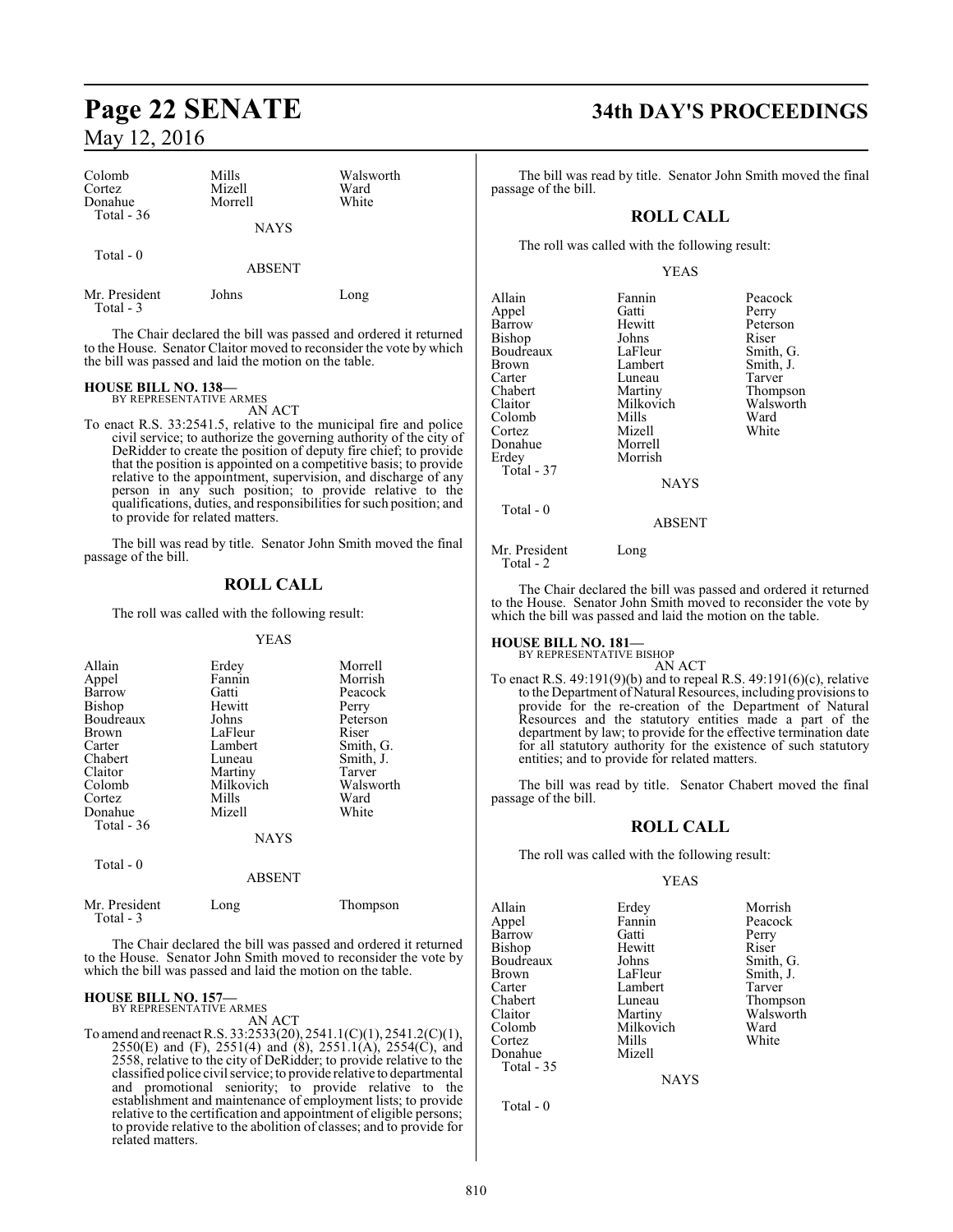## **34th DAY'S PROCEEDINGS Page 23 SENATE**

#### ABSENT

Mr. President Morrell Long Peterson Total - 4

The Chair declared the bill was passed and ordered it returned to the House. Senator Chabert moved to reconsider the vote by which the bill was passed and laid the motion on the table.

#### **HOUSE BILL NO. 465—** BY REPRESENTATIVE BISHOP

AN ACT

To enact R.S.  $30:21(B)(1)(e)$  and to repeal R.S.  $30:21(B)(1)(d)(xiv)$ , (xvi), (xviii), (xx), and (xxi), relative to fees collected by the commissioner of conservation; to provide for fees for activities regulated by the office of conservation; and to provide for related matters.

The bill was read by title. Senator Chabert moved the final passage of the bill.

#### **ROLL CALL**

The roll was called with the following result:

#### YEAS

| Allain<br>Appel<br>Barrow                           | Fannin<br>Gatti<br>Hewitt                          | Peacock<br>Perry<br>Peterson                          |
|-----------------------------------------------------|----------------------------------------------------|-------------------------------------------------------|
| Boudreaux<br>Carter<br>Chabert<br>Claitor           | Johns<br>Lambert<br>Luneau<br>Martiny<br>Milkovich | Riser<br>Smith, G.<br>Tarver<br>Thompson<br>Walsworth |
| Colomb<br>Cortez<br>Donahue<br>Erdey<br>Total $-31$ | Mills<br>Mizell<br>Morrish<br>NAYS                 | White                                                 |
| Total - 0                                           | <b>ABSENT</b>                                      |                                                       |
| Mr. President<br>Bishop<br>Brown<br>Total - 8       | LaFleur<br>Long<br>Morrell                         | Smith, J.<br>Ward                                     |

The Chair declared the bill was passed and ordered it returned to the House. Senator Chabert moved to reconsider the vote by which the bill was passed and laid the motion on the table.

#### **HOUSE BILL NO. 610—**

BY REPRESENTATIVES ABRAHAM AND BARRAS AN ACT

To amend and reenact R.S.  $47:2323(C)(3)$  and to enact R.S. 47:2323(E), relative to ad valorem property tax assessments; to provide with respect to the fair market valuation of property for purposes of assessment; to prohibit consideration of the value of certain federal tax and financial benefits for certain residential housing unit property in determining fair market value; to provide with respect to the income approach for property valuation; to provide for effectiveness; and to provide for related matters.

The bill was read by title. Senator Morrish moved the final passage of the bill.

# May 12, 2016

## **ROLL CALL**

The roll was called with the following result:

#### YEAS

| Allain            | Erdey         | Morrish   |
|-------------------|---------------|-----------|
| Appel             | Fannin        | Peacock   |
| Barrow            | Gatti         | Perry     |
| Bishop            | Hewitt        | Peterson  |
| Boudreaux         | Johns         | Riser     |
| Carter            | Lambert       | Smith, G. |
| Chabert           | Luneau        | Smith, J. |
| Claitor           | Martiny       | Tarver    |
| Colomb            | Milkovich     | Thompson  |
| Cortez            | Mills         | Walsworth |
| Donahue           | Mizell        | White     |
| <b>Total - 33</b> |               |           |
|                   | <b>NAYS</b>   |           |
| Total $-0$        |               |           |
|                   | <b>ABSENT</b> |           |
| Mr. President     | LaFleur       | Morrell   |
| Brown             | Long          | Ward      |
|                   |               |           |

The Chair declared the bill was passed and ordered it returned to the House. Senator Morrish moved to reconsider the vote by which the bill was passed and laid the motion on the table.

#### **HOUSE BILL NO. 967—**

**Brown** Total - 6

> BY REPRESENTATIVE THIBAUT AN ACT

To amend and reenact R.S. 33:1236(5), relative to the powers of parish governing authorities; to authorize parish governing authorities to take actions to regulate livestock; and to provide for related matters.

The bill was read by title. Senator Claitor moved the final passage of the bill.

#### **ROLL CALL**

The roll was called with the following result:

#### YEAS

| Allain        | Fannin        | Perry     |
|---------------|---------------|-----------|
| Appel         | Gatti         | Peterson  |
| Barrow        | Hewitt        | Riser     |
| Bishop        | Johns         | Smith, G. |
| Boudreaux     | Lambert       | Smith, J. |
| Carter        | Luneau        | Tarver    |
| Chabert       | Martiny       | Thompson  |
| Claitor       | Mills         | Walsworth |
| Colomb        | Mizell        | Ward      |
| Cortez        | Morrell       | White     |
| Donahue       | Morrish       |           |
| Erdev         | Peacock       |           |
| Total - 34    |               |           |
|               | <b>NAYS</b>   |           |
| Total - 0     |               |           |
|               | <b>ABSENT</b> |           |
| Mr. President | LaFleur       | Milkovich |
| Brown         | Long          |           |
| Total - 5     |               |           |

The Chair declared the bill was passed and ordered it returned to the House. Senator Claitor moved to reconsider the vote by which the bill was passed and laid the motion on the table.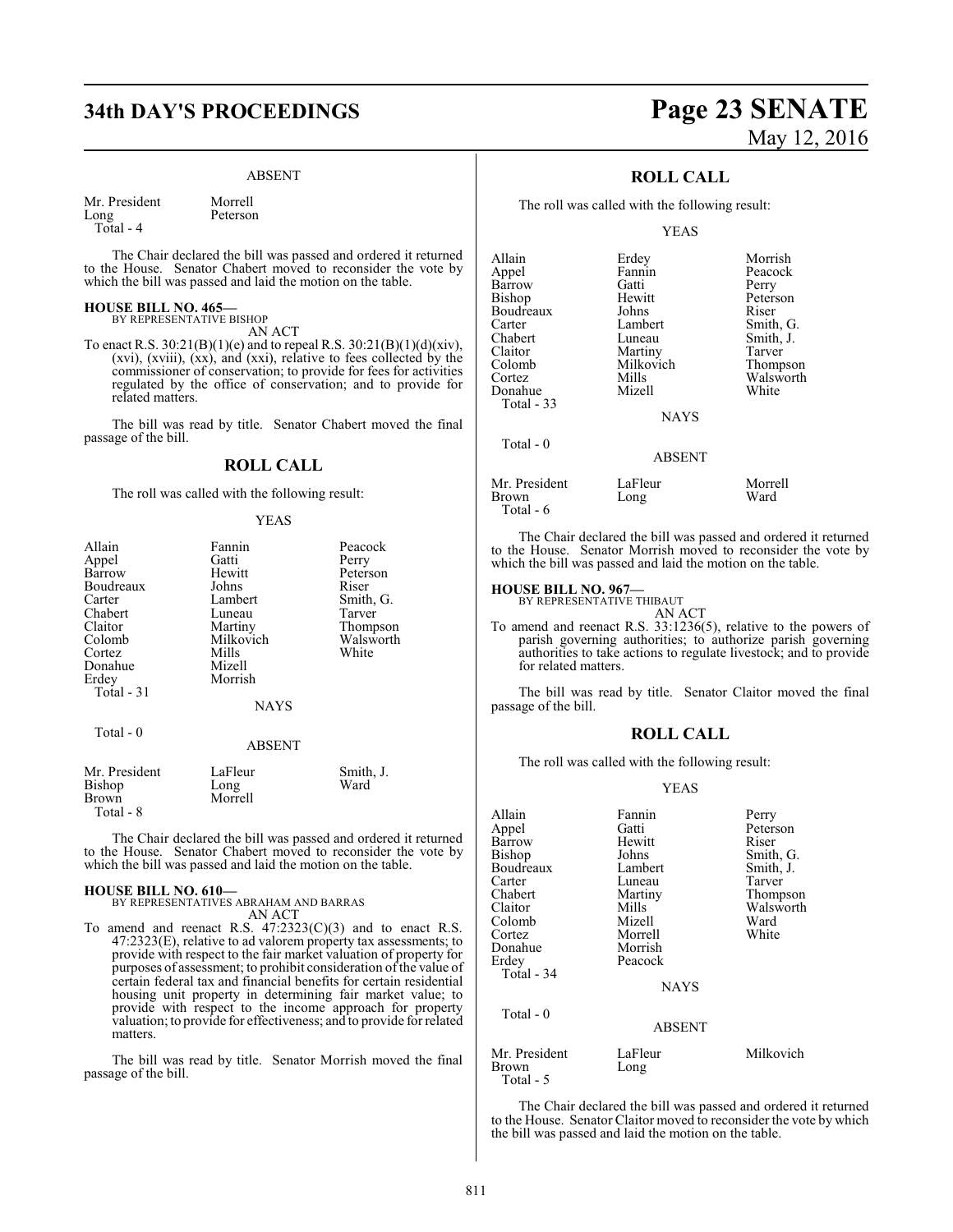## **Mr. President in the Chair**

#### **Rules Suspended**

Senator Colomb asked for and obtained a suspension of the rules to revert to:

#### **House Concurrent Resolutions to be Adopted**

#### **HOUSE CONCURRENT RESOLUTION NO. 100—** BY REPRESENTATIVE MARCELLE

A CONCURRENT RESOLUTION

To urge and request the metropolitan council of the parish of East Baton Rouge to work with Louisiana State University to consolidate polling places for residents of the Baton Rouge campus of the university to provide for one, centralized polling place on campus.

The resolution was read by title. Senator Colomb moved to concur in the House Concurrent Resolution.

## **ROLL CALL**

The roll was called with the following result:

#### YEAS

| Mr. President<br>Allain<br>Appel<br>Barrow<br><b>Bishop</b><br>Boudreaux<br><b>Brown</b><br>Carter<br>Chabert<br>Claitor<br>Colomb<br>Cortez<br>Donahue<br>Total - 37 | Erdey<br>Fannin<br>Gatti<br>Hewitt<br>Johns<br>Lambert<br>Luneau<br>Martiny<br>Milkovich<br>Mills<br>Mizell<br>Morrell<br>Morrish | Peacock<br>Perry<br>Peterson<br>Riser<br>Smith, G.<br>Smith, J.<br>Tarver<br>Thompson<br>Walsworth<br>Ward<br>White |
|-----------------------------------------------------------------------------------------------------------------------------------------------------------------------|-----------------------------------------------------------------------------------------------------------------------------------|---------------------------------------------------------------------------------------------------------------------|
|                                                                                                                                                                       | <b>NAYS</b>                                                                                                                       |                                                                                                                     |
| Total $-0$                                                                                                                                                            | <b>ARSENT</b>                                                                                                                     |                                                                                                                     |

ABSENT

LaFleur Long Total - 2

The Chair declared the Senate concurred in the House Concurrent Resolution and ordered it returned to the House.

#### **Rules Suspended**

Senator Johns asked for and obtained a suspension of the rules to revert to:

#### **Senate Bills and Joint Resolutions on Third Reading and Final Passage, Subject to Call**

#### **Called from the Calendar**

Senator Johns asked that Senate Bill No. 473 be called from the Calendar.

# **Page 24 SENATE 34th DAY'S PROCEEDINGS**

#### **SENATE BILL NO. 473— (Substitute of Senate Bill No. 362 by Senator Johns)**

BY SENATOR JOHNS

AN ACT

To enact Part VIII of Chapter 3 of Title 46 of the Louisiana Revised Statutes of 1950, to be comprised of R.S. 46:451 through 455, relative to the Louisiana Medical Assistance Program; to provide for the Health Insurance Premium Assistance Program; to provide for rules and regulations; and to provide for related matters.

The bill was read by title. Senator Johns moved the final passage of the bill.

## **ROLL CALL**

The roll was called with the following result:

YEAS

Mr. President Fannin Peacock<br>Allain Gatti Perry Allain Gatti Perry Appel Hewitt Peterson Johns Smith, G.<br>
Lambert Smith, J. Boudreaux Lambert Smith,<br>Carter Luneau Tarver Carter Luneau<br>Chabert Martiny Chabert Martiny Thompson<br>Claitor Mills Walsworth Claitor Mills Walsworth<br>
Cortez Mizell Ward Mizell Ward<br>
Morrell White Donahue<br>Erdey Morrish Total - 32 **NAYS** Riser Total - 1 ABSENT Bishop Colomb Long<br>Brown LaFleur Milko Milkovich

The Chair declared the bill was passed and ordered it sent to the House. Senator Johns moved to reconsider the vote by which the bill was passed and laid the motion on the table.

### **Rules Suspended**

Senator Hewitt asked for and obtained a suspension of the rules to revert to the Morning Hour.

#### **Introduction of Senate Resolutions**

#### **SENATE RESOLUTION NO. 123—** BY SENATOR HEWITT

Total - 6

A RESOLUTION

To re-create the Lower Pearl River Basin Ecosystem Study Commission.

The resolution was read by title and placed on the Calendar for a second reading.

#### **Rules Suspended**

Senator Martiny asked for and obtained a suspension of the rules to recall Senate Bill No. 476 from the Committee on Finance.

**SENATE BILL NO. 476— (Substitute of Senate Bill No. 132 by Senator Martiny)**

#### BY SENATOR MARTINY AN ACT

To enact R.S. 22:1055, relative to the requirement for health insurance coverage of diagnosis and treatment for temporal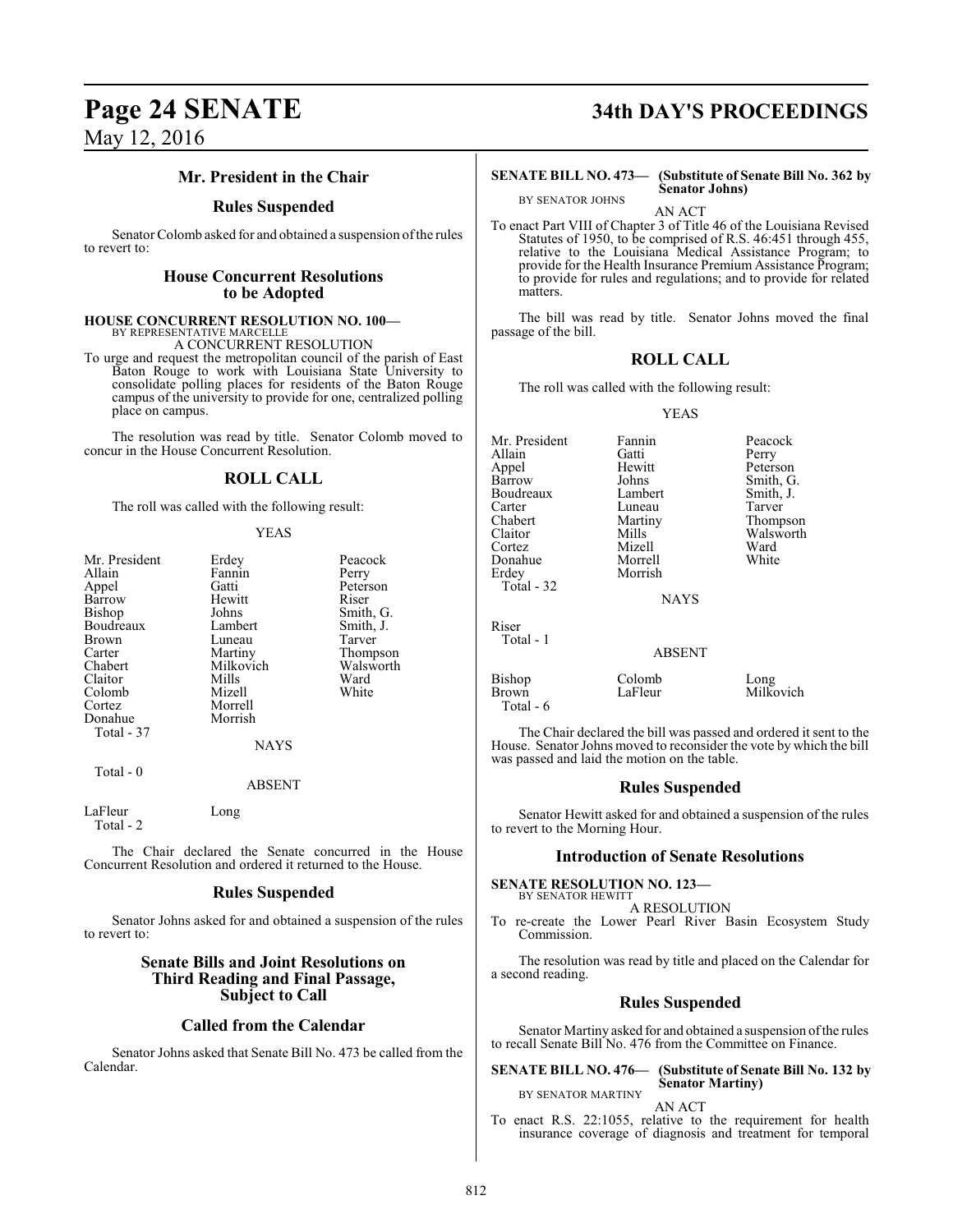# **34th DAY'S PROCEEDINGS Page 25 SENATE**

# May 12, 2016

mandibular joint and associated musculature and neurology; to provide for an effective date; and to provide for related matters.

On motion of Senator Martiny, the bill was read by title and passed to a third reading.

#### **Introduction of Senate Resolutions, Resumed**

Senator Lambert asked for and obtained a suspension of the rules to read Senate Resolutions a first and second time.

#### **SENATE RESOLUTION NO. 124—** BY SENATOR LAMBERT

A RESOLUTION

To commend Tim Detillier, head football coach and athletic director for the Lutcher High School Bulldogs, upon his many career accomplishments and to congratulate him on his 2015 winning season and upon his retirement.

On motion of Senator Lambert the resolution was read by title and adopted.

#### **SENATE RESOLUTION NO. 125—** BY SENATOR LAMBERT

A RESOLUTION

To commend and congratulate the players and coaches of the Lutcher High School football team on an outstanding season and on its first place finish in the Louisiana High School Athletic Association Class 3-A State Championship for 2015.

On motion of Senator Lambert the resolution was read by title and adopted.

### **Privileged Report of the Committee on Senate and Governmental Affairs**

### **ENROLLMENTS**

Senator Peterson, Chairman on behalf of the Committee on Senate and Governmental Affairs, submitted the following report:

May 12, 2016

To the President and Members of the Senate:

I am directed by your Committee on Senate and Governmental Affairs to submit the following report:

The following Senate Bills have been properly enrolled:

## **SENATE BILL NO. 87—**<br>BY SENATOR JOHN SMITH

AN ACT

To designate the interchange of Interstate 10 with United States Highway 171 in Calcasieu Parish as the "Louisiana State Master Trooper Stephen H. Gray Memorial Interchange"; and to provide for related matters.

## **SENATE BILL NO. 126—** BY SENATOR MARTINY

AN ACT

To amend and reenact R.S. 6:314(A) and 766.1(A), relative to payable on death accounts; to provide for acts under private signature; to provide for certain procedures; and to provide for related matters.

### **SENATE BILL NO. 159—**

BY SENATOR CORTEZ

AN ACT

To amend and reenact R.S. 48:2078(A), relative to the Louisiana Transportation Authority; to authorize the authority to undertake certain projects in the Louisiana Statewide Transportation Plan; and to provide for related matters.

#### **SENATE BILL NO. 220—**

BY SENATOR PEACOCK AN ACT

To amend and reenact R.S. 12:1333(A) and (D), relative to powers of estate of a deceased or incompetent member; to provide certain terms, conditions, procedures, requirements, and effects; and to provide for related matters.

**SENATE BILL NO. 234—** BY SENATOR JOHNS

AN ACT

To amend and reenact R.S. 6:966.1(B), relative to the Additional Default Remedies Act; to provide relative to additional default remedies by certain debtors under certain secured transactions; to provide for the "Notice of Repossession"; to provide that no additional fees may be assessed for filing of the "Notice of Repossession"; to provide terms and conditions; and to provide for related matters.

#### **SENATE BILL NO. 368—** BY SENATOR MORRISH

AN ACT

To amend and reenact Children's Code Art. 1243(B), relative to intrafamily adoptions; to provide for the adoption of a child by a married blood relative grandparent as a sole petitioner in certain circumstances; and to provide for related matters.

#### **SENATE BILL NO. 404—** BY SENATOR PEACOCK

AN ACT To enact Part VI of Chapter 2 of Code Title VII of Code Book III Title 9 of the Louisiana Revised Statutes of 1950, to be comprised ofR.S. 9:2991.1 through 2991.11, relative to the sale of mineral rights by mail solicitation; to create the Sale of Mineral Rights by Mail Solicitation Act; to define sale of mineral rights by mail solicitation; to require sales of mineral rights by mail solicitation to be in proper form; to provide for required disclosures; to provide for rescission ofsales ofmineral rights by mail solicitation; to provide for the mechanics and effects of rescission; to provide for prohibited terms; to provide terms, conditions, and requirements; and to provide for related matters.

> Respectfully submitted, KAREN CARTER PETERSON Chairman

The foregoing Senate Bills were signed by the President of the Senate.

## **Privileged Report of the Committee on Senate and Governmental Affairs**

## **ENROLLMENTS**

Senator Peterson, Chairman on behalf of the Committee on Senate and Governmental Affairs, submitted the following report:

#### May 12, 2016

To the President and Members of the Senate:

I am directed by your Committee on Senate and Governmental Affairs to submit the following report:

The following Senate Concurrent Resolutions have been properly enrolled:

**SENATE CONCURRENT RESOLUTION NO. 97—** BY SENATOR LAMBERT AND REPRESENTATIVE BACALA A CONCURRENT RESOLUTION

To designate May 21 through 27, 2016, as Safe Boating Week in Louisiana.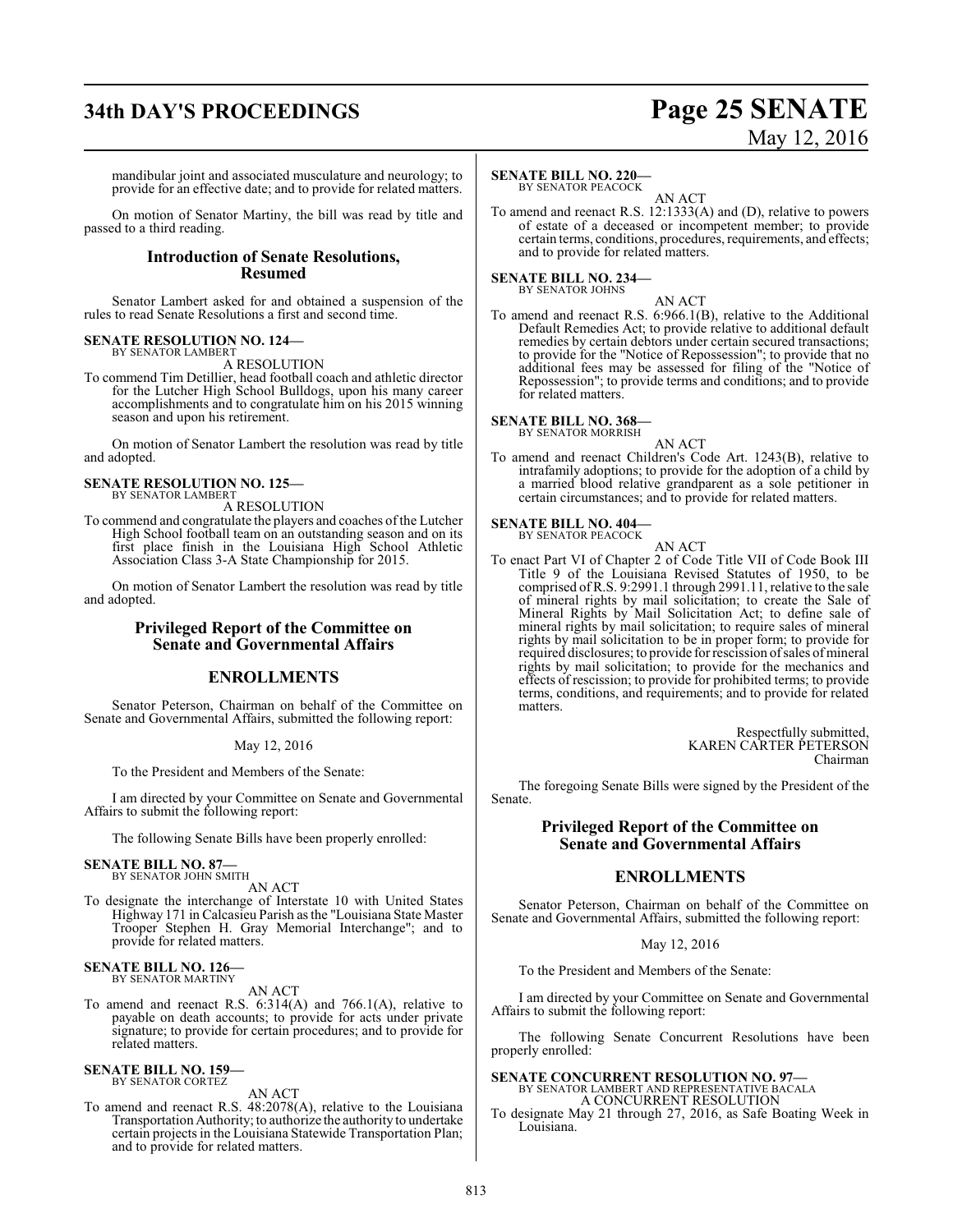# **Page 26 SENATE 34th DAY'S PROCEEDINGS**

May 12, 2016

#### **SENATE CONCURRENT RESOLUTION NO. 99—**

BY SENATOR PERRY AND REPRESENTATIVE HENSGENS A CONCURRENT RESOLUTION

To commend the Kaplan High School Lady Pirates softball team on winning the 2016 Allstate Sugar Bowl/LHSAA Softball Fast Pitch 56 tournament to become the Class 3A Girls' State Softball Champion.

## **SENATE CONCURRENT RESOLUTION NO. 103—** BY SENATOR LONG AND REPRESENTATIVE LANCE HARRIS

A CONCURRENT RESOLUTION

To commend and congratulate Janet Joseph-Richard on being named to the 2016 Louisiana Sports Hall of Fame.

## **SENATE CONCURRENT RESOLUTION NO. 104—** BY SENATOR LONG AND REPRESENTATIVE BAGNERIS

A CONCURRENT RESOLUTION

To commend and congratulate David Julius Malarcher on being named to the 2016 Louisiana Sports Hall of Fame Induction Class.

## **SENATE CONCURRENT RESOLUTION NO. 105—** BY SENATOR LONG AND REPRESENTATIVE SCHEXNAYDER

A CONCURRENT RESOLUTION To commend and congratulate Ben M. Sheets on being named to the 2016 Louisiana Sports Hall of Fame Induction Class.

#### **SENATE CONCURRENT RESOLUTION NO. 106—** BY SENATOR LONG AND REPRESENTATIVE LEGER A CONCURRENT RESOLUTION

To commend and congratulate Rick Jones on being named to the 2016 Louisiana Sports Hall of Fame Induction Class.

**SENATE CONCURRENT RESOLUTION NO. 107—**<br>BY SENATORS LONG AND LUNEAU AND REPRESENTATIVES HALL,<br>LANCE HARRIS AND HAZEL

A CONCURRENT RESOLUTION

To commend the Alexandria Senior High School Trojans softball teamon winning the 2016 Allstate Sugar Bowl/LHSAA Softball Fast Pitch 56 tournament to become the Class 5A Girls' State Softball Champion.

## **SENATE CONCURRENT RESOLUTION NO. 108—** BY SENATOR PEACOCK AND REPRESENTATIVE SEABAUGH A CONCURRENT RESOLUTION

To commend Adriana Martin of the Southfield School in Shreveport, Louisiana, upon her mathematical skills and to congratulate her for outstanding scholastic achievements and high rankings in the Pi Day Challenge.

> Respectfully submitted, KAREN CARTER PETERSON Chairman

The foregoing Senate Concurrent Resolutions were signed by the President of the Senate.

### **Message from the House**

#### **SIGNED HOUSE BILLS AND JOINT RESOLUTIONS**

May 12, 2016

To the Honorable President and Members of the Senate:

I am directed to inform your honorable body that the Speaker of the House of Representatives has signed the following House Bills and Joint Resolutions:

#### **HOUSE BILL NO. 7—** BY REPRESENTATIVE PRICE

AN ACT

To amend and reenact Code of Criminal Procedure Articles 978(B)(1), 989, and 992 and to enact Code of Criminal Procedure Articles 976(A)(4) and 978(E), relative to

expungement; to provide for eligibility for an expungement in cases of factual innocence; to provide for the expungement of certain crimes of violence after a cleansing period; to provide for the expungement forms to be used; and to provide for related matters.

# **HOUSE BILL NO. 17—** BY REPRESENTATIVE PEARSON

AN ACT

To enact R.S.  $11:1732(14)(a)(x)$ , relative to participation in the Municipal Employees' Retirement System; to authorize participation by certain employers; and to provide for related matters.

#### **HOUSE BILL NO. 177—**

BY REPRESENTATIVE FOIL AN ACT

To amend and reenact R.S. 25:1001(B) and (C) and to enact R.S. 25:1001(E), relative to the Louisiana Naval War Memorial Commission; to provide with respect to the quorumand meeting requirements of the commission; to provide relative to the removal of commission members; and to provide for related matters.

### **HOUSE BILL NO. 189—**

BY REPRESENTATIVE CHAD BROWN AN ACT

To amend and reenact R.S. 27:418(C), relative to the operation of a restaurant at a qualified truck stop facility; to provide with respect to closing the operation of a restaurant during certain legal holidays; to provide for applicability; and to provide for related matters.

#### **HOUSE BILL NO. 193—**

BY REPRESENTATIVE HUNTER AN ACT

To amend and reenact R.S.  $13:4163(C)(1)$ , relative to the ex parte legislative continuance; to provide for time periods of application; to provide for qualifying activities; and to provide for related matters.

#### **HOUSE BILL NO. 212—**

BY REPRESENTATIVE DAVIS AND SENATORS BISHOP, GATTI, AND WARD AN ACT

To enact R.S. 46:236.3(E)(6), relative to enforcement of support by income assignment, to provide for procedures for the issuance of lump-sum payments; to provide definitions; and to provide for related matters.

## **HOUSE BILL NO. 252—**

BY REPRESENTATIVE DAVIS AN ACT

To enact R.S. 37:36(E)(1)(aa) and (3), relative to provisional licenses for ex-offenders; to exempt the Louisiana Licensed Professional Counselors Board of Examiners fromcertain provisions relative to the issuance of provisional licenses to ex-offenders; to require certain record keeping of certain licensing entities; to require certain annual reports; and to provide for related matters.

#### **HOUSE BILL NO. 284—**

BY REPRESENTATIVE FOIL AN ACT

To amend and reenact R.S. 12:1-1007(A) and (C) and 1-1621(D), relative to the business filings of corporations; to require restated articles of incorporation to include the original articles of incorporation; to remove the grace period relative to filing corrected annual reports; and to provide for related matters.

#### **HOUSE BILL NO. 310—**

BY REPRESENTATIVE CONNICK AN ACT

To enact R.S. 45:1163(C), relative to the Louisiana Public Service Commission; to require the commission to audit adjustment clause filings and modify the fuel adjustment charge of an electric utility; and to provide for related matters.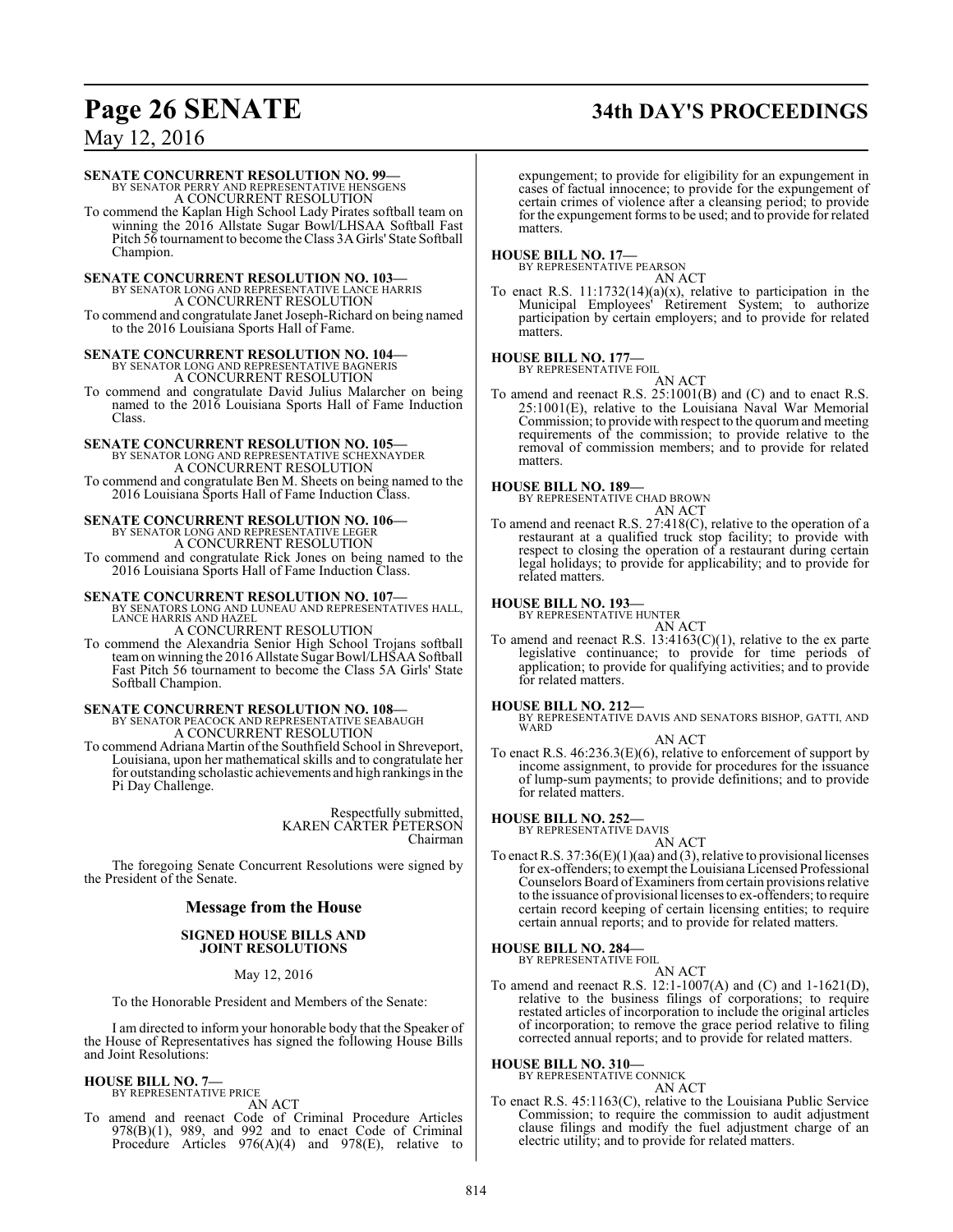## **34th DAY'S PROCEEDINGS Page 27 SENATE**

#### **HOUSE BILL NO. 313—**

BY REPRESENTATIVE GAROFALO AN ACT

To amend and reenact R.S. 19:2.2(B) and (C) and to enact R.S. 19:2.2(D), relative to expropriation by certain expropriating authorities under certain circumstances; to require notice to property owners by certain expropriation authorities; to require for disclosures of certain information to property owners under certain circumstances; to provide for an effective date; and to provide for related matters.

## **HOUSE BILL NO. 403—** BY REPRESENTATIVE SMITH

AN ACT

To amend and reenact R.S. 15:1199.4(C), (D)(introductory paragraph), (E)(introductory paragraph) and (6), and (G) and to enact R.S. 15:1199.4(D)(8), (9), and (10) and (E)(7) through (12), relative to the reentry advisory council; to provide for additional members to the council; to provide for the nominating criteria for the additional members; and to provide for related matters.

#### **HOUSE BILL NO. 423—**

BY REPRESENTATIVE BISHOP AN ACT

To amend and reenact R.S. 56:637(B) and (E), relative to reptiles and amphibians; to provide for records required for the transfer or sale of reptiles and amphibians; to provide for the completion and return of commercial receipt forms; and to provide for related matters.

#### **HOUSE BILL NO. 476—** BY REPRESENTATIVE HUVAL

AN ACT

To amend and reenact R.S. 22:890, relative to certificates of insurance; to provide for use of certain certificates of insurance; to provide for definitions; to provide that certain parties may not request an insurance producer provide information or documentation regarding insurance coverage other than a certificate of insurance; to allow certain parties to request an addendum to a certificate of insurance from an insurer; and to provide for related matters.

HOUSE BILL NO. 482—<br>BY REPRESENTATIVES JEFFERSON, AMEDEE, BACALA, BAGNERIS, BARRAS, BERTHELOT, BILLIOT, BISHOP, BOUIE, BROADWATER,<br>TERRY BROWN, CARMODY, CARPENTER, ROBBY CARTER, STEVE<br>CARTER, CHANEY, CONNICK, COX, CROMER,

#### AN ACT

To enact Chapter 35-A of Title 46 of the Louisiana Revised Statutes of 1950, to be comprised ofR.S. 46:2431 through 2434, relative to foster care; to create and provide for the Foster Care and Permanence Task Force; to provide for the composition, functions, and duties of the task force; to provide for termination of the task force; and to provide for related matters.

#### **HOUSE BILL NO. 488—**

BY REPRESENTATIVES JACKSON, ADAMS, AMEDEE, BACALA,<br>BAGLEY, BAGNERIS, BARRAS, BISHOP, CHAD BROWN, TERRY<br>BROWN, CARMODY, STEVE CARTER, CHAD BROWN, TERRY<br>DANAHAY, DAVIS, DEVILLIER, DWIGHT, EDMONDS, EMERSON,<br>FALCONER,GAROFALO,

# May 12, 2016

COLOMB, CORTEZ, ERDEY, FANNIN, GATTI, HEWITT, JOHNS, LONG, MARTINY, MILKOVICH, MILLS, MIZELL, PEACOCK, PERRY, RISER, TARVER, THOMPSON, WALSWORTH, AND WARD AN ACT

To amend and reenact R.S. 40:1061.10(A)(1), relative to regulation of abortion; to provide for qualifications of physicians who perform elective abortions; and to provide for related matters.

## **HOUSE BILL NO. 494—** BY REPRESENTATIVE MORENO

AN ACT To amend and reenact R.S. 40:2019(A)(2), (C)(introductory paragraph),  $(12)$ , and  $(13)$ ,  $(D)(2)(b)$ ,  $(E)(1)$ ,  $(F)$ , and  $(G)$ , and to enact R.S. 40:2019(C)(21) and (22), relative to the Louisiana State Child Death Review Panel; to revise the membership of the panel; to authorize functions of the panel and of the Department of Children and Family Services relative to child death investigations; to authorize sharing of information, documents, and records between the panel and the Department of Children and Family Services; to provide limitations relative to use of certain information obtained by the panel; to specify the age range of children whose deaths are subject to investigation by the panel; and to provide for related matters.

#### **HOUSE BILL NO. 525—**

BY REPRESENTATIVE ROBBY CARTER AN ACT

To amend and reenact R.S. 46:2133(C) and to enact R.S. 46:2133(D), relative to venue in applications for protection from family violence; to provide for proper venue in certain circumstances; and to provide for related matters.

## **HOUSE BILL NO. 530—** BY REPRESENTATIVE DWIGHT

AN ACT

To enact R.S. 13:5554(G)(5), relative to payment for certain benefits for retirees fromthe Calcasieu Parish Sheriff's Office; to provide for the qualification for and payment of certain insurance premiums; and to provide for related matters.

#### **HOUSE BILL NO. 672—**

BY REPRESENTATIVES DAVIS, BAGNERIS, JEFFERSON, AND NORTON

AN ACT

To amend and reenact R.S. 8:655(A), (B)(1), (C), and (D) and R.S. 37:848(B), 876(A), (B), (D), (E), and (F), 877(B)(1)(a)(v) and (b)(ii), and 879(K) and to enact R.S. 8:655(E) and R.S. 37:855 and 876(G), relative to the disposing of human remains; to provide with respect to a decedent's notarial testament; to provide for a change in priority of persons with respect to the right to control interment and the authorized arrangement of cremation; to distinguish adult grandchildren as a priority group of persons; to allow the disposal of certain human remains by certain assistants of certified embalmers; to provide for the right to arrange funeral goods and services; to limit liability of certain persons with respect to the arrangement of funeral goods and services; to require a majority relative to certain surviving family members and the right to authorize cremation; to expressly make certain military provisions applicable to cremation authorizations; to require the attachment of declarations to cremation authorization forms; to exempt the remains of certain fetuses with respect to provisions requiring identification of human remains; to authorize a representative of a funeral establishment to deliver cremated human remains to authorized persons; to authorize a legal entity to receive cremated human remains; to require funeral establishments and cemetery authorities to retain certain receipts; to provide for other clarifying changes; and to provide for related matters.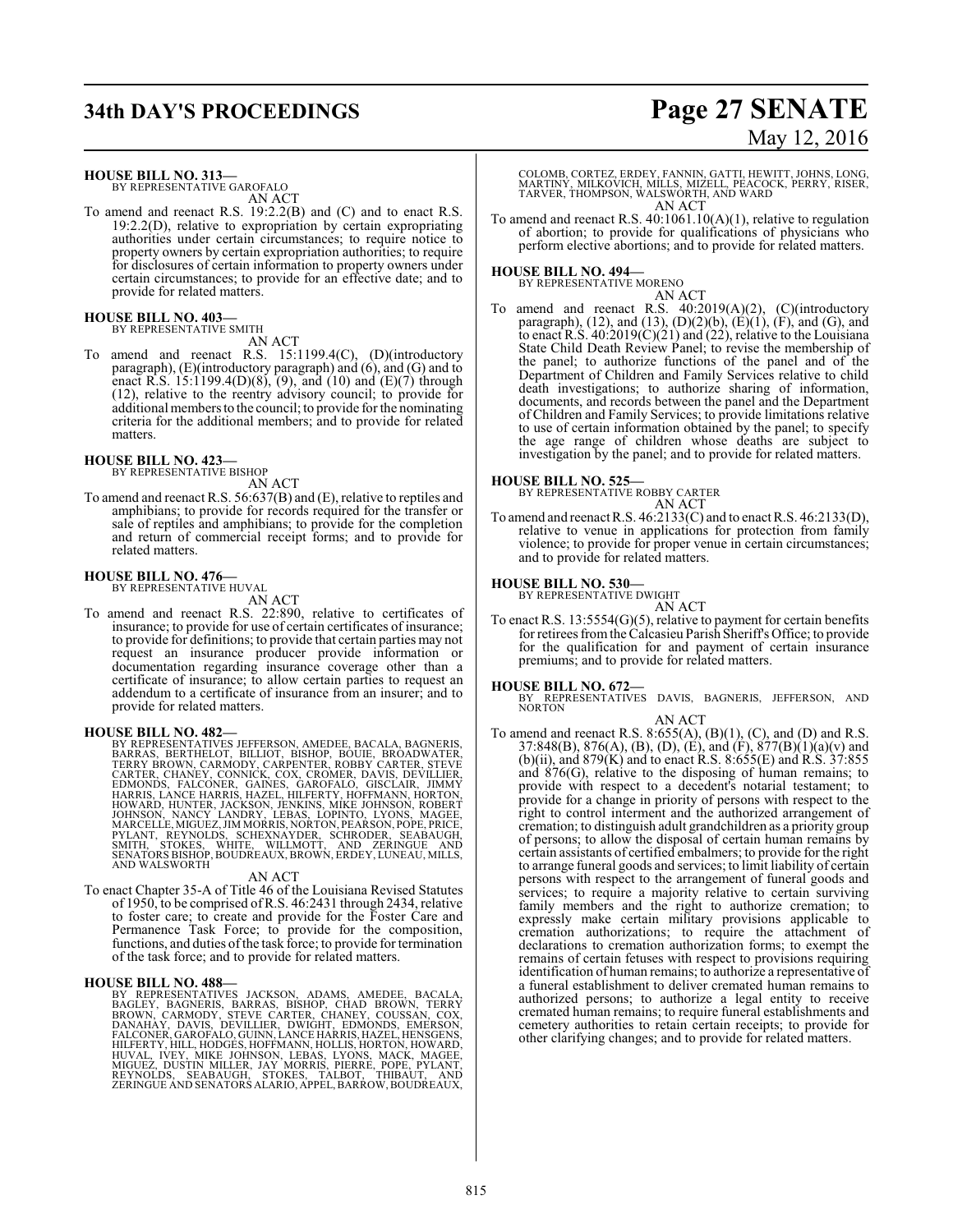#### **HOUSE BILL NO. 806—**

BY REPRESENTATIVE ABRAMSON AN ACT

To amend and reenact R.S. 12:1335.1(A), relative to the dissolution by affidavit of a limited liability company; to provide for such dissolution if the limited liability company does not own immovable property; to provide for an effective date; and to provide for related matters.

#### **HOUSE BILL NO. 894—** BY REPRESENTATIVE THIBAUT

AN ACT

To amend and reenact R.S. 15:745.2(D), relative to the reentry of offenders who are housed in parish jails; to provide relative to the Offender Reentry Support Pilot Program; to provide for the reporting of program results; and to provide for related matters.

#### **HOUSE BILL NO. 966—**

BY REPRESENTATIVE GISCLAIR AN ACT

To amend and reenact R.S. 29:295(C), relative to burials at state veterans cemeteries; to provide for fees for such burials; to provide authority for the waiving of burial fees; to provide relative to use of funds generated from burial fees; and to provide for related matters.

- **HOUSE BILL NO. 969—** BY REPRESENTATIVES COX, BAGLEY, HENSGENS, HOFFMANN, HORTON, MIKE JOHNSON, MAGEE, AND DUSTIN MILLER AN ACT
- To enact R.S. 40:2011 and 2166.9, relative to immunizations for adults; to require the Department of Health and Hospitals to provide educational information on shingles and pneumonia; to require nursing homes and adult residential care providers to disseminate educational information on shingles and pneumonia; to establish the minimum content of the information; to provide for interpretations; and to provide for related matters.

#### **HOUSE BILL NO. 1015—**

BY REPRESENTATIVE BERTHELOT AND SENATOR THOMPSON AN ACT

To amend and reenact R.S. 40:1563(L)(2), relative to certain rule making authority of the Department of Health and Hospitals; to redesignate such rule making authority from the Department of Health and Hospitals to the state fire marshal; and to provide for related matters.

#### **HOUSE BILL NO. 270—** BY REPRESENTATIVE POPE

AN ACT

To amend and reenact R.S. 17:1(D) and to repeal R.S. 17:2, relative to the Board ofElementaryand SecondaryEducation; to provide relative to vacancies in elective positions on the board; to provide relative to special elections to fill vacancies in elective positions on the board; to remove certain redundant provisions of law relative to the board; and to provide for related matters.

**HOUSE BILL NO. 562—** BY REPRESENTATIVE LEGER

AN ACT

To amend and reenact R.S. 17:3991(B)(3), relative to charter schools; to permit city, parish, and other local public school boards to assign students to charter schools under certain circumstances; to provide for such assignment to be based on parental preferences, charter school admission requirements and contracts, and local board policies; and to provide for related matters.

**HOUSE BILL NO. 612—**

BY REPRESENTATIVE TALBOT AN ACT

To amend and reenact R.S. 22:366, relative to vehicle mechanical breakdown insurers; to allow such insurers to file certain audited statements in lieu of an audited financial statement; to provide for the auditing of submitted statements; and to provide for related matters.

# **Page 28 SENATE 34th DAY'S PROCEEDINGS**

#### **HOUSE BILL NO. 694—**

BY REPRESENTATIVES MORENO, ABRAHAM, ADAMS, AMEDEE,<br>ANDERS,BAGNERIS,BERTHELOT,BILLOT,BISHOP,BROADWATER,<br>CHAD BROWN, TERRY BROWN, CARPENTER, CHANEY, CROMER,<br>DAVIS, EDMONDS, FOIL, GISCLAIR, GLOVER, HILFERTY, HILL<br>HODGES,HOFFM SMITH, AND WARD

#### AN ACT

To amend and reenact R.S. 22:1077 and to repeal R.S. 22:272(E) and R.S. 40:2209, relative to required coverage of reconstructive surgeries following mastectomies; to delete the requirement that such coverage be performed under the same policy under which the mastectomy was performed; to specify that such coverage shall be for breast reconstruction procedures selected by the patient in consultation with attending physicians; to provide with respect to covered components of reconstruction; to provide with respect to notices of the availability of such coverage; to provide for definitions; and to provide for related matters.

## **HOUSE BILL NO. 864—** BY REPRESENTATIVE LEBAS

AN ACT

To enact R.S. 22:1860.2, relative to pharmacy claims fees; to prohibit health insurance issuers and pharmacy benefit managers from assessing certain such fees; and to provide for related matters.

#### **HOUSE BILL NO. 913—**

BY REPRESENTATIVE CARPENTER AND SENATOR BARROW AN ACT

To enact Children's Code Article 581(A)(9), relative to the Child Protection Representation Commission; to provide for the membership of the commission; to add the chairwoman of the Louisiana Legislative Women's Caucus or her designee as a commission member; and to provide for related matters.

## **HOUSE BILL NO. 1136— (Substitute for House Bill No. 394 by Representative Lopinto)**<br>BY REPRESENTATIVE LOPINTO

AN ACT

To amend and reenact R.S. 40:41(B), relative to vital records; to authorize the disclosure of data from birth and death certificates to law enforcement; and to provide for related matters.

## **HOUSE BILL NO. 1140— (Substitute for House Bill No. 705**

**by Representative Broadwater)**<br>BY REPRESENTATIVE BROADWATER AN ACT

To amend and reenact R.S. 22:1007(J) and to enact R.S. 22:1007(K), relative to managed care organizations; to provide for certain prohibited clauses in provider contracts; to provide that a managed care organization may not require as a condition of contract that a healthcare provider provide healthcare services under all health benefit plans offered by the managed care organization; to provide that a managed care organization may not terminate a healthcare provider when the provider refuses to provide certain services; to provide an exception for out-of-state services; and to provide for related matters.

and asked that the President of the Senate affix his signature to the same.

> Respectfully submitted, ALFRED W. SPEER Clerk of the House of Representatives

The House Bills and Joint Resolutions contained herein were signed by the President of the Senate.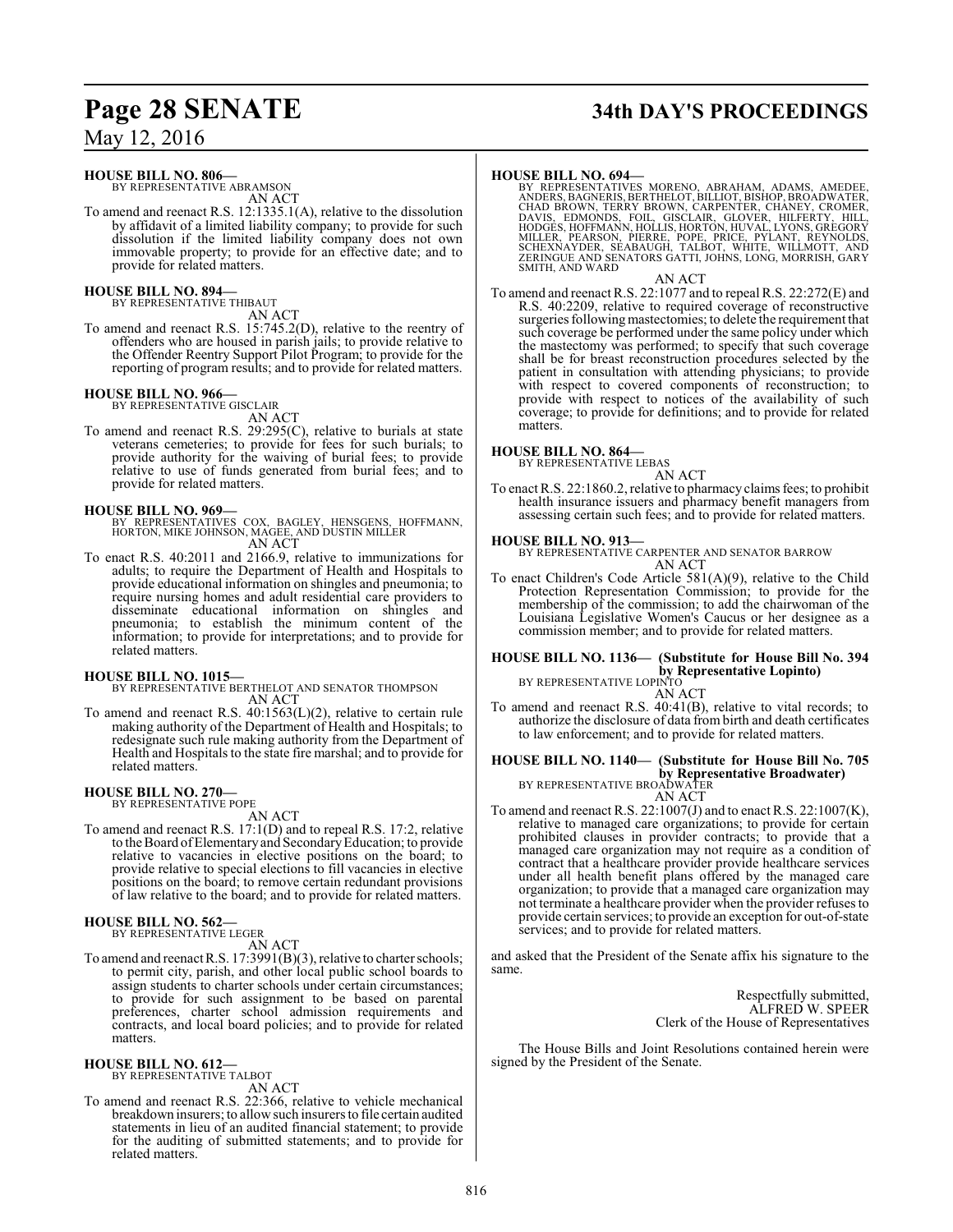## **34th DAY'S PROCEEDINGS Page 29 SENATE**

# May 12, 2016

### **Message from the House**

### **SIGNED HOUSE CONCURRENT RESOLUTIONS**

May 11, 2016

To the Honorable President and Members of the Senate:

I am directed to inform your honorable body that the Speaker of the House of Representatives has signed the following House Concurrent Resolutions:

#### **HOUSE CONCURRENT RESOLUTION NO. 36—**

BY REPRESENTATIVE THIBAU A CONCURRENT RESOLUTION

To extend the existence of the False River Watershed Council until June 30, 2017.

#### **HOUSE CONCURRENT RESOLUTION NO. 116—**

BY REPRESENTATIVE HOWARD AND SENATOR LONG A CONCURRENT RESOLUTION

To commend the 2016 Florien High School Lady Blackcats softball team upon winning its fourth consecutive Class B state championship.

and asked that the President of the Senate affix his signature to the same.

> Respectfully submitted, ALFRED W. SPEER Clerk of the House of Representatives

The House Concurrent Resolutions contained herein were signed by the President of the Senate.

#### **Message to the Governor**

#### **SIGNED SENATE BILLS**

May 12, 2016

To the Honorable Governor of the State of Louisiana:

The President of the Senate and the Speaker of the House of Representatives have signed the following Senate Bills:

#### **SENATE BILL NO. 2—**

- BY SENATORS PEACOCK, ALARIO, BOUDREAUX, CARTER,<br>CHABERT, CLAITOR, COLOMB, CORTEZ, FANNIN, HEWITT, JOHNS,<br>LONG,MARTINY,MILKOVICH,MILLS,MIZELL,PERRY,RISER,GARY<br>SMITH,TARVER,THOMPSON,WALSWORTHAND WHITE<br>AN ACT
- To enact R.S. 11:542.2, 883.4, 1145.3, and 1332.1, to authorize payments funded by state retirement systemexperience accounts to certain retirees and beneficiaries; to provide qualifications for receipt of such payments; to provide relative to the amount of such payments; to provide for an effective date; and to provide for related matters.

#### **SENATE BILL NO. 27—** BY SENATOR JOHN SMITH

AN ACT

To amend and reenact R.S. 22:1762, 1763(A), and 1766(A) and (B), relative to motor vehicle rental insurers; to provide with respect to limited licensing; to authorize employees and authorized agents to be licensed under a limited licensee's license when acting for or on behalf of a limited licensee; and to provide for related matters.

#### **SENATE BILL NO. 266—**

BY SENATOR LONG

AN ACT To amend and reenact R.S. 22:1664(C)(2), 1665(D) and (E), 1669, 1671 (A), (D), (E), (F), and (G), and 1672(A), to enact R.S. 22:1665(F) and 1671(H), and to repeal R.S. 22:1662(13), relative to the licensing of insurance claims adjusters; to provide for licensing requirements; and to provide for related matters.

#### **SENATE BILL NO. 432—**

BY SENATORS PETERSON, APPEL, BARROW, BISHOP, BOUDREAUX,<br>BROWN, CARTER, CLAITOR, COLOMB, MILLS AND MORRELL AND<br>REPRESENTATIVES BAGNERIS, GARY CARTER, JIMMY HARRIS,<br>HILFERTY, LEGER AND MORENO AN ACT

To amend and reenact R.S.  $17:3995(A)(3)$  and  $(4)(a)(ii)$  and  $(1),$  and  $(1),$ 3999, and to enact R.S. 17:10.7.1, 100.11(I), and 3995(K), relative to the return of certain schools from the Recovery School District to the transferring school system; to provide for the governance, funding, and status of such schools; to provide for the return of school buildings, facilities, and property; to provide relative to charter contracts and enrollment and discipline policies; to provide relative to testing; to provide for the duties and responsibilities ofthe local school board, the local school superintendent, the Recovery School District, and the State Board ofElementary and SecondaryEducation; to provide for an implementation plan and an advisory committee to help develop the plan; to provide forimmunity fromcivil liability for local school board members; to provide with respect to the funding of a charter school acting as its own local education agency; to provide for rules; to provide for effectiveness; to provide for reporting; and to provide for related matters.

**SENATE BILL NO. 18—**<br>BY SENATORS PEACOCK, BOUDREAUX, CORTEZ, LONG, MILKOVICH<br>AND MIZELL

AN ACT To amend and reenact R.S. 11:102(B)(1), (2), (3)(a), (b), (c), and (d), (i), (ii), (iii), and (iv), (4), and  $(5)(a)$  and  $(b)$ ,  $(C)$ , and  $(D)$ ,  $102.1(B)(2)(b)$ ,  $(3)(a)(i)$ ,  $(4)$ ,  $(5)$ , and  $(6)$  and  $(C)(2)$ ,  $(3)(a)$  and (c), (4), (5), and (6),  $102.2(B)(2)(a)$ ,  $(3)(a)(i)$ , (4), and (5) and  $(C)(2)$ ,  $(3)(a)$  and  $(c)$ ,  $(4)$ ,  $(5)$ , and  $(6)$ ,  $102.3$ ,  $542(A)$ ,  $(B)$ ,  $(C)$ , (E), and (F), 883.1(A), (B), (C), (E), and (F),  $927(B)(2)(a)$ (introductory paragraph) and (i) and (b)(i) and  $(3)(a)$ ,  $1145.1(A)$ ,  $(B)$ ,  $(C)$ ,  $(D)$ , and  $(E)$ , and  $1332(A)$ ,  $(B)$ ,  $(C)$ , (D), (E), and (F), to enact R.S. 11:23, 102(E) and (F),  $102.1(A)(4)$ ,  $(B)(3)(a)(iv)$ , and  $(D)$ ,  $102.2(A)(4)$ ,  $(B)(3)(a)(iv)$ , and (D), 102.4, 102.5, 102.6, 542(D) and 883.1(D), and to repeal R.S. 11:102(B)(3)(d)(v), (vi), (vii), and (viii), 542(G), 883.1(G) and (H), 1145.1(F), and 1332(G), to provide for actuarial determinations and application of retirement system funds without allowing, authorizing, or granting benefit improvements; to provide for the determination of required employer contributions and application of investment earnings to certain debts and accounts; to prioritize excess return allocations; to provide for an effective date; and to provide for related matters.

and they are hereby presented for executive approval.

Respectfully submitted, GLENN A. KOEPP Secretary of the Senate

#### **ATTENDANCE ROLL CALL**

#### **ROLL CALL**

The roll was called with the following result:

Fannin<br>Gatti

Hewitt

#### PRESENT

| Mr. Presider |
|--------------|
| Allain       |
| Appel        |
| Barrow       |

nt Erdey Morrell<br>
Fannin Morrish Peacock<br>Perry